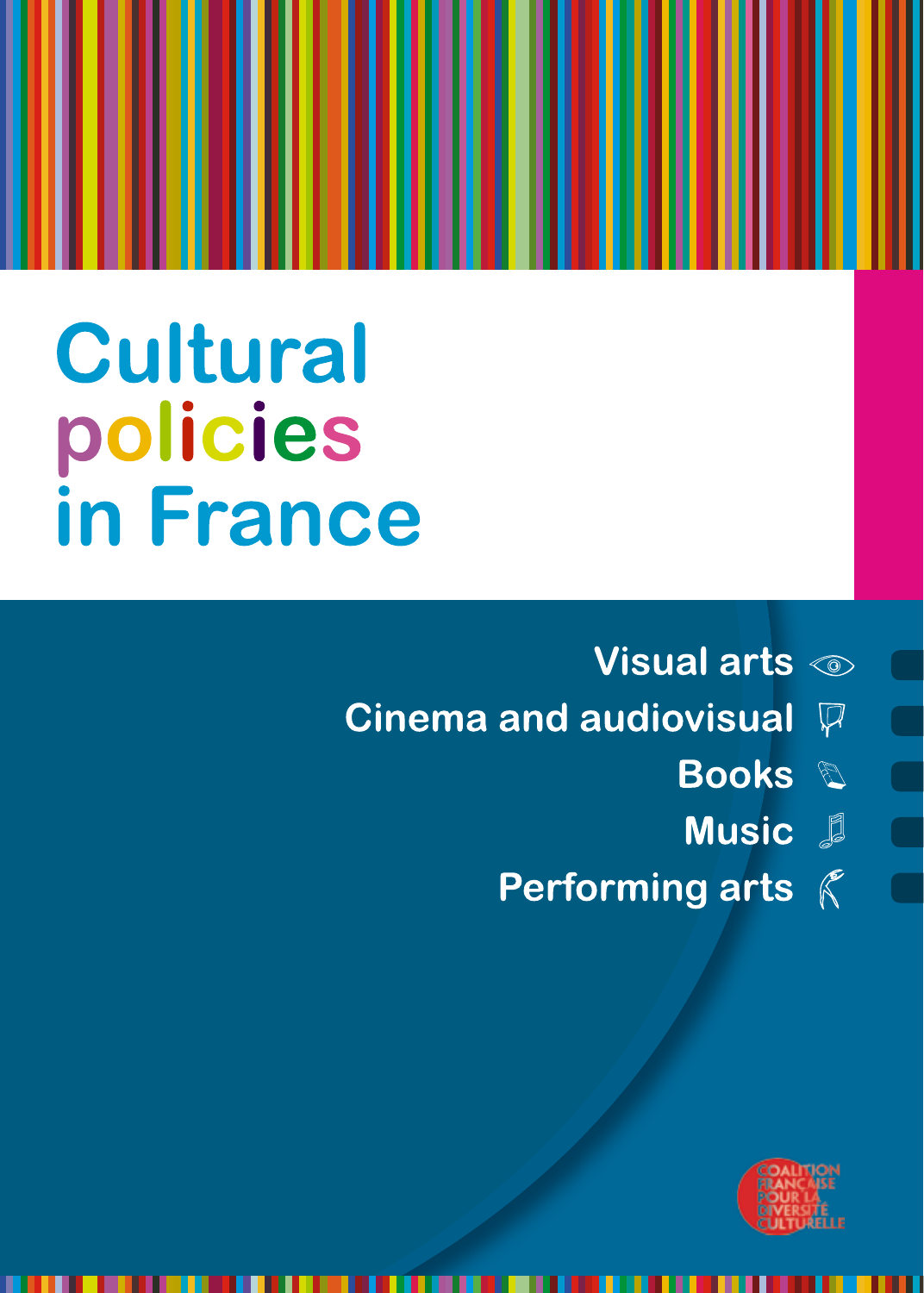# **Cultural policies in France**

**Visual arts**

- **Cinema and audiovisual**
	- **Books**
	- **Music**
	- **Performing arts**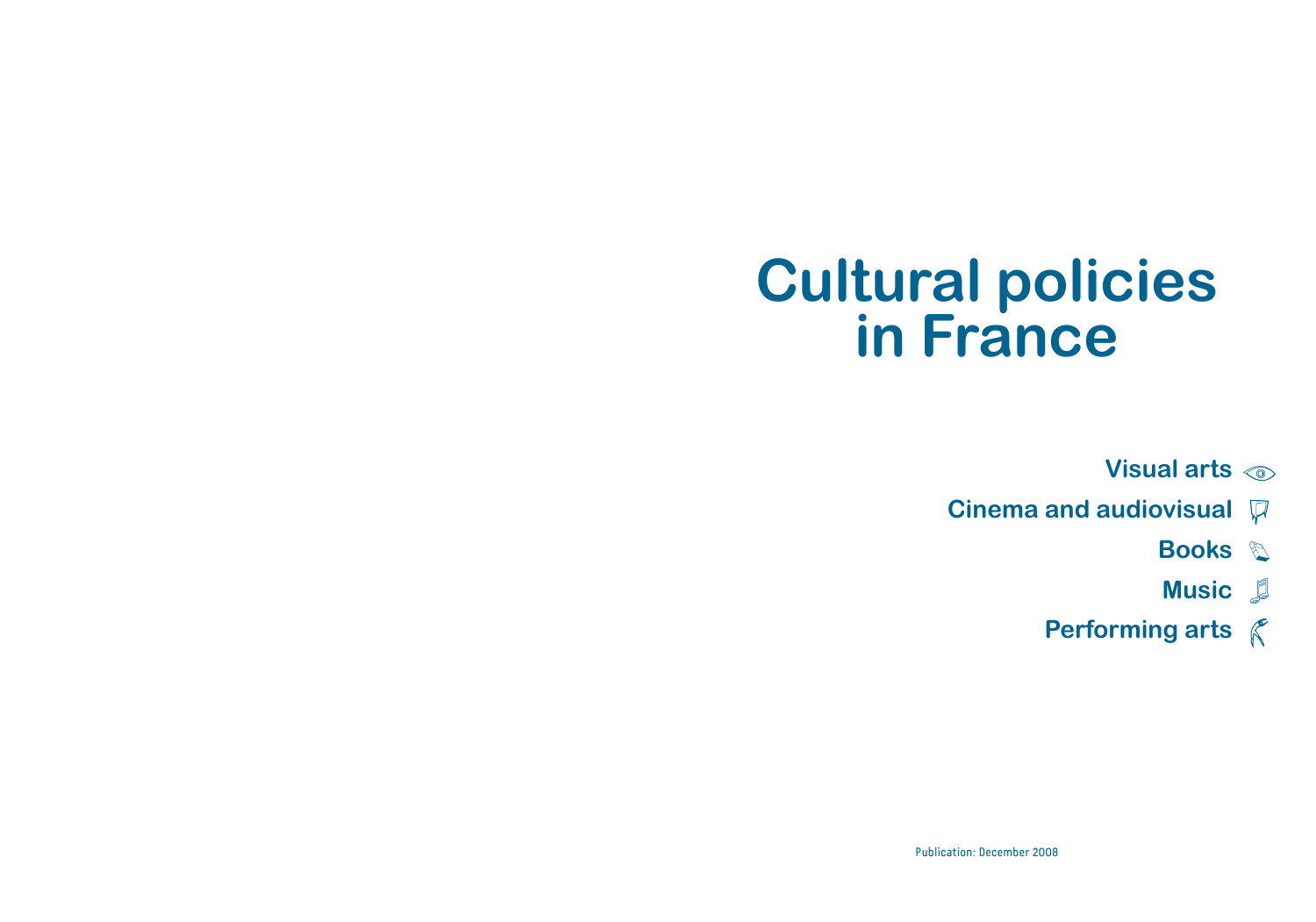### **Contents**

| Glossary | -12 |
|----------|-----|

| A single price for books | າເ |
|--------------------------|----|

| Significant deconcentrated resources from the Ministry of Culture53                                                                                                                                                                        |  |
|--------------------------------------------------------------------------------------------------------------------------------------------------------------------------------------------------------------------------------------------|--|
|                                                                                                                                                                                                                                            |  |
|                                                                                                                                                                                                                                            |  |
|                                                                                                                                                                                                                                            |  |
|                                                                                                                                                                                                                                            |  |
|                                                                                                                                                                                                                                            |  |
|                                                                                                                                                                                                                                            |  |
|                                                                                                                                                                                                                                            |  |
| Focus on Beaumarchais-SACD (Société des Auteurs et Compositeurs Dramatiques)55                                                                                                                                                             |  |
| Focus on SACEM (Société des Auteurs Compositeurs et Éditeurs de Musique) 56                                                                                                                                                                |  |
| An employment and protection system that protects performing artists and technicians 56                                                                                                                                                    |  |
|                                                                                                                                                                                                                                            |  |
|                                                                                                                                                                                                                                            |  |
|                                                                                                                                                                                                                                            |  |
|                                                                                                                                                                                                                                            |  |
| and the contract of the contract of the contract of the contract of the contract of the contract of the contract of the contract of the contract of the contract of the contract of the contract of the contract of the contra<br>Gloecary |  |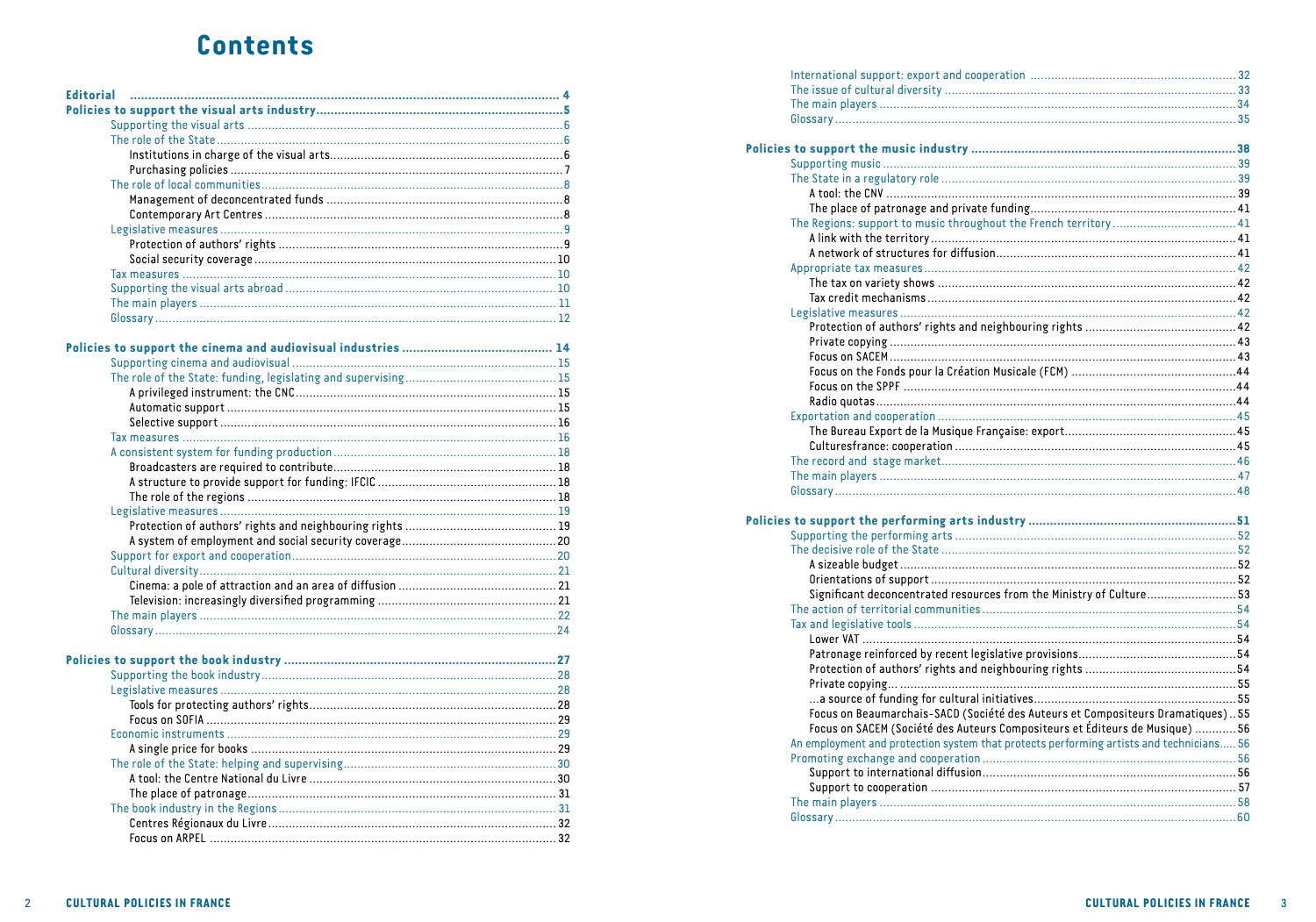### **Editorial**

The UNESCO Convention on the protection and the promotion of the diversity of cultural expressions recognizes and affirms the sovereign right of States to adopt and implement policies to support artistic creation and their cultural industries.

What is a cultural policy? What actions can be taken to nurture and sustain creation in sectors such as visual arts, audiovisual and cinema, books, music or performing arts? What role can the State play? What role is there for civil society and the private sector?

This document neither pretends to fully answer these questions nor to provide an exhaustive inventory of the measures applied in France in support of the various cultural sectors. Nonetheless, it is our hope that it may serve to inspire cultural professionals and public authorities in other countries when conceiving and implementing their own specific policies to support and promote the vitality of their domestic cultural sectors and the circulation of their culture beyond their borders.

Pascal Rogard President French coalition for cultural diversity

# **Policies to support the visual arts industry**

• A major key role for the State, based on an ambitious acquisition policy through the FNAC (*Fonds National d'Art Contemporain*) and public commissioning, piloted by two complementary structures, the DAP (*Délégation aux Arts Plastiques*) and the CNAP (*Centre National des Arts Plastiques* ).

• Local communities, increasingly active in their support for creation and diffusion (*Fonds Régionaux d'Art Contemporain*), in particular through management of deconcentrated funds.

• A legislative system based on the protection of authors' rights and providing for the remuneration of artists.

- Appropriate tax measures to support the vitality of the art market.
- Structures to support artists and the art market abroad, with a major role for Culturesfrance.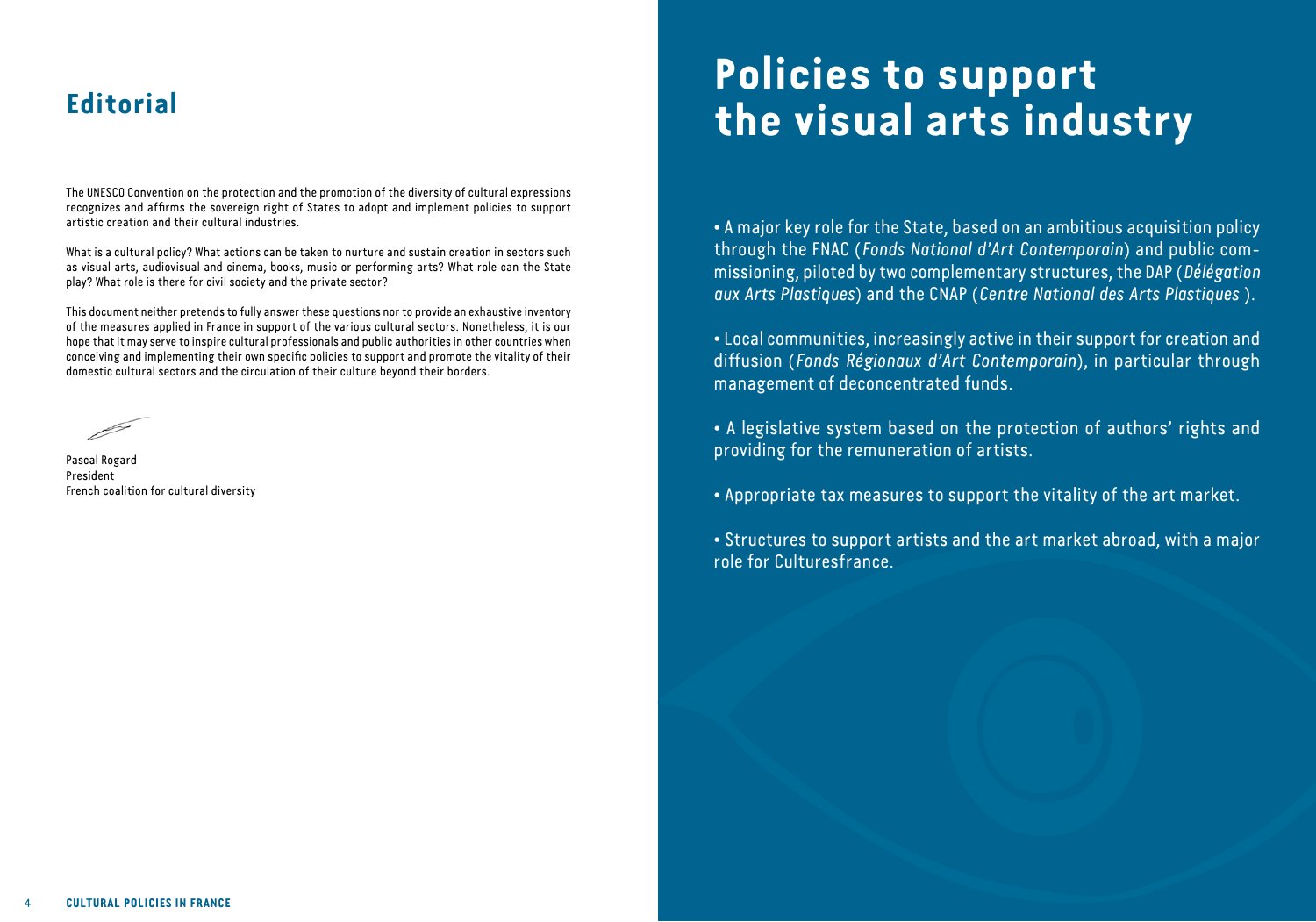### **Supporting the visual arts**

Initially based on the protection of listed or antique art, support to the contemporary visual arts has long been limited, if not neglected. The 1980s represent a major break, providing massive support in favour of contemporary creation.

Such renewal was first encouraged by a policy of cultural democratization, with an enlarged field of visual arts, including design, photography, etc. This policy also aimed to reinforce the cultural practices of French people through promotional and educational efforts, and even by lowering prices: the number of visitors to museums is growing and events like *La Nuit Blanche* ("Sleepless night") in Paris attracts nearly a million people every year. Finally, direct State support has been reasserted through a policy of support to creation, particularly through improved risk coverage for artists (welfare system in particular) as well as support to the art market through such acquisition policies as public commissioning.

Yet the need to support the visual arts cannot lead to ignoring the relative fragility of this sector, since the major role of public initiatives cannot substitute itself for the art market's own economic dynamics. The stakes then bear on coordinated actions towards that same market to guarantee artists' protection and the vitality of contemporary creation.



### *Institutions in charge of the visual arts*

The means laid out by the State are significant. Thus, in 2008, budgetary funds should reach 55 million euros. Two institutions founded in 1982 are in charge of coordinating the State policy with regards to visual arts. The DAP (*Délégation aux Arts Plastiques*) of the Ministry of Culture and Communication sets out the conditions for implementing public policies, especially by deconcentrated departments and public establishments under its aegis. Founded that same year, the *Centre National des Arts Plastiques*  (CNAP) is chaired by the delegate for the visual arts. It aims to improve management flexibility and to effectively support players in the art market by granting scholarships, aid to galleries, etc.

### *Aid from the CNAP (The number of aids granted in 2007 appears in brackets)*

• **Support to artists:** A research grant for project development - in France or abroad - may be allocated to artists with a maximum of €15,000 (20).

• **Support to art restorers:** the aim is to enable professionals to undertake specific restoration projects of contemporary art in connection with the specialized institution of their choice (2).

• **Support to authors:** an aid to creation for authors, theoreticians and art critics in all areas of contemporary art (4).

• **Support to publishers:** this aid is reserved for professional publishing structures and for distribution of publications (30).

• **Support to galleries:** CNAP grants financial aid to contemporary art galleries selected by an advisory committee (8).

• **Support to Image/movement:** This aid goes to support creation in the audiovisual and multimedia fields: aid to writing and development, production, post-production, etc (20).

### *Purchasing policies*

Starting in the 1980s, the reinforcement of budgetary funds enabled public authorities to conduct an ambitious purchasing policy meant to support creation.

**• Fonds National d'Art Contemporain (FNAC):** managed by the CNAP, the FNAC has become the core instrument of the Ministry of Culture and Communication's purchasing policy, as well as France's largest contemporary art collection (70,000 works). With an annual budget of 3.2 million euros, the FNAC organizes the acquisition of some 600 works each year.

• **Public commissioning:** managed by the *Délégation aux Arts Plastiques*, it comes under the so-called 1% law applicable to construction programmes of schools and universities, as well as other major building projects (museums, auditoriums, etc). This law provides that 1% of the total construction costs is set aside for the purchase or production of one work of art to be integrated in or near the structure. This enables a wide range of artists to create works for places hosting every day activities, to cooperate with architects and to raise public awareness to contemporary art. This instrument is essential in supporting contemporary creators, with nearly 50 orders in 2007 for a total amount exceeding 4 million euros.

### *The role of patronage*

Private support to the visual arts is particularly dynamic, representing nearly 40 million euros every year. Structures, like the *Fondation Cartier* for example, provide a venue for diffusion and collections and enable French and international artists to gain exposure. Such support partially compensates for a certain weakness in private purchasing.

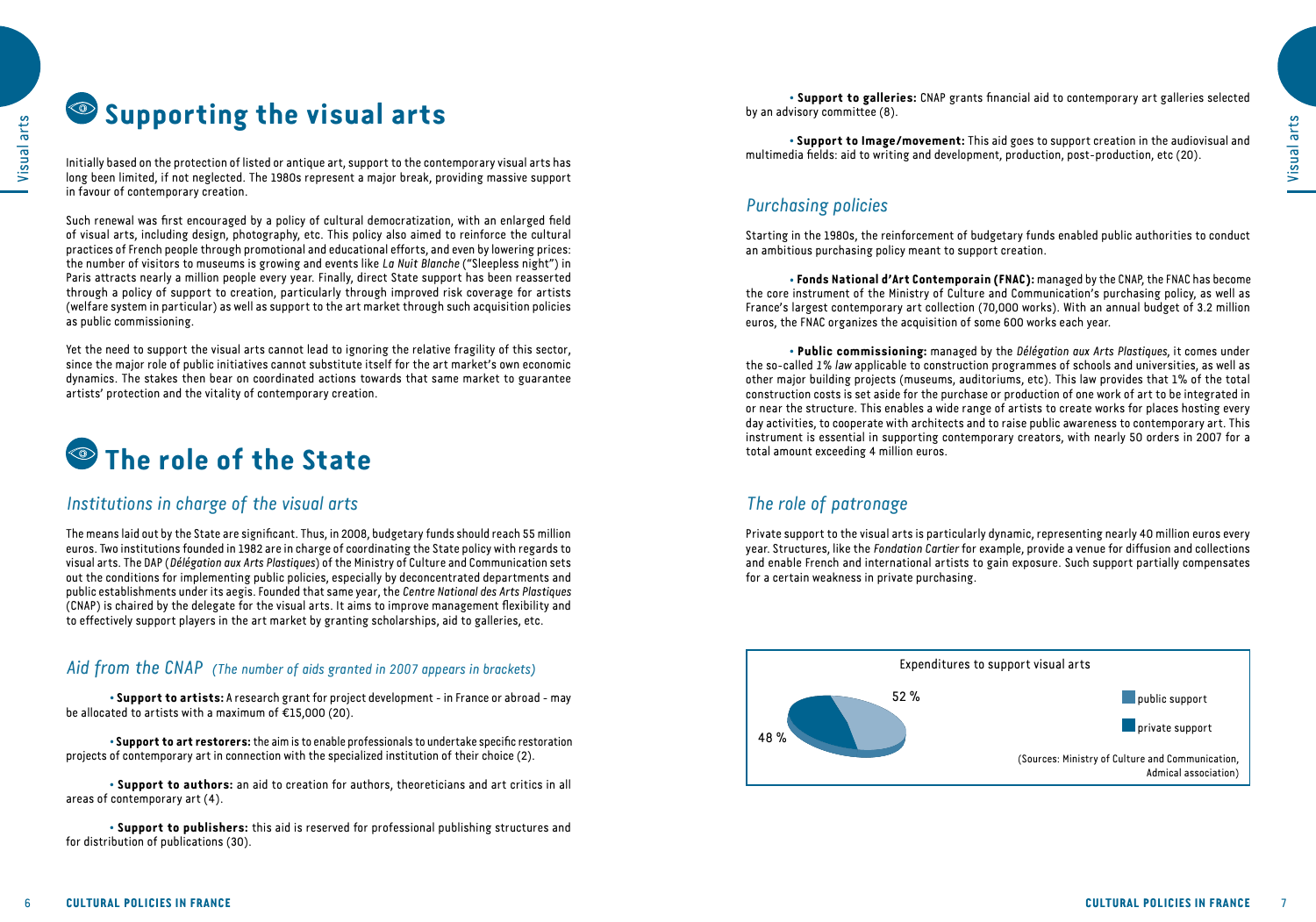### **The role of local communities**

The decentralization policy has intensified since the 1980s, enabling local communities, towns and Regions in particular, to take over several facets of support to the visual arts.

### *Management of deconcentrated funds*

The *Directions Régionales des Affaires Culturelles* (DRAC) are present in many areas of the visual arts, in connection with the *Délégation aux Arts Plastiques*. They have a threefold mission: aid to creation, aid to diffusion and support to training. They also provide information to creators, examine applications for subsidies and monitor the activity of the *Centres d'Art* and the *Fonds Régionaux d'Art Contemporain* (FRAC). The amount of deconcentrated funds allocated to visual arts in 2008 was approximately 23 million euros.

• **Setting the example for aid to creation:** DRACs allocate individual aid in all areas of contemporary creation. These grants cannot exceed €7,600.

### *Fonds Régionaux d'Art Contemporain (FRAC)*

The FRACs were set up in 1982 on the model of the *Fonds National d'Art Contemporain*, with one for each Region (22 in all). At the time, their creation was intended to guarantee a plurality in the choices made, under the supervision of technical committees mostly made up of professionals of the arts and culture.

Thus, each FRAC has the vocation to set up a collection of contemporary works reflecting the identity of a cultural project proposed by its Director, through a policy of purchasing from galleries and artists. FRACs also act as Art Centres in Regions that have none, while, in other Regions, FRACs have bolder acquisition policies, such as organizing research and creation workshops with artists whose works can be purchased at the end of their stay.

In coming years, FRACs will further diversify their activities and increase their cooperation with other artistic and educational structures as well as local communities, as specified in the circular of 28 February 2002, which introduced in this respect the notion of "second-generation FRAC".

### *Centre d'Art Contemporain*

A *Centre d'Art Contemporain* is an institution - usually an association - intended to undertake an artistic project in the area of contemporary art. The purpose of these Centres is in particular to display the most recent forms of living art: upstream, by supporting the creation and production of works of art and, downstream, the exhibition and diffusion of these works. The label *Centre d'Art Contemporain* results from a convention signed by the various partners: State, region, local community and association, with State support reaching 50%. At present, there are nearly thirty such Art Centres in 15 Regions.



### *Protection of authors' rights*

French law provides for a strong protection of authors' rights, set by the *Code de la Propriété Intellectuelle*, recognizing a certain number of rights to authors, including Droit de suite (resale rights), private copying and reprographic rights.

Authors, simply by virtue of the act of creating an original work, have moral rights and economic rights for the work. The moral rights attached to the author's person are permanent, inalienable and imprescriptible. Economic rights concern exploitation of the work and are transferable. In return for the transfer of rights and for each type of exploitation, the *Code de la Propriété Intellectuelle* provides for authors to receive remuneration proportional to the income deriving from exploitation of the work and for this remuneration to be distinct for each type of exploitation. Furthermore, French legislation forbids any global transfer of authors' rights on their future works.

Collective management societies have an important place in this system. Their purpose is to collect and distribute authors' rights. Beyond this role in collective rights management, they also defend authors' moral and financial interests.

• **Droit de suite (Resale rights):** This measure has a direct effect on the art market in the interest of artists. It is a remuneration to be paid to authors of original works when these are resold by professionals of the art market. To be eligible, the author must be citizen of an EU member state and the sale must take place or be subject to VAT in France. Galleries are liable to *droit de suite* in certain conditions, with a 4% levy for works sold for less than €50,000. Only sales for amounts exceeding €750 give rise to *droit de suite*, the amount of the rights being limited to €12,500. The *droit de suite* must be paid by the seller and the professional in charge of the sale (auctioneer, gallery owner, etc) is responsible for obtaining this payment.

• **Private copying:** This is a compensation system for the private use of works. In France, the exception for private copying authorizes the reproduction of intellectual work for private use. In return, part of the price of the device goes to remunerate authors, publishers, performers and producers. This remuneration helps support cultural initiatives. Collective management societies of authors' rights and neighbouring rights<sup>1</sup> are required by law to dedicate 25% of the overall amount collected to aid to creation, to diffusion of live performances and training for artists. These 25%, which amount to **nearly 40 million euros,** contribute to the country's artistic vitality. In 2006, **over 4.000 cultural events<sup>2</sup> received support from the private copy levy.** 

• **Reprography:** The law of 3 January 1995 recognizes publishers and authors the right to remuneration for photocopying of their published works. Such remuneration is collected by CFC (*Centre Français du Droit de Copie*), then distributed among authors through ADAGP (*Société des Auteurs dans les Arts Graphiques et Plastiques*).

<sup>1.</sup> Sorecop, Copie France, Sofia and Ava manage private copy rights for rights holders. Sorecop and Copie France comprise the following organizations: Procirep (Producers for cinema and television); SCPP & SPPF (Phonogram producers); SACD (Dramatic authors and composers); SACEM (Music authors, composers and publishers); SCAM (Multimedia authors); ADAMI (Performing artists and musicians) and SPEDIDAM (Performing artists). Sofia groups authors of written works and Ava is for authors of visual works.

<sup>2.</sup> For further information, please consult the site www.copieprivee.org.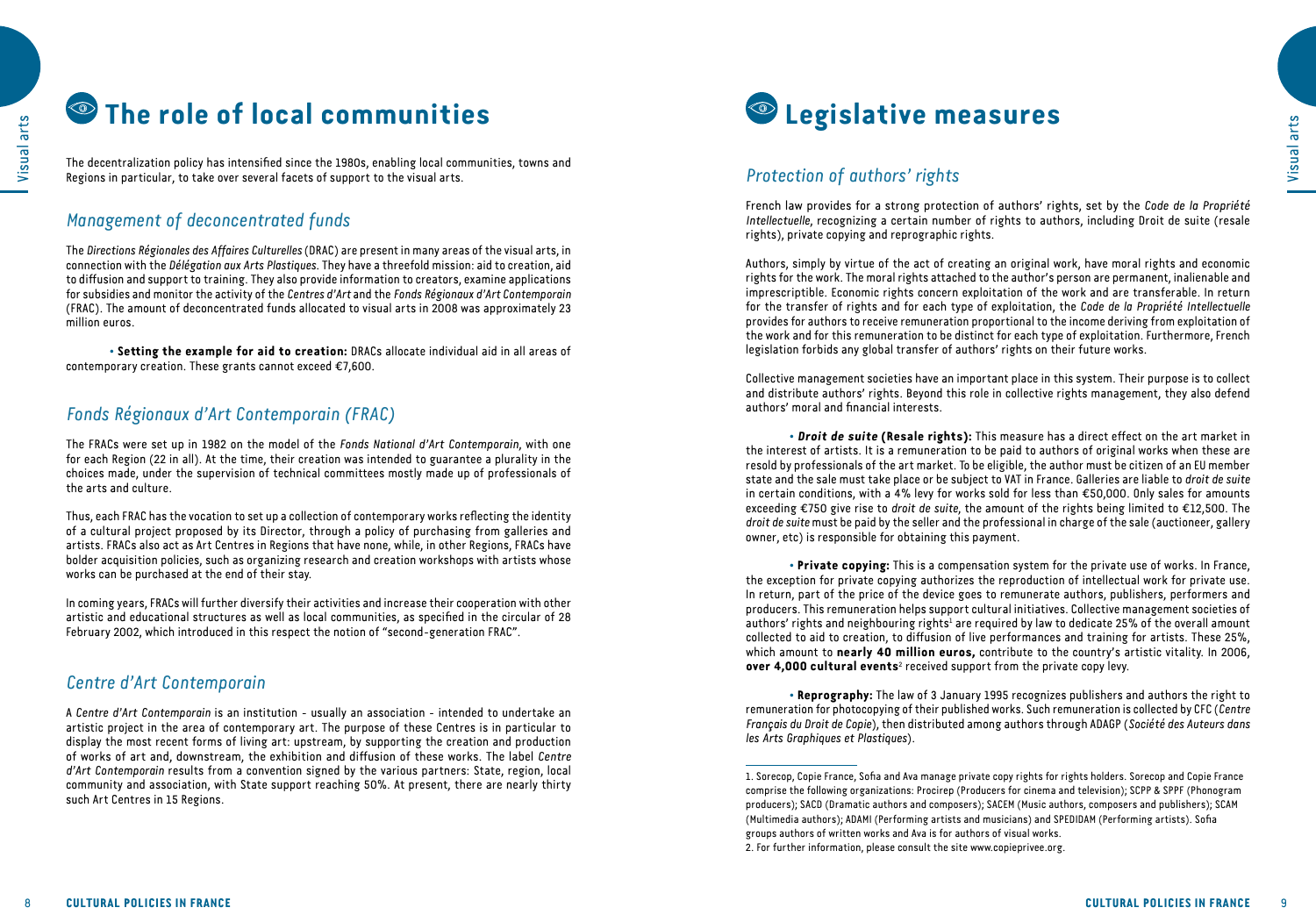### *Social security coverage*

Visual arts

A specific social security system instituted for visual artists is managed by *La Maison des Artistes*. This association is present nationwide, processing dossiers for artists and distributors domiciled in France for tax purposes. *La Maison des Artistes* also undertakes missions of general interest for visual artists: solidarity, aid to creation and public interest missions.

### **Tax measures**

The art market benefits from adapted tax conditions enabling it to maintain fluidity and dynamism.

• **VAT at 5.5%** for the sale of original works and transfer of authors' rights (except architectural works: 19.6%).

• **Exemption from VAT** for authors who can justify that their income did not exceed €37,350 the previous year.

• **Reduced rates for social security deductions** applied by galleries since 2008 (from 3.3% down to 1%) and its extension to auction houses.

## **8** Supporting the visual arts abroad

The public authorities have long been committed to international promotion of the visual arts. Today, this is the role in particular of *Culturesfrance*, the operator representing the Ministry of Foreign and European Affairs and the Ministry of Culture and Communication, for international exchanges.

• **Support to creation and diffusion:** *Culturesfrance* is responsible in particular for *Les Pavillons français* in various biennales (Venice, São Paolo, etc) and subventions residences in many structures for French as well as Caribbean and African artists. Finally, *Culturesfrance* conducts specific programmes for diffusion for example towards art students (*Entr'écoles* programme) and designers (*Monde design*).

• **Cooperation with professional circles:** this cooperation towards professionals from abroad is organized around meetings, exchanges and especially hospitality during key events. This policy, organized around various programmes also concerns more advanced cooperation, including production, co-production and exhibition commissioning .

• **The art market:** the importance of the issues at stake led *Culturesfrance* to focus on a certain number of countries (approximately twenty), mainly in Europe, North America and Asia. Thanks to cooperation with other French structures abroad (French cultural network, *Bureau des Arts Plastiques* in Berlin, etc), this policy involves first the formation of financial partnerships with large corporations. But this support also concerns the development of the presence of French artists in art fairs - Basel, Madrid, New York, etc - in particular by granting lump-sum aid to galleries.

## **The main players**

|                 |                          | Creation  | <b>Diffusion</b> | <b>Training</b> | Network |
|-----------------|--------------------------|-----------|------------------|-----------------|---------|
| Regional        |                          |           |                  |                 |         |
|                 | <b>DRAC</b>              |           |                  |                 |         |
|                 | <b>FRAC</b>              |           |                  |                 |         |
|                 |                          |           |                  |                 |         |
| <b>National</b> |                          |           |                  |                 |         |
|                 | <b>ADAGP</b>             |           |                  |                 |         |
|                 | <b>AFD</b>               |           |                  |                 |         |
|                 | <b>ANDAM</b>             |           |                  |                 |         |
|                 | CAAP                     |           |                  |                 |         |
|                 | <b>CIA</b>               | D         |                  |                 |         |
|                 | <b>CIPAC</b>             |           |                  |                 |         |
|                 | <b>CNAP</b>              | $\bullet$ |                  |                 |         |
|                 | <b>DAP</b>               |           |                  |                 |         |
|                 | <b>DCA</b>               |           |                  |                 |         |
|                 | <b>FNAGP</b>             | ●         |                  |                 |         |
|                 | <b>Fondation Cartier</b> | D         |                  |                 |         |
|                 | <b>FRAAP</b>             |           |                  |                 |         |
|                 | Maison des artistes      |           |                  |                 |         |
|                 | <b>SAIF</b>              |           |                  |                 |         |
| International   |                          |           |                  |                 |         |
|                 | <b>ADIAF</b>             |           |                  |                 |         |
|                 | <b>BDAP</b>              |           |                  |                 |         |
|                 | <b>CISAC</b>             |           |                  |                 |         |
|                 | Culturesfrance           |           |                  |                 |         |
|                 | <b>ICOM</b>              |           |                  |                 |         |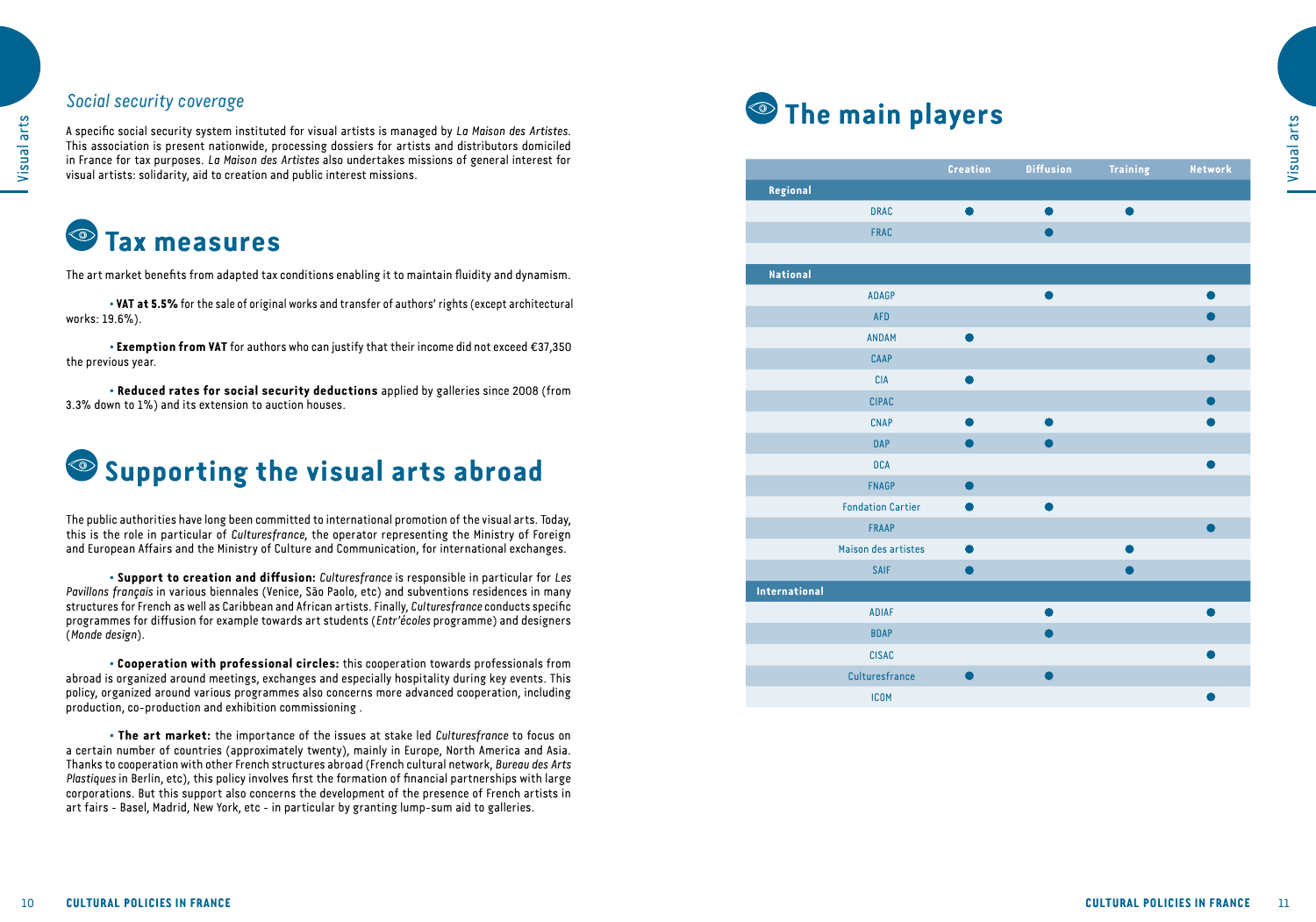## **Glossary**

### *Regional*

Visual arts

**DRAC:** The *Directions Régionales des Affaires Culturelles* are in charge of actions in the area of contemporary art, with a threefold mission: aid to diffusion, support to creation and training

**FRAC:** The *Fonds Régionaux d'Art contemporain* aim to set up collections of contemporary works reflecting a cultural project's identity

### *National*

**ADAGP:** The *Société des Auteurs dans les Arts Graphiques et Plastiques*, founded in 1953, manages works created by visual artists (illustrators, draughtsmen, graphic artists, architects, engravers, sculptors, painters...) and those of many photographers and CGI artists.

**AFD:** *L'Alliance Française des Designers*, a multidisciplinary trade union, represents designers regardless of the discipline or status.

**ANDAM:** Founded in 1989, the *Association Nationale pour le Développement des Arts de la Mode* aims to be a structure for identifying and launching young fashion designers on the French and foreign fashion scene.

**CAAP:** Founded by visual artists in 1996, the *Comité des Artistes-Auteurs Plasticiens* is a professional association that aims to promote its members' interests.

**Cité Internationale des Arts:** This public utility foundation offers residence with 315 studios, including 11 under the control of the *Délégation aux Arts Plastiques* of the Ministry of Culture and Communication, the other depending on public institutions or private French or foreign associations or foundations.

**CIPAC:** The *Congrès Interprofessionnel de l'Art Contemporain* is an association grouping professionals supporting artists and the diffusion or mediation of contemporary art in France.

**CNAP:** The *Centre National des Arts Plastiques* is a public organization, under the aegis of the Ministry of Culture and Communication, whose purpose is to "support and promote contemporary creation" in all fields linked to the visual arts.

**DAP:** The *Délégation aux Arts Plastiques* of the Ministry of Culture and Communication encourages contemporary creation and its diffusion, defines and coordinates procedures for public and "1%" public commissioning.

**DCA:** The *Association Française de Développement des Centres d'Arts* groups the directors of Contemporary Art Centres in order to make possible the study of all matters concerning the specificity of their activities.

**FNAGP:** Founded in 1976 and acknowledged as public utility organization, the *Fondation Nationale des Arts Graphiques et Plastiques* aims to promote and encourage all initiatives of aid and assistance in favour of graphic and visual artists using all resources, financial and moral.

**Fondation Cartier:** The *Fondation Cartier pour l'Art Contemporain* has, since its creation, developed a unique original form of private corporate patronage of the arts by building collections, regularly placing orders and inviting artists.

**FRAAP:** The *Fédération des Réseaux et Associations d'Artistes Plasticiens* aims to bring together visual artists' associations and collectives on all the French territory.

**La Maison des Artistes:** *La Maison des Artistes* is an association (law of 1901), certified by the State since 1978 to manage the social security of artists who create graphic and visual works.

**SAIF:** The *Société des Auteurs des Arts Visuels et de l'Image Fixe*, founded in 1999, manages the works of photographers, visual artists, illustrators, draughtsmen, etc.

#### *International*

**ADIAF:** Founded in 1994, the *Association pour la Diffusion Internationale de l'Art Français* (1901 law on associations) now has 150 members, private collectors and admirers of contemporary art, mobilized to promote the French scene.

**BDAP:** *Bureau des Arts Plastiques* in Berlin aims to reinforce the presence in Germany of contemporary artists from France or living in France.

**CISAC:** *Confédération Internationale des Sociétés d'Auteurs et Compositeurs* works towards a better recognition and protection of the rights of creators.

**Culturesfrance:** The operator representing the Ministry of Foreign and European Affairs and the Ministry of Culture and Communication provides support to many creative projects by French artists and engages in various initiatives towards professionals and the art market.

**ICOM:** *The International Council of Museums* is an international organization of museums and museum professionals engaged in the conservation and continuation of the world's natural and cultural heritage, present and future, tangible and intangible and in making society aware of its value.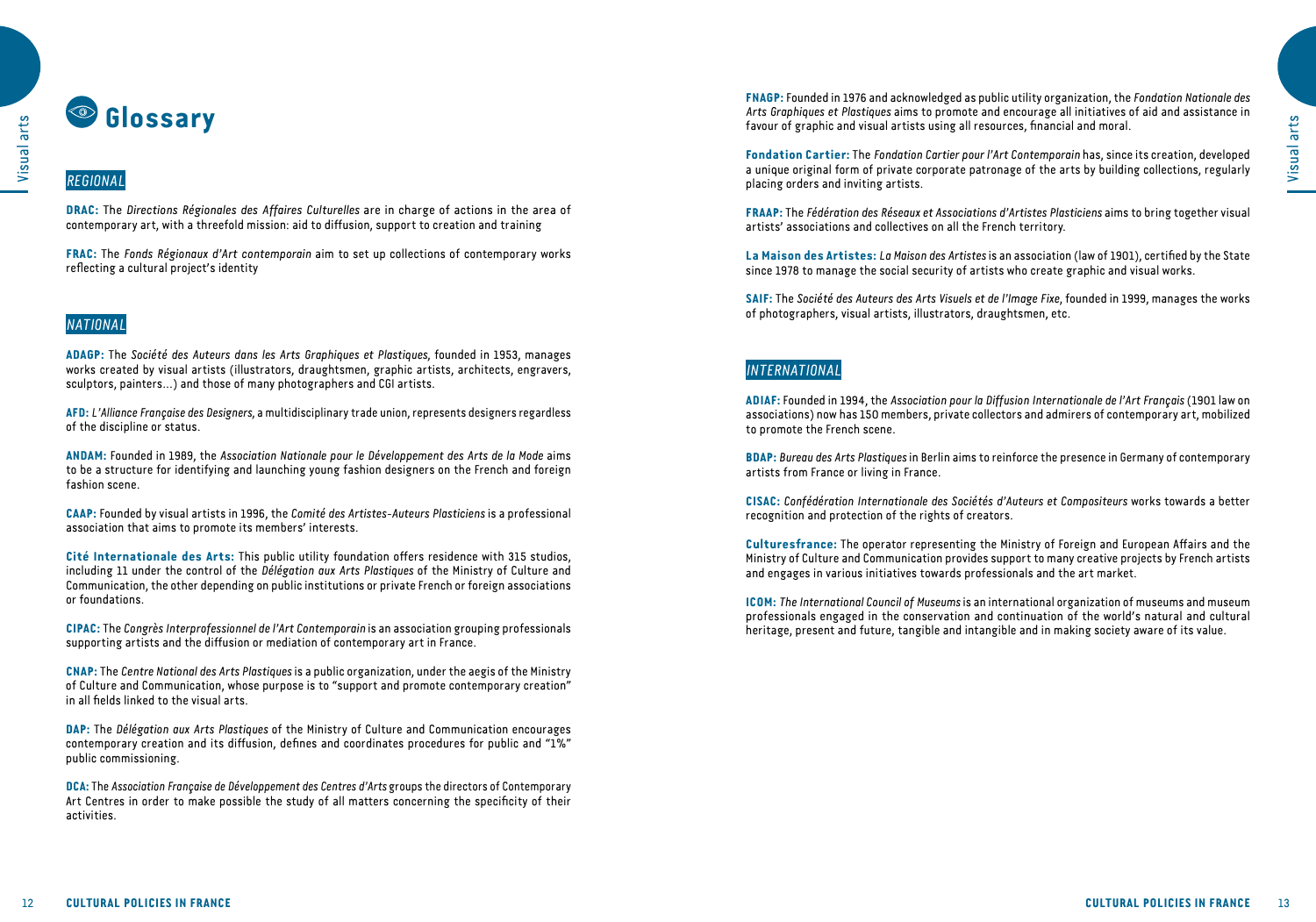# **Policies to support the cinema and audiovisual industries**

• Strong State intervention, in particular in legislative and regulatory areas, notably through the *Centre National de la Cinématographie*.

• A set of tax provisions making it possible to obtain funds to support cinema and audiovisual.

• A consistent system for funding production, intended to support the entire cinematographic and audiovisual industry.

•A legislative framework based on the protection of authors' rights and neighbouring rights (including remuneration for private copying).

• An innovative system for unemployment benefits, specifically dedicated to artists and technicians which, by securing their income, ensures the vitality of cinematographic and audiovisual production.

• Structures for supporting the exportation of French films, as well as mechanisms of cooperation with foreign cinema.

## **<sup>***B***</sup> Supporting cinema and audiovisual**

The financial stakes around a cinematographic work are generally considerable. This is due in particular to the presence of a large number of participants in the creation process, large-scale technical resources and a promotional phase and post-creation follow-up made all the more necessary by international competition and the evolution of modes of diffusion, both legal and illegal (piracy, etc). Consequently, the preservation of cinema and a significant cinematographic industry - nearly 300 French films are released every year, with an attendance in theatres of some 180 million - requires both tax and budgetary provisions.

The State showed only very little interest in the cinematographic industry until the immediate post-War period when the foundation of the *Centre National de la Cinématographie* (CNC) - in 1946 - marked a decisive turning point in an ambitious large-scale cultural policy, by creating the genuine originality of the current system. Indeed, although cinema receives only a very small share of the Culture budget, it remains a privileged area of intervention by the State, tracing major orientations and equilibriums through the regulation and allocation of resources organized by the CNC.

This support also concerns the entire audiovisual industry, given the increasing weight of television channels, regarding both the funding and the diffusion of works - or how to shift from competitive relations between cinema and television to complementary relations, materialized by the growing upswing of cinematographic revenue - as well as the actual variety of these creations, all major stakes for an industry that, despite its dynamism, is subject to profound change.

### **The role of the State: funding, legislating and supervising**

*A privileged instrument: the CNC*

As a major player in the policy of support for cinema and television, the *Centre National de la Cinématographie* (CNC) has many functions, both as an instrument of the public authorities and as a professional organization. Created by the law of 25 October 1946, this is a public establishment for administrative purposes, providing in particular the distribution of cinematographic revenue, as well as legislative and regulatory activities. The CNC intervenes in support for cinema from several angles: on the one hand, providing financial aid, from the *Compte de soutien* (approximately 500 million euros for 2008), on the other hand, by participating in the funding of the structures dedicated to supporting cinematographic and audiovisual activities, like *Fémis* (*École Nationale Supérieure de l'Image et du Son*) and *Unifrance*, the organization in charge of promoting French cinema abroad.

### *Automatic support*

Automatic support is the oldest system in the *Compte de soutien*. Particularly important in terms of funds, it benefits mostly the players in the sector who have already had some commercial success.

• **Automatic aid for production**, calculated on the basis of revenue from previous films in theatres as well as on television and on the video market, independently of any artistic value. This aid may be invested either to settle debts from previous films, or to finance a new film on condition it has obtained approval from the CNC.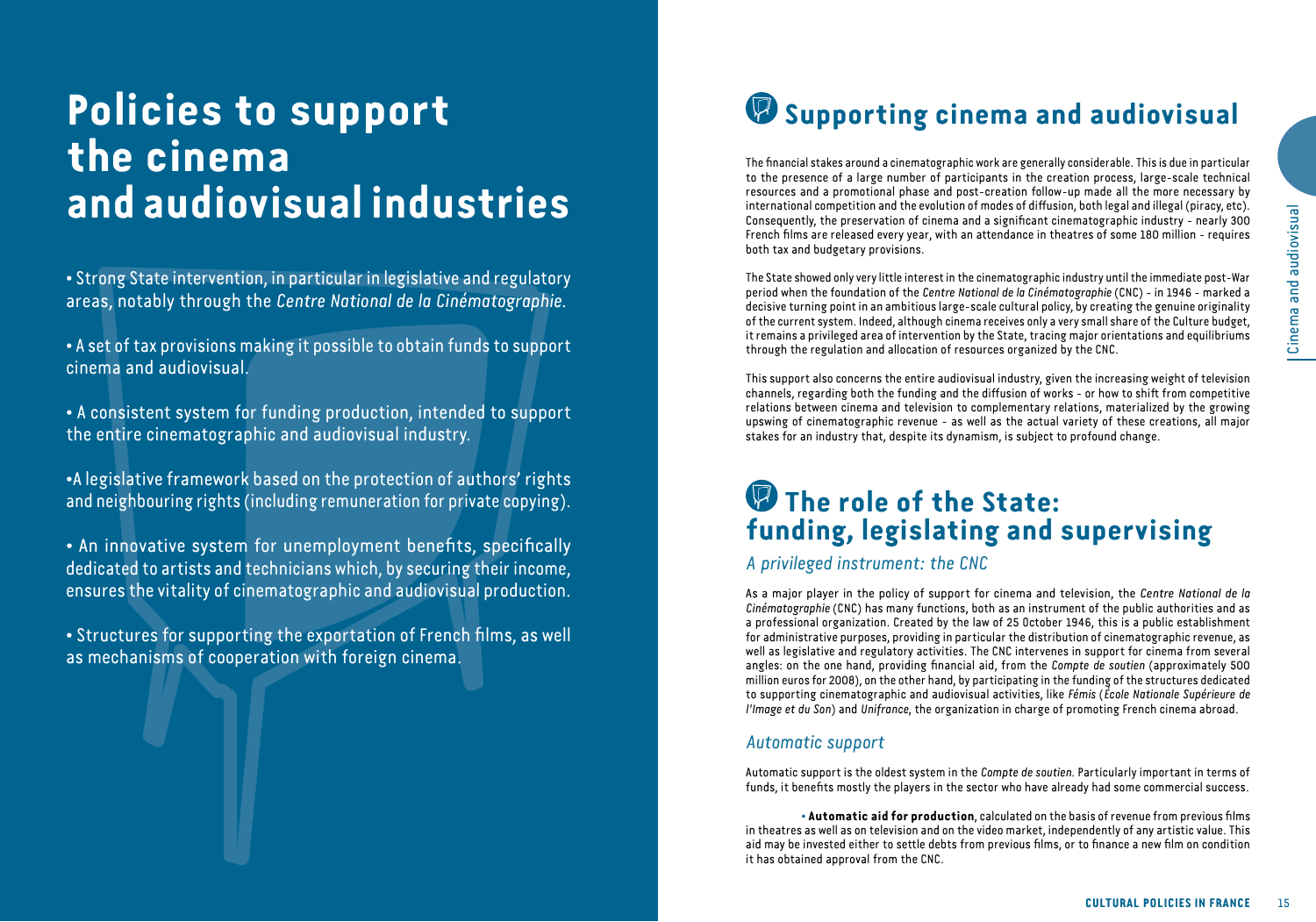Cinema and audiovisual 16Cinema and audiovisual and and audiovisual and audiovisual and audiovisual

• **Automatic support for distribution** is allotted to distributors, proportionally to the revenue from the exploitation of films in theatres. It can be reinvested either in the distribution of new films or to settle publishing costs, or to fund production through payment of the minimum guaranteed.

• **Automatic support for exploitation** is calculated according to the revenue obtained by theatre operators, in proportion to the amount of the levy on the ticket price. It is intended mainly to finance expenses for equipment modernization and creation of new theatres.

### *Selective support*

The second part of the support is selective aid. It was subsequently created to adjust part of the effects of automatic aid. Its main purpose is not commercial profitability but to maintain an offer that market conditions alone would not make possible.

• **Selective support for production:** The main system used is that of an "avance sur recettes" (advance on takings), to support films that are ambitious from an artistic standpoint, but facing difficulties in finding funding. The other aspects of this system concern: support for scriptwriting and writing (for scriptwriters and authors-directors), recently revalued, but likely still too low, given its importance; the financial relay for the development of projects (for producers); and finally aid for foreign-language films, for films with unquestionable artistic qualities, but unable to benefit from an advance on takings for linguistic reasons.

• **Selective support for distribution** aims to support independent distribution structures oriented towards the promotion of French and foreign *Cinéma d'auteur*. It includes, in particular, systems which provide aid to structures, programmes, films and foreign works rarely screened in France. Aid to structures is intended mainly for small enterprises, as well as distributors specialized in specific repertoires. Aid to programmes concerns larger structures with a capacity to show at least 4 films a year. Aid to films can be granted to enterprises not having benefited from the previous aids: with a minimum amount of €15,000, it is granted automatically to directors who have benefited from an advance on takings. Finally, aid to films with limited screening, concerns fine-quality works little shown in France and which cannot receive aid targeting French and European films.

• **Selective support for exploitation** is intended to restore territorial balance by maintaining sufficient coverage of cinema theatres, with the aim to particularly support theatres that are not very profitable but offer fine-quality programming. This support is granted as follows: aid for creation and modernization of independent theatres; aid for *Art et Essai* (art-house) cinemas; aid for operations in favour of independent theatres in towns with a population exceeding 200,000 inhabitants.

## **Tax measures**

The main originality of the French system for supporting cinema and audiovisual derives from the small amount of direct budgetary interventions from the State. In fact, aid is funded essentially internally, through mandatory contributions by structures dedicated to exploitation (cinema theatres, television channels, video publishers and, quite recently, VOD publishers and telecoms operators) and intended to contribute to the Compte de soutien au cinéma et à l'audiovisuel (527 million euros in 2008).

However, the originality of this funding should not overshadow its impact on the entire creation and diffusion network: in 2005, these aids represented nearly 30% of the value of production in the sector and the "effective rate of assistance" nearly half of this added value.

This system of support relies mainly on a set of tax measures, intended to fund aids from the CNC.

• **Taxe spéciale additionnelle** (TSA), a special levy representing 11% of every admission ticket. For a long time the main source of revenue for the *Compte de soutien*, the share of this levy has decreased constantly from 90% of revenue in 1982 to 23% in 2008 (120 million euros).

• **The tax on television broadcasters**, corresponding to 5.5% of the channels' turnover, with approximately one-third going directly to the cinema. Over time, this tax has become the *Compte de soutien*'s main source of funding: it should amount to 377 million euros in 2008, approximately 71% of the *Compte de soutien*'s revenue.

• **The Video/VOD tax** completes this tax system, which corresponds to 2% of the price of videograms, three-quarters of which is allotted to cinema (30 million euros for 2008).

• Since 1st January 2008, **telecoms operators are required to contribute**: 5.5% of their advertising revenue as publishers of television services, and progressively, from 0.5% to 4.5% of their subscription revenue as distributors of television services.



• **Tax incentives** also benefit from State support, in particular the *Sociétés de financement du cinéma et de la télévision* (SOFICA). These are limited companies (*sociétés anonymes*) whose sole activity is to fund cinematographic or audiovisual works, approved by the Ministry of Culture and Communication. Persons subscribing to the SOFICA's capital can deduct the corresponding payments from the income tax. The SOFICA helped collect 65 million euros in 2008.

 These tax measures can also take the form of tax credits in favour of the cinema (50 million euros) and audiovisual (40 million euros). This tax provision gives producers in particular a 20% tax credit for a work whose shooting and post-production expenses are made mostly in France.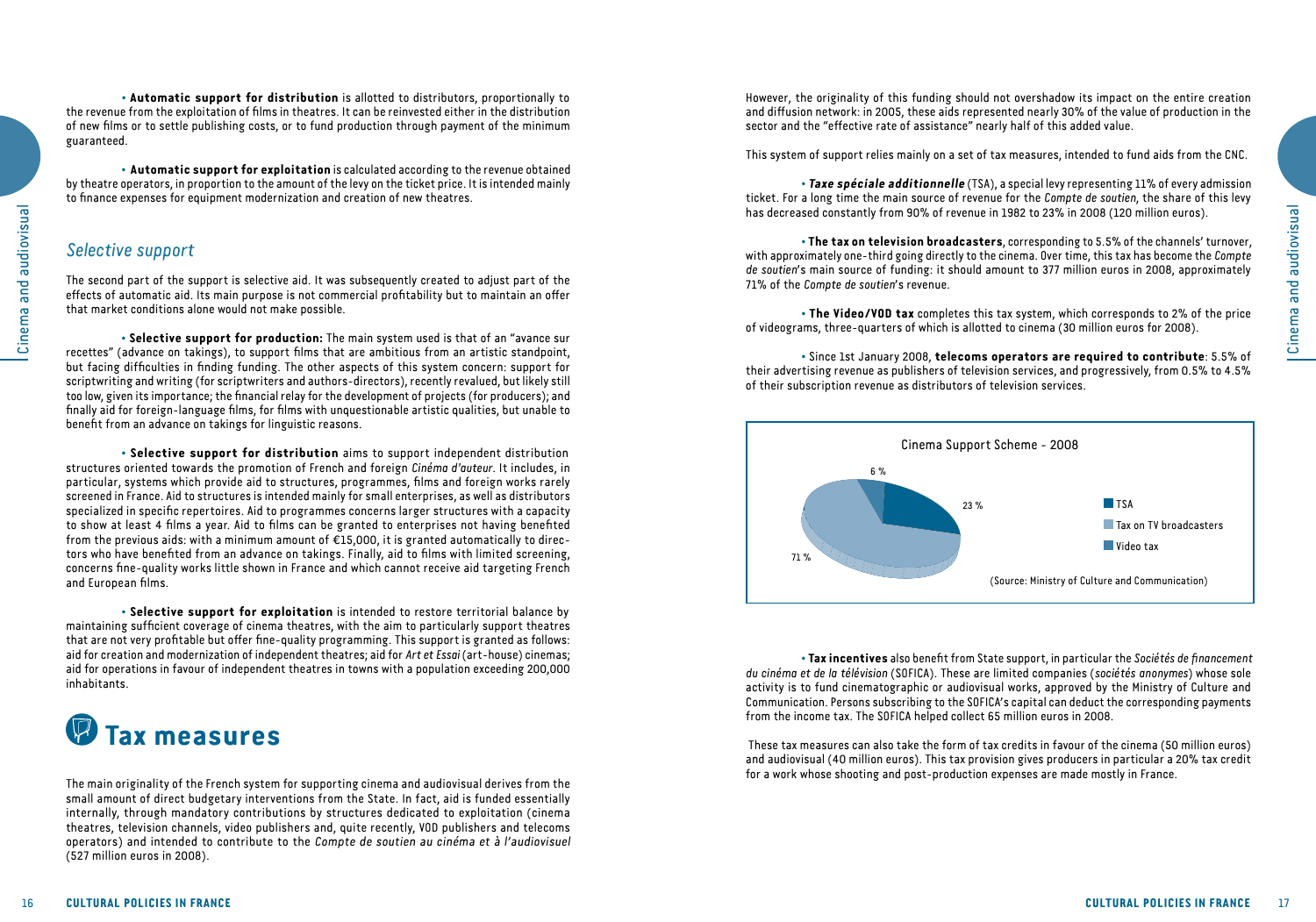### **A consistent system for funding production**

### *Broadcasters are required to contribute*

In addition to tax provisions, there are binding provisions requiring a contribution first from television channels. In practical terms, this involves the obligation to invest in the funding of French and European cinematographic works in the form of pre-purchase of broadcasting rights and support through co-production.

A decree of 9 July 2001 sets these contributions at 3.2% of the previous year's turnover for terrestrial channels as well as cable and satellite channels - and requires that 75% of these funds be allocated to independent cinema. For Canal+, the obligation to acquire rights has been set at 20% of the channel's resources since 2002.

In parallel, broadcasting quotas were set up and channels are required to dedicate 60% of the broadcast of cinematographic and audiovisual works to European works, 40% of which are originally in French language. The entire system is under the control of the CSA (*Conseil Supérieur de l'Audiovisuel*), the independent administrative authority in charge of regulating the audiovisual sector.

### *A structure to provide support for funding: IFCIC*

The *Institut pour le Financement du Cinéma et des Industries Culturelles* (IFCIC) is a key link in this chain of support. Founded in 1983 by the Ministry of Culture, this establishment aims to facilitate access to bank credit for cultural businesses, in particular by guaranteeing loans - the guarantee varies from 50% to 70% according to the type of project - as well as providing expert assessment of the specific risks linked to this type of activity. Considered as a complementary tool to the financial support from the CNC, the IFCIC helps in the development of projects, notably cinematographic, which could never have emerged otherwise.

### *The role of the regions*

Cinema and audiovisual

Without being decisive or even truly significant, at least compared to the volume of aid granted by the CNC, the role of the Regions in the system of support is nonetheless considerable. It is even becoming increasingly essential, in particular thanks to the "1 euro from the CNC, 2 euros from the community" system. In 2006, this represented 50 million euros. Beyond these figures, local communities provide logistical, technical and human support, in particular through growing emulation to host film shootings for which they usually almost completely finance hospitality. As such and for proof of this dynamics, most regions have set up structures specialized in the support and hosting of cinematographic and audiovisual projects (*Rhône-Alpes Cinéma*, *Centre Images*, *Films en Bretagne*, etc).

### *Considerable private support*

Cinema can be proud of benefiting from a relatively large support from private funds in a country where this type of support is not particularly developed. Two foundations in particular offer subsidies for the cinema and audiovisual, the *Fondation GAN* (subsidies for scriptwriting, production, etc) and the *Fondation Jean-Luc Lagardère* which offers in particular a €20,000 grant for a "young TV scriptwriter".

## **Legislative measures**

### *Protection of authors' rights and neighbouring rights*

French law provides for a strong protection of authors' rights, set by the *Code de la Propriété Intellectuelle*. Authors, simply by virtue of the act of creating an original work, have moral rights and economic rights for the work. The moral rights attached to the author's person are permanent, inalienable and imprescriptible. Economic rights concern exploitation of the work and are transferable. In return for the transfer of rights and for each type of exploitation, the *Code de la Propriété Intellectuelle* provides for authors to receive remuneration proportional to the income derived from exploitation of the work and for this remuneration to be distinct for each type of exploitation. Furthermore, French legislation forbids any global transfer of authors' rights on their future works.

Independently of authors' rights, neighbouring rights ensure the protection of professionals, other than the author, participating in the creation of a work. Performing artists, phonogram and videograph producers and audiovisual communication enterprises enjoy exclusive rights enabling them to forbid or authorize the exploitation of their contribution or programme and receive remuneration in return.

Collective management societies of authors' rights and neighbouring rights have an important place in this system. Their purpose is to collect and distribute authors' rights and neighbouring rights. Beyond this role in collective rights management, they also defend their members' moral and financial interests.

### *Private copying*

Private copying is a system of compensation for the private use of works. In France, the exception for private copying authorizes the reproduction of intellectual work for personal private use. In return, part of the price of the device goes to remunerate authors, publishers, performers and producers.

This remuneration helps support cultural initiatives. Collective management societies of authors' rights and neighbouring rights<sup>1</sup> are required by law to dedicate 25% of the overall amount collected towards aid for creation, for diffusion of live performances and training for artists. These 25%, which amount to **nearly 40 million euros,** contribute to the country's artistic vitality. In 2006, **over 4,000 cultural events2** received support from the private copy levy.

<sup>1.</sup> Sorecop, Copie France, Sofia and Ava manage private copying rights for rights holders. Sorecop and Copie France comprise the following organizations: Procirep (Producers for cinema and Television); SCPP & SPPF (Phonogram producers); SACD (Dramatic authors and composers); SACEM (Music authors, composers and publishers); SCAM (Multimedia authors); ADAMI (Performing artists and musicians) and SPEDIDAM (Performing artists). Sofia groups authors of written works and Ava is for authors of visual works.

<sup>2.</sup> For further information, please consult the site www.copieprivee.org.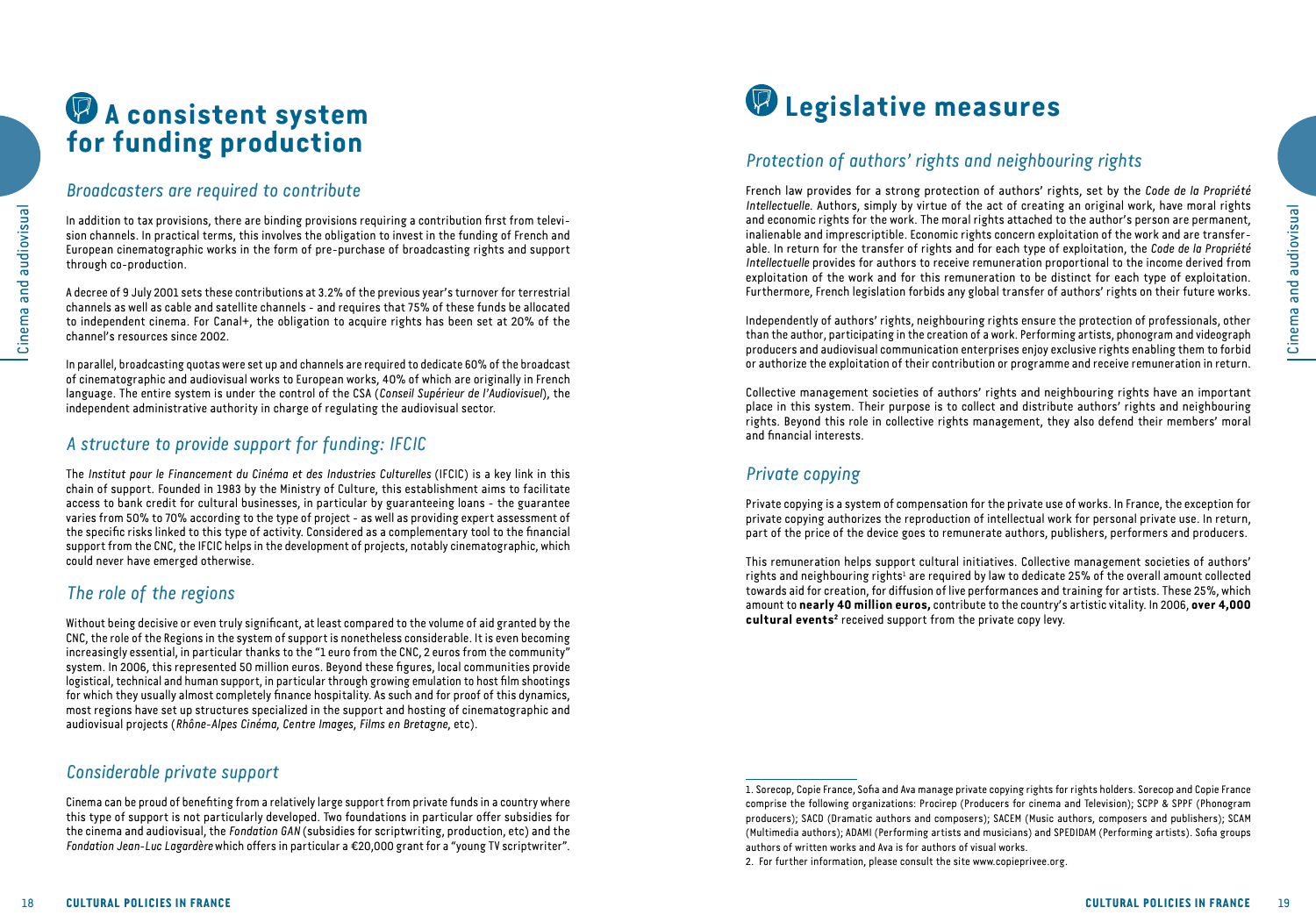#### **Some examples of events and organizations receiving support…**

Quinzaine des réalisateurs (Cannes Film Festival) - Semaine internationale de la critique (Cannes Film Festival) - City of Lights, City of Angels - Fond Culturel Franco-Américain - Talents Adami (Cannes Film Festival) - Festival International des Programmes Audiovisuels (FIPA) - Festival International du Documentaire de Marseille (FID) - Festival International d'Animation (Annecy) - Beaumarchais-SACD Conservatoire Européen d'Ecriture Audiovisuelle Cinéma du Réel (Beaubourg) – Comptoir du Doc (Rennes) – Mois du Film Documentaire – Les Rencontres du Cinéma – Festival Paris Cinéma – Les Lutins du Court Métrage –Festival du Film de Cabourg…

#### *A system of employment and social security coverage that protects performers, directors, technicians and workers*

It can also be considered that cinema and audiovisual are receiving support because, in France, performing artists, directors, technicians and workers are generally salaried. This enables them to benefit, despite their all too often discontinuous employment, from various social protection measures (health insurance, unemployment insurance, insurance in case of incapacity and death, retirement pensions, housing aid, etc) and professional training. Despite a recent tightening of conditions, this specific unemployment insurance system makes it possible for a very large number of them to receive indemnities as long as they can justify they have worked a minimum number of hours within a given period (at least 507 hours over 10 months for directors, technicians and workers and over 10 and a half months for performing artists), thereby facilitating their maintenance within the professional circuit in a difficult context. Performing artists in France depend on a system that presumes they are salaried, system which is currently being challenged by the European Union.

## **<sup>** $\bullet$ **</sup> Support for export and cooperation**

Finally, there is the support given to French cinema beyond its borders and the support also granted by French structures to the creation and diffusion of foreign works, in particular from Southern countries.

• **Support for export** involves mainly three structures:

The first one is the **Centre National de la Cinématographie**, whose international aid programme includes: aid for promotion and sale (dubbing and subtitling in foreign language, reformatting, conversion, design and diffusion of promotional supports, etc), aid for prospection abroad and, finally, specific aid for subtitling in English.

The second structure, **UniFrance**, is the organization entrusted by the CNC with promoting French cinema worldwide. Its action is oriented in particular towards expert studies and foreign market studies, supporting films in international markets and festivals, as well as the organization of events (*Rendez-vous with French Cinema* in London, Tokyo, French Film Festival in Russia, etc).

The third major player is **TV France International** (TVFI), a professional association grouping approximately 150 French exporters. Its main missions are: promoting sales of French programmes abroad, facilitating international co-productions, supporting exporters during trade fairs and programme markets (MIP, Discop East, NY Licensing Show, etc).

• **Support for foreign cinema** is mainly organized around the *Fonds Sud*, founded in 1984 and funded equally by the CNC (in charge of managing the fund) and the Ministry of Foreign and European Affairs. This fund is intended to promote the development of cooperation with directors from Southern countries and the production of films with a strong cultural identity. The available funds are approximately €2.5m a year; the average aid granted is approximately €100,000. Since its creation, 350 projects emerged, in Africa, Latin America, the Maghreb, Central Asia, etc. These works can also benefit from distribution support by the CNC.

Finally, France - in particular through the Ministry of Culture and Communication - participates in many European programmes like *Eurimages*, intended for the promotion and exploitation of European cinematographic works, or *Euromed Cinemas*, a programme supporting the distribution and exploitation of European and Mediterranean films (Algeria, Egypt, Morocco, Israel, Tunisia, etc).

Such support for foreign cinema also goes through co-production agreements between France and third countries. These agreements contribute in particular to facilitate access of co-produced films to fundings traditionally reserved for French productions.

## **Cultural diversity**

### *Cinema: a pole of attraction and an area of diffusion*

France is a rather strong pole of attraction for foreign film makers. But it is also a particularly important area of diffusion for European and international films. Asian, African and South American cinema, for example, enjoy growing exposure, beyond the scope of specialized festivals alone, with a broad distribution in theatres. And this healthy situation also benefits European cinema, with distribution figures attesting this dynamics: of 589 films distributed in France in 2006, about a hundred originated from European countries, 70 from third countries and 177 from the United States.

### *Television: increasingly diversified programming*

This trend towards diversification of broadcasting, particularly on public channels, benefits mainly to programmes from the European Union: the proportion of European programmes broadcast in France is greater than the average in other EU countries, *i.e.* approximately 55% of fiction works broadcast, in particular for short and feature films, as well as TV films.

Cinema and audiovisual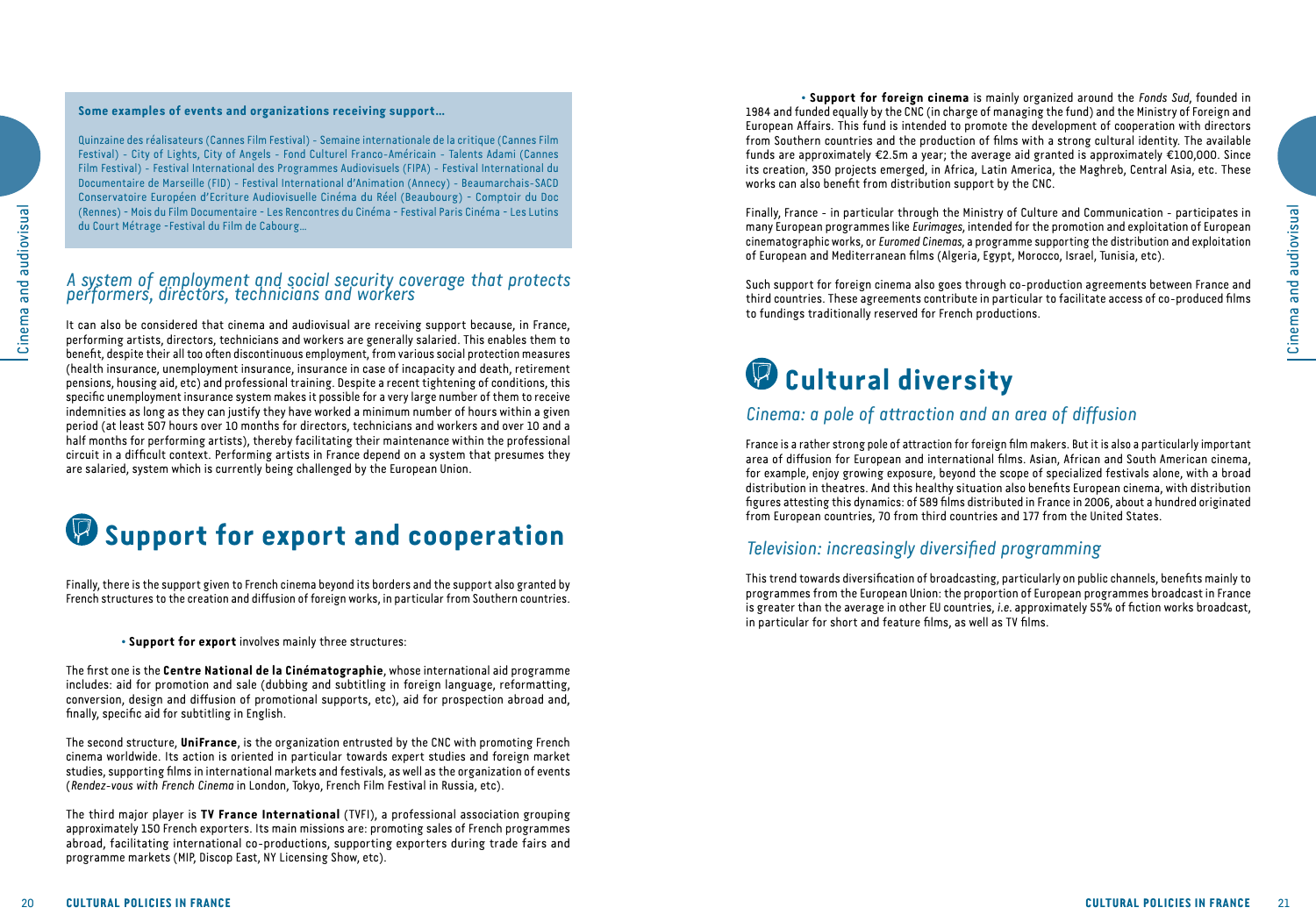# *P* The main players

Cinema and audiovisual

|                 |                                        | <b>Creation</b> | <b>Production</b> | <b>Diffusion</b> | <b>Network</b> |
|-----------------|----------------------------------------|-----------------|-------------------|------------------|----------------|
| <b>Regional</b> |                                        |                 |                   |                  |                |
|                 | <b>ADRC</b>                            |                 |                   |                  |                |
|                 | Agences regionales                     |                 |                   |                  |                |
|                 | <b>DRAC</b>                            |                 |                   |                  |                |
|                 |                                        |                 |                   |                  |                |
| <b>National</b> |                                        |                 |                   |                  |                |
|                 | <b>ACID</b>                            |                 |                   |                  |                |
|                 | <b>ACM</b>                             |                 |                   |                  |                |
|                 | <b>ADAMI</b>                           |                 |                   |                  |                |
|                 | <b>AFCA</b>                            |                 |                   |                  |                |
|                 | <b>ARTE</b>                            |                 |                   |                  |                |
|                 | Beaumarchais-SACD                      | $\bullet$       |                   |                  |                |
|                 | CANAL +                                |                 |                   |                  |                |
|                 | <b>CECI</b>                            | ●               |                   |                  |                |
|                 | CNC                                    |                 |                   |                  |                |
|                 | <b>DDM</b>                             |                 |                   |                  |                |
|                 | Émergences                             | œ               |                   |                  |                |
|                 | Équinoxe                               | $\bullet$       |                   |                  |                |
|                 | Folimage                               |                 |                   |                  |                |
|                 | <b>Fondation GAN</b>                   |                 |                   |                  |                |
|                 | <b>Fondation Jean-Luc</b><br>Lagardère |                 |                   |                  |                |
|                 | GINDOU                                 | D               |                   |                  |                |
|                 | <b>GNCR</b>                            |                 |                   |                  |                |
|                 | Jean Vigo                              |                 |                   |                  |                |
|                 | <b>LCM</b>                             |                 |                   |                  |                |
|                 | <b>MFC</b>                             | ●               | ●                 |                  |                |
|                 | <b>PROCIREP</b>                        |                 |                   |                  |                |
|                 | <b>SACD</b>                            |                 |                   |                  |                |
|                 | <b>SACEM</b>                           |                 |                   |                  |                |
|                 | <b>SCAM</b>                            |                 |                   |                  |                |
|                 | <b>TVFI</b>                            |                 |                   |                  |                |

|                      | <b>Creation</b> | <b>Production</b> | <b>Diffusion</b> | <b>Network</b> |
|----------------------|-----------------|-------------------|------------------|----------------|
| <b>UniFrance</b>     |                 |                   |                  |                |
| SPEDIDAM             |                 |                   |                  |                |
|                      |                 |                   |                  |                |
| <b>Europe</b>        |                 |                   |                  |                |
| <b>ECFF</b>          |                 |                   |                  |                |
| <b>EFP</b>           |                 |                   |                  |                |
| <b>Eurimages</b>     |                 |                   |                  |                |
| Europa Cinemas       |                 |                   |                  |                |
| Euromed              |                 |                   |                  |                |
| <b>FERA</b>          |                 |                   |                  |                |
| Media desks          |                 |                   |                  |                |
| <b>Media Salles</b>  |                 |                   |                  |                |
| <b>OEA</b>           |                 |                   |                  |                |
|                      |                 |                   |                  |                |
| <b>International</b> |                 |                   |                  |                |
| <b>CICT</b>          |                 |                   |                  |                |
| <b>CISAC</b>         |                 |                   |                  |                |
| <b>CNC</b>           |                 |                   |                  |                |
| <b>DDAI</b>          |                 |                   |                  |                |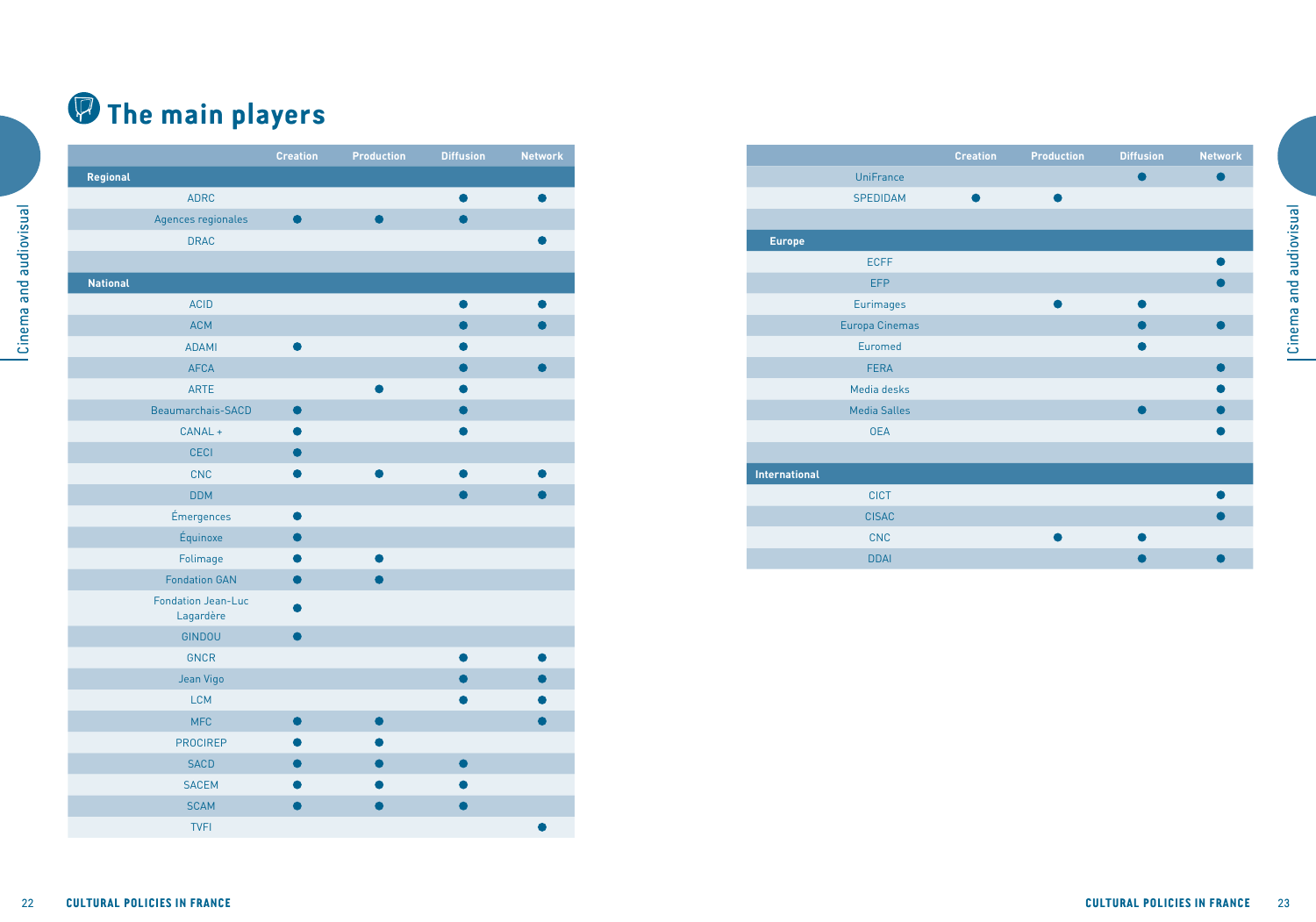# **Glossary**

### *Regional*

Cinema and audiovisual 24 Cinema and audiovisual **ADRC:** *Agence pour le Développement Régional du Cinéma* aims to maintain and develop a diversified network of theatres over the entire territory, as well as to facilitate access to these theatres to films by making extra copies.

**Regional agencies:** Many Regions have set up specialized organizations for the purpose of coproducing and circulating films shot in the Region.

**DRAC:** Through the deconcentrated funds available to them, the *Directions Régionales des Affaires Culturelles* provide support to certain festivals and large-scale cinematographic and audiovisual initiatives regionally and even nationally.

#### *National*

**ACID:** The *Association du Cinéma Indépendant pour sa Diffusion* offers support to films, with or without a distributor, and also undertakes actions in the Regions for their diffusion.

**Agence du court métrage:** The purpose of this association founded in 1983 by a group of film professionals (authors, directors, producers and distributors) is the promotion and diffusion of short films in France.

**ADAMI:** Society for the collective management of the rights of performing artists. It offers the possibility of aid to the cinema (short films).

**AFCA:** The *Association Française du Cinéma d'Animation* has been striving since 1971 to promote and distribute animated films to the widest possible audiences in France and abroad.

**ARTE:** *ARTE France* acquires nearly 100 feature films and 65 short and medium-length films every year, while its co-production subsidiary, *ARTE France Cinéma*, co-produces some 20 to 25 films a year.

**Beaumarchais-SACD:** This association founded by the *Société des Auteurs et Compositeurs Dramatiques* offers in particular grants for writing.

**CANAL+:** This channel provides aid for some ten short films a year, initiated, pre-purchased and funded by Canal+. It also pre-purchases scripts for short films presented by a production structure.

**CECI:** The *Centre des Ecritures Cinématographiques* organizes residences for writing and professional meetings with producers.

**CNC:** Created by the law of 25 October 1946, the *Centre National de la Cinématographie* is the main organisation supporting cinema and television.

**DDM:** The *Direction du Développement des Médias* is in charge of the development of all media: printed press and audiovisual, as well as new forms of online communication.

**Emergences:** Sponsored by Jack Lang and Gérard Depardieu, The *Emergences* Association aims to enable eight young directors to work on their scripts and shoot two scenes of their future feature films.

**Equinoxe:** Association founded in 1993 that organizes two scriptwriting workshops a year.

**Folimage:** *Folimage* is an animated film studio that has been producing animated films for over twenty years: short films, series, TV series and feature films.

**Fondation GAN:** since 1987, *Fondation GAN pour le Cinéma* has supported first feature-length fiction films through a subsidy shared between the producer, the director and the authors.

**Fondation Jean-Luc Lagardère:** The young TV scriptwriter's grant, amounting to €20,000 euros should enable the winner to develop a script for television.

**GINDOU Cinéma:** organizes residential writing workshops for short films, a scriptwriting contest and aid for creation for an original score for short films and documentaries.

**GNCR:** The *Groupement National des Cinémas de Recherche* groups some 250 establishments and provides consultancy services, in particular.

**Institut Jean Vigo:** For many years, the *Institut Jean Vigo* has been developing many activities to encourage the diffusion of cinema in the city and its recognition as a key cultural element, as widely accessible as possible.

**Les Lutins du Court Métrage:** Since 1998, this association has been working for the promotion and distribution of short films to the general public.

**Maison du Film Court:** With the help of its partners, *La Maison du Film Court* has set up several schemes to support the production of short films. It also has a database.

**PROCIREP:** The *Société civile des producteurs de cinéma et de télévision* gives grants for cinema, television and animation.

**SACD:** As part of its cultural initiatives, the *Société des Auteurs et Compositeurs Dramatiques* encourages contemporary creation, supports authors and their works through various initiatives to enhance creation, diffusion and training, whether on a national or an international level.

**SACEM:** The *Société des Auteurs, Compositeurs et Editeurs de Musique* provides aid for the production of original scores for short films, the production of documentaries on music, the programming of films in relation to music in festivals and the professionalization of composers for audiovisual

**SCAM:** The *Société Civile des Auteurs Multimédia* offers grants for audiovisual, audio, digital and written works.

**TV France International:** This professional association groups some 150 French exporters for the purpose of promoting sales of French programmes abroad and facilitating international co-productions.

**UniFrance:** This association, with nearly 600 members (producers, exporters, directors, actors, etc) is the organization in charge of the promotion of French cinema worldwide.

**SPEDIDAM:** This collective management society for performing artists has a system of aid to the cinema (music).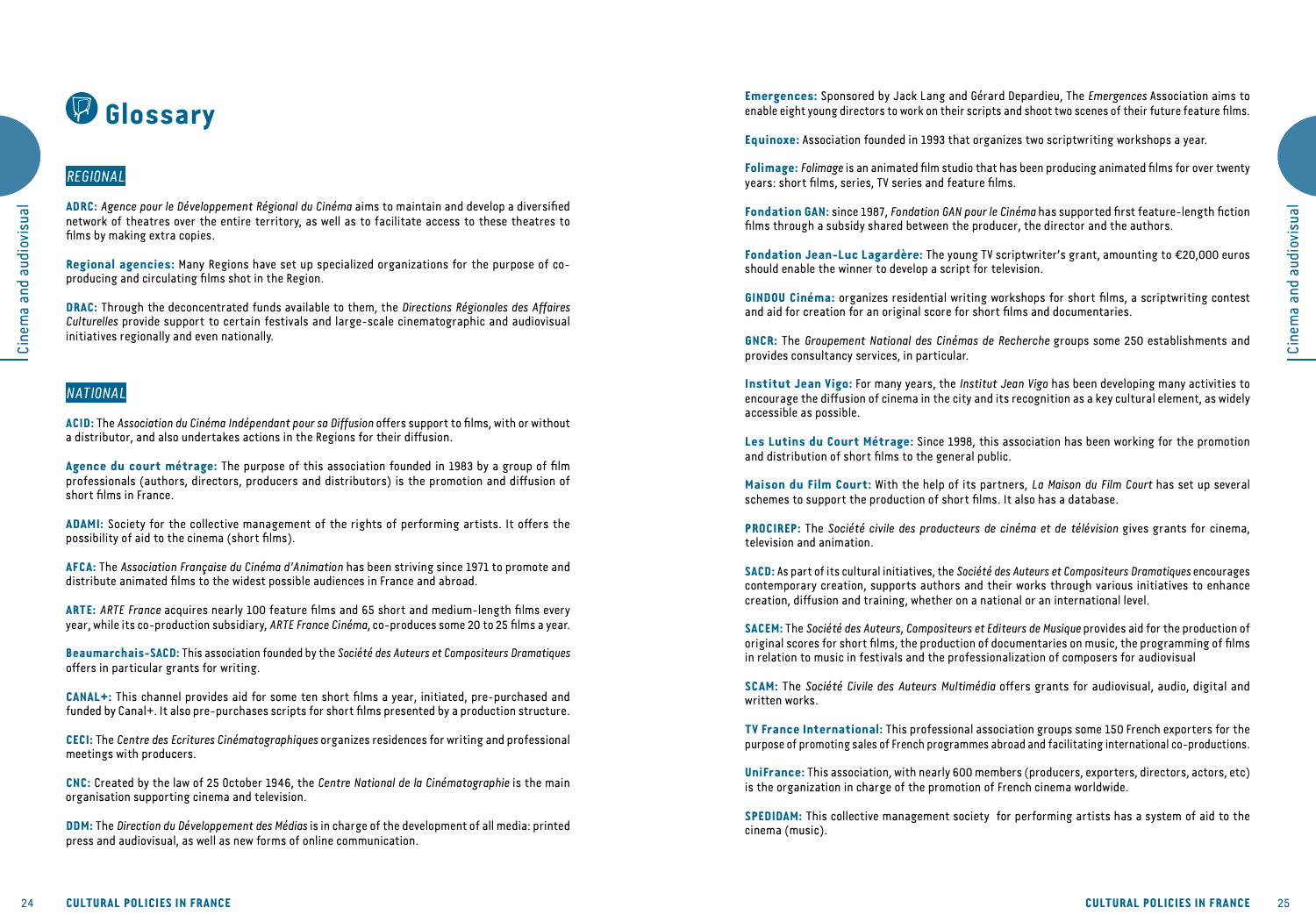### *Europe*

Cinema and audiovisual **26** Cinema and audiovisual **European Coordination of Film Festivals:** This network groups 200 film and audiovisual festivals.

**European Film Promotion:** federates organizations promoting the cinema in Europe; its purpose is in particular to reinforce the place of European films and professionals on the international market.

**Eurimages:** is the Council of Europe's fund to support co-production, distribution and exploitation of European cinematographic works.

**Europa Cinemas:** Founded in 1992 thanks to funding from the European Union Media Programme and the *Centre National de la Cinématographie*, *Europa Cinemas* have become the first network of theatres programming mostly European films.

**Euromed:** The *Euromed Cinemas* programme supports the distribution and exploitation of Mediterranean and European films in the 35 countries of the Euro-Mediterranean partnership.

**FERA:** La *Fédération Européenne des Réalisateurs de l'Audiovisuel* defends the rights of European directors and works for the promotion of the audiovisual industry in Europe.

**Media Desks:** *Media Desks* are information desks for the European Union Media Programme for the purpose of informing and advising professionals on the opportunities provided by MEDIA and other European support programmes for audiovisual.

**Media Salles:** *Media Salles* functions in the context of the Media Programme 2007 with the support from the Italian government; its purpose is to promote the screening of European films in theatres.

**Observatoire Européen de l'Audiovisuel:** Established in 1992, the *Observatoire Européen de l'Audiovisuel* is a centre for gathering and circulating information on the audiovisual industry in Europe.

### *International*

**CNC:** The *Centre National de la Cinématographie* manages a certain number of international aid programmes for cinema and audiovisual (aid for the promotion and sale of audiovisual programmes abroad, aid for prospecting foreign markets, etc), in particular the *Fonds Sud* set up to foster cooperation with directors from Southern countries.

**CISAC:** *The Confédération Internationale des Sociétés d'Auteurs et Compositeurs* works towards better recognition and protection of creators' rights.

**CITC:** The Conseil International du Cinéma, de la Télévision et de la Communication Audioviselle is a French NGO , officially listed among the organizations in formal relation with UNESCO. It is the only one dealing with audiovisual and communication.

**DDAI:** The *Délégation au Développement et aux Affaires Internationales* of the Ministry of Culture and Communication offers a certain number of initiatives for cinema and audiovisual, in particular by coordinating the action of the structures concerned (CNC, etc) abroad and in multilateral contexts.

# **Policies to support the book industry**

• Legislative mechanisms based on respect for authors' rights (digital private copying, photocopying, public lending right).

• Economic measures like the single-price policy for books, thus ensuring the vitality and the diversity of the entire book chain.

• Limited budgetary intervention by the State, but a major supervisory role through the *Centre National du Livre* (CNL).

• Structures to support export by facilitating the presence of French publishing abroad and cooperation programmes offering some countries the possibility of being supplied with books.

• Initiatives from the Regions focusing on distribution structures and access to public reading, as well as support to local authors and publishers, through the *Centres Régionaux du Livre*.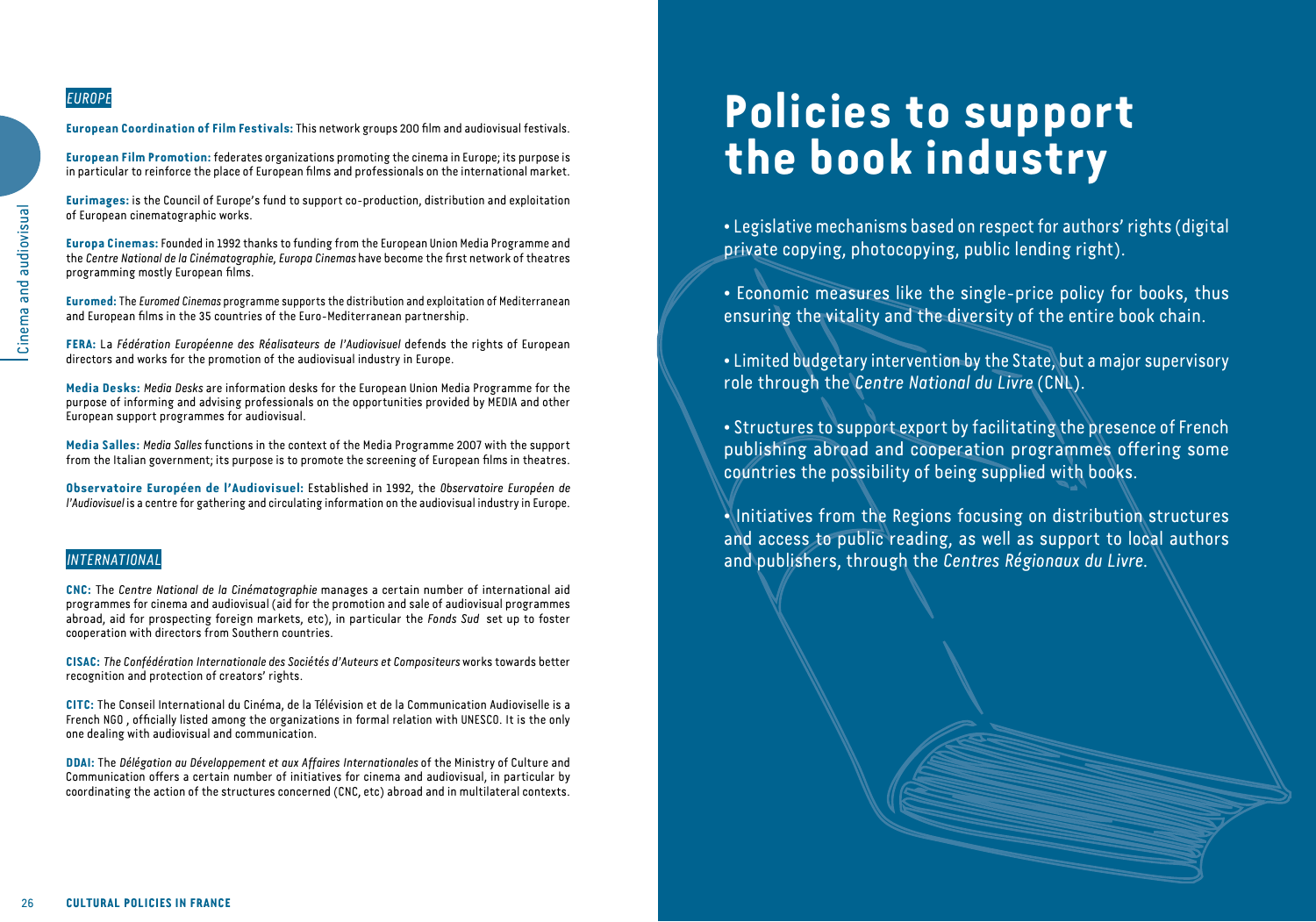## **Supporting the book industry**

Policies supporting the book industry are subject to complex mechanisms since they must take into account all the players concerned (writers, publishers, booksellers, libraries, conservation of the written heritage) to be truly efficient. Created a long time ago, at least with respect to conservation<del>'</del>, it was not until the second half of the 20th century that a genuine system of vertical support was established.

The various policies and measures controlling the book industry depend for the most part on the public authorities, starting with the Ministry of Culture and Communication, but also the Ministry of Foreign and European Affairs and the Ministry of National Education. These actions are focused according to several orientations, in particular support for the book industry, promotion of public reading, and finally management of tax and legislative measures intended to support the whole book chain.

**CULTURAL POLICIES**<br>
CULTURAL POLICIES INTERNATIONAL PROPERTY CONTINUES INTO A CONTINUES INTERNATIONAL POLICIES INTERNATIONAL POLICIES INTERNATIONAL POLICIES INTERNATIONAL POLICIES INTERNATIONAL POLICIES INTERNATIONAL POL In any case, the book industry situation is quite peculiar, in the sense that a book is both work and medium and, as such, it is confronted with several obstacles, some resulting from recent developments, other going further back. These difficulties include in particular the evolution in public publishing, which competes with private publishers in sectors such as law, art books, maps and social sciences. This is a particularly important economic sector, with over 2 billion euros in turnover. Probably less affected than other cultural industries by the digital revolution, the book industry must nonetheless take into account these trends for its own future and, in particular, the problems related to the respect of authors' rights.

## **Legislative measures**

### *Tools for protecting authors' rights*

The legal environment for the book industry relies on measures aiming to ensure a good protection of authors' rights, in particular through systems of compensation to authors and publishers for uses that are not easy to control directly, such as digital or hard copy and public lending in libraries.

Authors, simply by virtue of the act of creating an original work, have moral rights and economic rights on the work. The moral rights attached to the author's person are permanent, inalienable and imprescriptible. Economic rights concern exploitation of the work and are transferable. In return for the transfer of rights and for each mode of exploitation, the *Code de la Propriété Intellectuelle* provides for authors to receive remuneration proportional to the income deriving from the exploitation of the work and for this remuneration to be distinct for each type of exploitation. Furthermore, French legislation forbids any global transfer of authors' rights on their future works.

Collective management societies play an important role in this system. Their purpose is to collect and distribute authors' rights and, beyond this role in collective rights management, to defend authors' moral and financial interests.

• **Photocopying:** Gradually established in the 1980s, collective management of reprographic rights was imposed once and for all by law in January 1995. A structure, the *Centre Français d'Exploitation du Droit de Copie* (CFC), was set up to collect and redistribute this compensation. In practical terms, all photocopies made in a company, administration, teaching establishment and copy shops, are

subject to authorization from the CFC on the basis of a contract. In 2007, the sums collected reached 28 million euros, 25 million of which were distributed to authors and publishers.

• **Private copying:** For the past twenty years the law has provided for remunerating rights holders for the recording of their musical and audiovisual works; since 2001, this possibility was extended to authors and publishers of printed works who now receive remuneration for every CD-R, floppy disc, USB flash drive, external hard drive and memory card sold. This remuneration helps support cultural initiatives. Collective management societies of authors' rights and neighbouring rights $^1$  are required by law to pay 25% of the overall amount collected towards aid for creation, for promotion of live performances and training for artists. These 25%, which amount to **nearly 40 million euros,** contribute to the country's artistic vitality. In 2006, over 4,000 cultural events<sup>2</sup> received support from the private copy levy.

### *Focus on SOFIA*

To manage and redistribute royalties from digital private copying and public lending in libraries, authors and publishers created SOFIA (*Société Française des Intérêts des Auteurs de l'Écrit*) which they manage on a joint basis. The society includes over 5,700 authors and 102 publishers, representing 80% of the turnover in French publishing. In addition to rights holders' remuneration, SOFIA also participates, since the law of 18 June 2003, in funding a complementary pension system for authors and translators.

• **Public lending in libraries:** Remuneration for public lending was recognized by a law of June 2003 which publishers contributed greatly to drafting. This remuneration comes both from a State contribution proportional to the number of members and from the payment by booksellers of an amount proportional to their book sales to libraries. This amount is shared between the pension fund (50%), authors (25%) and publishers (25%).

• **Royalties for derivative use:** The *Société Civile des Éditeurs de Langue Française* (**SCELF**), founded in 1960 on the initiative of the *Syndicat National de l'Édition*, organizes its own collection and redistribution of rights for derivative use, in particular adaptations of written works for cinema and television.

### **Economic instruments**

### *A single price for books*

The law of 10 August 1981 lays down the principle of a single price for books set by the publisher or the importer and not by retailers. Retailers may give rebates not exceeding 5% and publishers a 9% rebate to groups (libraries in particular). The purpose is to preserve a dense network of bookshops, without eliminating competition between publishers. The single price system is also based on the refusal to consider books as a basic commodity and on the will to avoid the devastating effects of excessive

<sup>1. &</sup>quot;Legal deposit" for example, which is the basis for the principle of conservation, was created in 1522.

<sup>1.</sup> Sorecop, Copie France, Sofia and Ava manage private copying rights for rights holders. Sorecop and Copie France comprise the following organizations: Procirep (Producers for Cinema and Television ); SCPP & SPPF (Phonogram producers); SACD (Dramatic authors and composers); SACEM (Music authors, composers and publishers); SCAM (Multimedia authors); ADAMI (Performing artists and musicians) and SPEDIDAM (Performing artists). Sofia groups authors of written works and Ava is for authors of visual works. 2. For further information, please consult the site www.copieprivee.org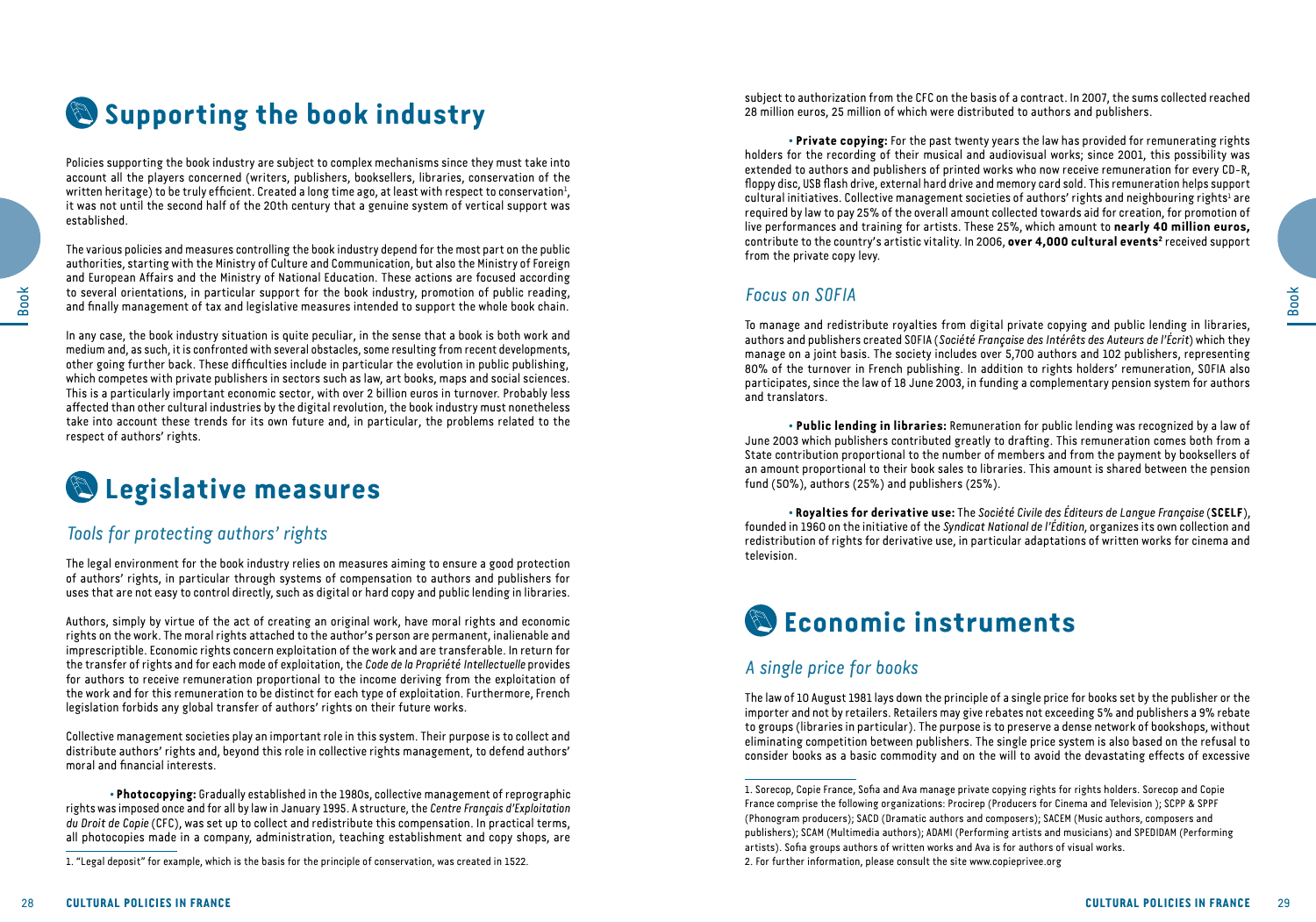• **Aid for literary life:** the CNL subsidizes several major literary events, like *Lire en Fête*, on the one hand, and, on the other, societies of authors' friends, in particular for the publication of bulletins, the creation of Websites, etc.

### *The place of patronage*

40 %

60 %

as well as subsidies for the development of collections.

and aid for digitization.

Private funding is moderate in support of books. Nonetheless, the resulting revenue is considerably greater than the budgetary State contributions, with nearly 21 million euros invested yearly.

association)

• **Aid for publishers:** a wide range of aids is available, in particular economic loans and

• **Aid for periodicals:** support for magazines includes in particular operating subsidies

• **Aid for librarie**s: the available aids are dedicated to the creation and extension of libraries,

• **Aid for bookshops:** this support is based on economic loans and subsidies for buying books.

subsidies (publication, costs for iconography, translation, digital publishing projects, etc).



discounting on the diversity of supply. Applicable to all books, French as well as foreign, this system does not affect competition and therefore does not contravene the World Trade Organisation's rules.

The effects of this system, for which there is a consensus from the entire profession, are largely positive. First, the network of bookshops has maintained itself (3,000 "professional" bookshops) while undergoing modernization, representing up to 40% of the distribution market in certain sectors. Second, the selection in terms of publications is particularly rich: 450,000 French titles are available including 65,000 new ones every year. Finally, this law caused no inflation of book prices, which are actually lower than the general consumer price index.

### *Appropriate tax measures*

Tax measures adapted to the book industry help maintain reasonable prices and contribute to preserving a dense network of bookshops. In this respect, French tax law features reduced VAT for books (5.5% instead of 19.6%).

### **The role of the State: helping and supervising**

### *Limited budgetary intervention*

Direct State budgetary intervention remains relatively limited: in 2008, it did not exceed 14 million euros, mainly for the promotion of the book industry, reading and initiatives in the Regions. As a result, most of the State aid is allocated by the *Centre National du Livre* on the basis of specific tax revenue.

### *A tool: the Centre National du Livre*

The *Centre National du Livre* (CNL) is a public administrative organisation aiming mainly to manage a system to support the book industry, in particular the creation and diffusion of works that are demanding from a literary standpoint. Although the CNL's origins go back to the 1930s, its current form was set up in the 1970s, when it successively received the product of the levy on photocopiers (30 million euros) and a 0.20% levy on the publishing industry turnover (5 million euros), representing in 2008 a fund of some 35 million euros for support and cultural initiatives.

Although these financial contributions remain modest - in comparison with the CNC's aid, for example –CNL support does remain considerable, in particular for small publishers who receive subsidies for publishing, translation and digitization $^1$ .

• **Aid for authors:** it concerns aid for literary creation, such as grants for writing and residence funding.

• **Aid for translators:** this aid includes funds for translation as well as grants for stays for foreign translators.



(Source: Ministry of Culture and Communication, Admical

 **The book industry in the Regions**

**private support** 

EXAMPLE THE **CULTURAL POLICIES** IN THE CULTURAL POLICIES IN THE **CULTURAL POLICIES** IN THE **CULTURAL POLICIES**<br>
CULTURAL POLICIES IN THE CULTURAL POLICIES IN THE CULTURAL POLICIES INTO A CULTURAL POLICIES IN THE CULTURAL The book industry may appear as the "poor relation" of cultural policy on a regional or local scale. In fact, deconcentrated funds are generally small and concern essentially structures for the diffusion of books (libraries, multimedia libraries, etc). It is in particular the "départements" and "communes" that have the responsibility of instilling life into this network of libraries and of promoting access to public reading with resources that obviously vary greatly. There is an additional type of support which deals with promotional operations like trade fairs, book fairs, exhibitions and conferences.

<sup>1.</sup> For example, in the context of the *Gallica 2* digitization project in cooperation with the *Syndicat National de l'Édition* and the *Bibliothèque Nationale de France*, the coverage of expenses can reach 50%.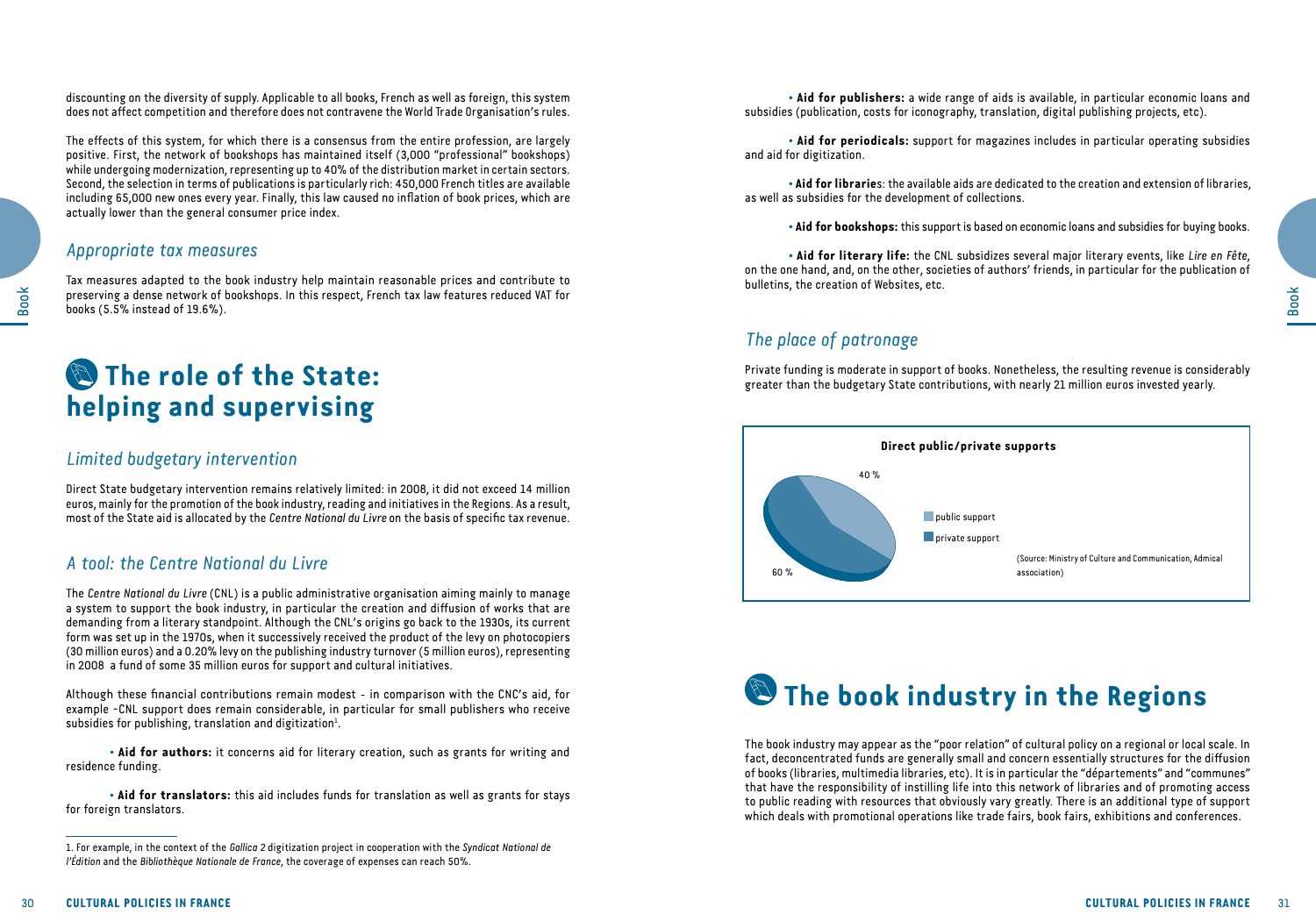### *Centres Régionaux du Livre*

The *Centres Régionaux du Livre*, ("law of 1901" associations) are co-funded by the State (*Directions Régionales des Affaires Culturelles*) and the Regions (*Conseils Régionaux*). These structures are meant to promote initiatives both for professionals in the book industry and for the general public . They have close relations with all partners in the book chain, local publishers and booksellers, who receive support usually in the form of continuing education. The *Centres Régionaux du Livre* also provide advice and assistance to local cultural associations and officials in setting up projects to bring the public closer to books and reading.

### *Focus on ARPEL*

The *Agence Régionale Pour l'Ecrit et le Livre* in Aquitaine is active in the area of books and reading, on behalf of the Regional Council.

• **Support to the book industry:** The Region devotes some 10% of its cultural budget to the book sector. ARPEL sets up systems to support the economy of the book industry (promotion, financial aid, etc) as well as independent bookshops, by organizing activities and providing documentation.

• **Support to literary life:** ARPEL accompanies literary events in the Region and also organizes writing residences (in libraries and bookshops).

### **International support: export and cooperation**

France features a certain number of structures with complementary activities intended to facilitate the export of books and promote their diffusion worldwide.

• **Le Bureau International de l'Édition Française (BIEF):** this association groups 250 members and benefits from the support of the Ministry of Culture and Communication, publishers and the Ministry of Foreign and European Affairs. Its aim is to promote French publications abroad through several types of initiatives:

- Guaranteeing the collective presence of French publishers on international markets, in particular in the main Book Fairs (Frankfort, Bologna) as well as in conventions and during specialized events.

- Organizing training seminars and exchanges directed to professionals in the book industry worldwide and to foreign professionals in order to facilitate exchanges with their French counterparts, in particular in the area of bookshops.

- Enabling BIEF members to benefit from the association's know-how and expertise, in particular by providing market studies, special reports and theme studies.

•**La Centrale de l'Édition:** this structure aims to support and develop its members' export activities, in particular by offering financial guarantees to foreign buyers and by enabling them to benefit from transport solutions adapted to shipping books.

- Guarantees and insurance: any foreign buyer can benefit from financial guarantees covering export risks (commercial, political, etc).

- Aid for transport: intended for booksellers and wholesalers, it helps cut down on transport costs to specific destinations.

- Aid for bookshops: there are subsidies for member bookshops wishing to increase their stocks of French books.

•**CELF** (*Centre d'Exportation du Livre Français*): a structure specialized in small orders with permanent offices in six countries. Its export activity represents 700,000 volumes a year towards 6,000 bookshops. CELF also manages two cooperation programmes from the public authorities:

- *Programme plus* provides rebates on the prices of scientific and academic books (50% of the catalogue price) for sub-Saharan Africa, Madagascar and Haiti, i.e. some 100,000 titles a year.

- The *East of Europe* programme grants bookshops in some Central and Eastern European countries a single 60% discount, as well as covering transport costs up to 50%.

### **The issue of cultural diversity**

**CULTURAL POLICIES INTERFERENCES**<br>
CULTURAL POLICIES IN FRANCE IN CONTRACT TO A CONTRACT CONTRACT CONTRACT CONTRACT CONTRACT CONTRACT CONTRACT CONTRACT CONTRACT CONTRACT CONTRACT CONTRACT CONTRACT CONTRACT CONTRACT CONTRA In 2007, the French book market seems dynamic (470 million books sold, +2%) but also relatively concentrated, the 500 bestsellers representing some 13% of overall sales for the year. The place of French authors in this hierarchy is particularly important: of the 20 bestsellers 2007, 12 concerned French authors. Sales of detective novels is another strong trend (74 titles out of the 500 bestsellers), in particular from Scandinavia, with over 450,000 copies of a Swedish detective trilogy sold in France recently. Finally, Manga sales have also been particularly important (some forty titles from the 500 bestsellers).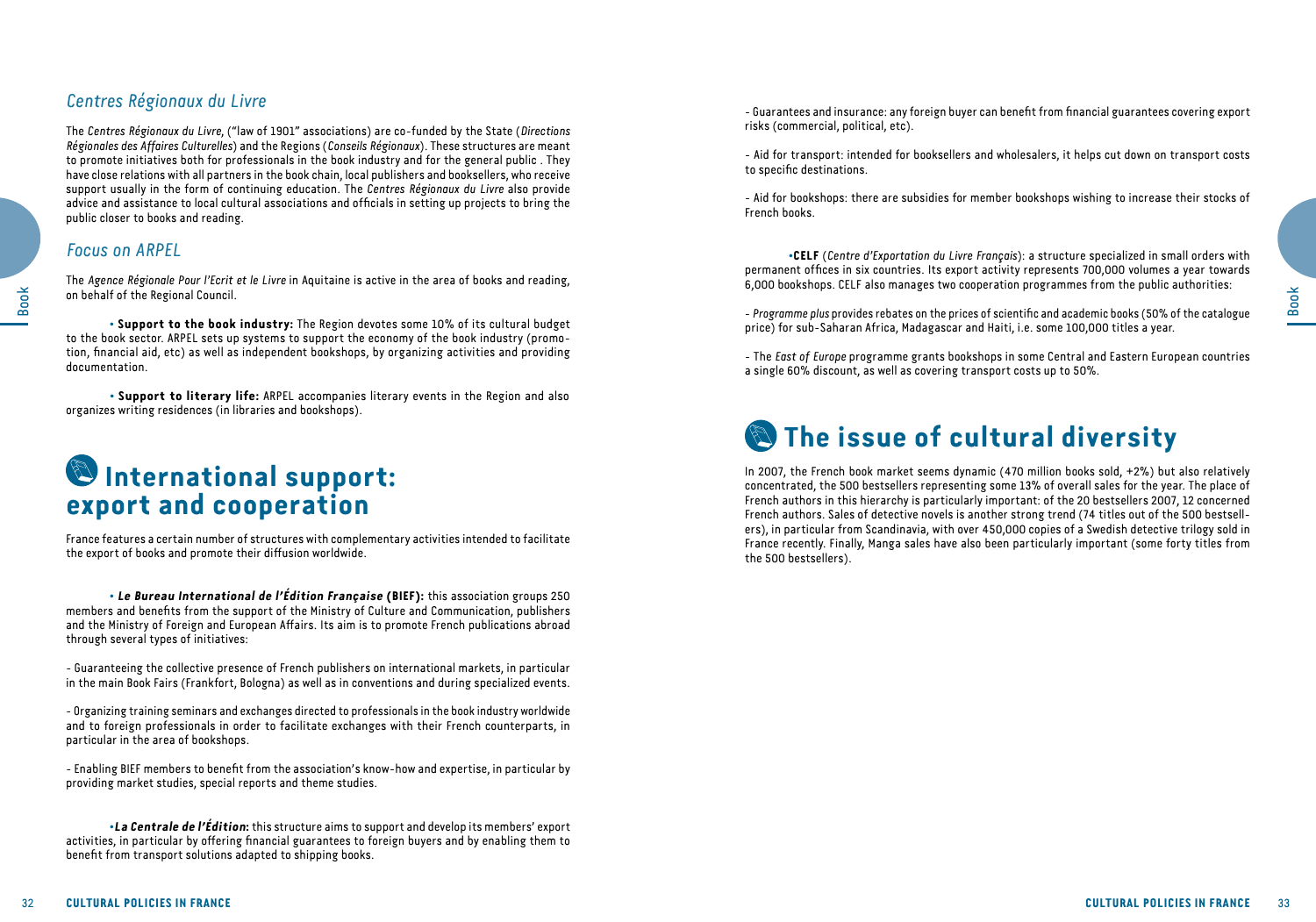## **The main players**

|                 |                                    | <b>Creation</b> | <b>Diffusion</b> | <b>Training</b> | <b>Network</b> |
|-----------------|------------------------------------|-----------------|------------------|-----------------|----------------|
| Regional        |                                    |                 |                  |                 |                |
|                 | Agences régionales                 | $\bullet$       | $\bullet$        |                 | $\bullet$      |
|                 | <b>DLL</b>                         | $\bullet$       | $\bullet$        |                 |                |
|                 | <b>DRAC</b>                        | $\bullet$       | $\bullet$        | $\bullet$       |                |
|                 |                                    |                 |                  |                 |                |
| <b>National</b> |                                    |                 |                  |                 |                |
|                 | <b>ADELC</b>                       |                 | $\bullet$        |                 |                |
|                 | <b>ATLAS</b>                       |                 |                  |                 | $\bullet$      |
|                 | <b>ATLF</b>                        |                 |                  |                 |                |
|                 | Beaumarchais-SACD                  | $\bullet$       | $\bullet$        |                 |                |
|                 | <b>BNF</b>                         |                 |                  |                 |                |
|                 | <b>CFC</b>                         |                 | $\bullet$        |                 |                |
|                 | <b>CIPM</b>                        |                 |                  |                 |                |
|                 | CNL                                | $\bullet$       | $\bullet$        |                 |                |
|                 | Ent'revues                         |                 |                  |                 |                |
|                 | <b>FISAC</b>                       |                 |                  |                 |                |
|                 | <b>Fonds Jules Verne</b>           |                 |                  |                 |                |
|                 | Maison des auteurs                 | $\bullet$       |                  | $\bullet$       | $\bullet$      |
|                 | <b>MEL</b>                         |                 |                  |                 |                |
|                 |                                    |                 |                  |                 |                |
|                 | Printemps des<br>poètes            |                 | $\bullet$        |                 |                |
|                 | <b>SCELF</b>                       |                 |                  |                 |                |
|                 | <b>SGDL</b>                        |                 |                  |                 |                |
|                 | <b>SLF</b>                         |                 |                  |                 |                |
|                 | <b>SNE</b>                         |                 |                  |                 |                |
|                 | <b>SNAC</b>                        |                 |                  |                 |                |
|                 | <b>SOFIA</b>                       | $\bullet$       |                  | $\bullet$       |                |
|                 | <b>Villa Gillet</b>                |                 | $\bullet$        |                 |                |
|                 | <b>Villa Medicis</b>               | $\bullet$       |                  |                 |                |
|                 |                                    |                 |                  |                 |                |
| <b>Europe</b>   |                                    |                 |                  |                 |                |
|                 | <b>FAEE</b>                        |                 |                  |                 |                |
|                 |                                    |                 |                  |                 |                |
|                 |                                    |                 |                  |                 |                |
|                 | <b>CULTURAL POLICIES IN FRANCE</b> |                 |                  |                 |                |

|                          | <b>Creation</b> | <b>Diffusion</b> | <b>Training</b> | <b>Network</b> |
|--------------------------|-----------------|------------------|-----------------|----------------|
| FEL.                     |                 |                  |                 |                |
| FEE.                     |                 |                  |                 |                |
|                          |                 |                  |                 |                |
| <b>International</b>     |                 |                  |                 |                |
| <b>AILF</b>              |                 |                  |                 |                |
| <b>Biblionef</b>         |                 |                  |                 |                |
| <b>BIEF</b>              |                 | m                |                 |                |
| <b>CELF</b>              |                 |                  |                 |                |
| Centrale de l'édition    |                 | r i              |                 |                |
| Culturesfrance           |                 |                  |                 |                |
| <b>DLL</b>               |                 | ●                |                 |                |
| <b>IFLA</b>              |                 |                  |                 |                |
| <b>Missions Stendhal</b> |                 |                  |                 |                |
| <b>Ubifrance</b>         |                 |                  |                 |                |
| <b>UIE</b>               |                 |                  |                 |                |

## **Glossary**

### *Regional*

### *National*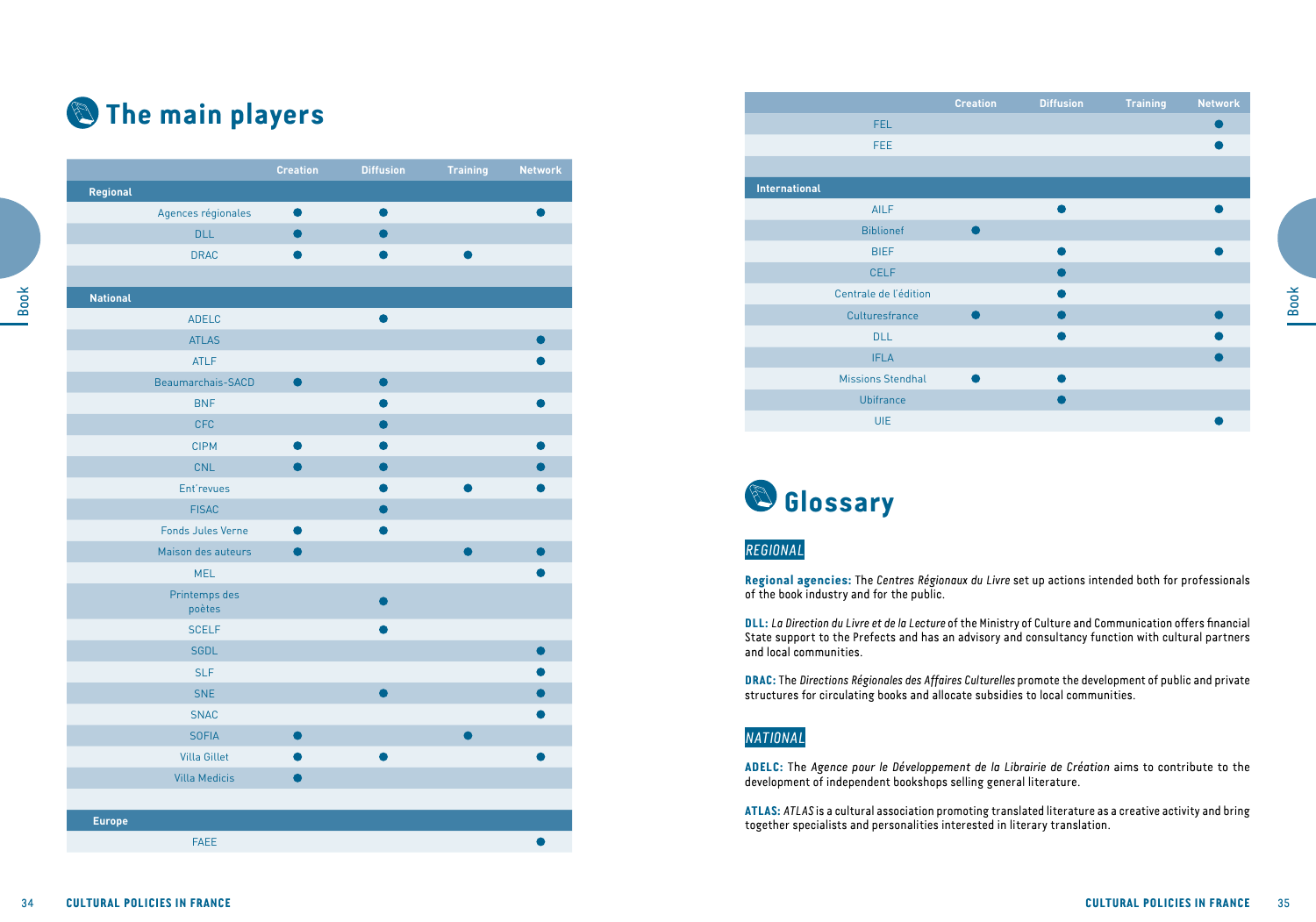**Book** 

**ATLF:** The *Association des Traducteurs Littéraires de France* defends the specific interests of translators with author's status and promotes the quality of the literary translations published in French.

**Beaumarchais-SACD:** This association founded by the SACD provides financial aid to authors for their writing and conception work.

**BNF:** The *Bibliothèque Nationale de France* organizes in particular events and exhibitions.

**CFC:** Le *Centre Français d'exploitation du droit de Copie* is in charge of collecting and redistributing the royalties for reprographic reproduction.

**CIPM:** A venue for creation and diffusion of contemporary poetry, the *Centre International de Poésie de Marseille* organizes weekly public readings, meetings and exhibitions.

**CNL:** A public administrative organisation, the *Centre National du Livre* mostly manages a set of measures in favour of the publication chain.

**Ent'revues:** Founded in 1986, *Ent'revues* offers periodicals and a venue for information, meetings and reflection for all players in literary life.

**FISAC:** Within the framework of the *Fonds d'Intervention pour les Services, l'Artisanat et le Commerce,*  an annual budget of 1 million euros is meant to subsidize projects for the creation or development of cultural businesses in city centres.

**Fonds Jules Verne:** The *Fonds Jules Verne* aims to support the publishing and diffusion of scientific books for the general public.

**Maison des Auteurs:** *La Maison des Auteurs* was founded in July 2002 to provide concrete support to the creators of images located in Angoulême or desirous of taking up residence there.

**MEL:** The *Maison des Écrivains et de la Littérature* is an association set up to federate writers, to represent and defend them and to promote literature.

**Printemps des Poètes:** The *Printemps des Poètes* association aims to promote poetry by organising events for the public and the media.

**SGDL:** The vocation of the *Société des Gens de Lettres* is to defend the moral rights, economic interests and legal and social status of all authors of written works.

**SNE:** The *Syndicat National de l'Édition* is a professional organization of publishing companies that defends the interests of publishers of books published at the publisher's expense.

**SLF:** The *Syndicat de la Librairie Française* has the role of defending booksellers' moral and material interests.

**SOFIA:** The *Société Française des Intérêts des Auteurs de l'Écrit* is a civil society which collects and distributes rights exclusively for books.

**SNAC:** The *Syndicat National des Auteurs et Compositeurs* is a professional trade union defending authors individually and collectively.

**Villa Gillet:** *Villa Gillet*, founded by the Rhône-Alpes Region in 1987, is a centre for the analysis and diffusion of thought and contemporary arts.

### *Europe*

**FAEE:** The *Fédération des Associations Européennes d'Écrivains* represents the interests of writers in Brussels.

**FEL:** The *Fédération Européenne des Libraires* (EBF in English) is an association whose objectives include the representation of booksellers in European forums.

**FEE:** The *Fédération des Éditeurs Européens* is an association representing 26 national publishers' associations and trade unions in the European Union and the European Economic Area.

### *International*

**AILF:** The *Association Internationale des Libraires Francophones* was founded in 2002 to facilitate the circulation and diffusion of books in French speaking areas.

**Biblionef:** *Biblionef*, founded in France in 1989, is a non-governmental organization which provides aid to organizations desirous of developing reading abroad by providing stocks of new books.

**BIEF:** The *Bureau International de l'Édition Française* is an association at the service of its 250 members as well as professionals in the book sector abroad.

**Centrale de l'Édition Française:** The *Centrale de l'Édition* aims to aid and develop export activity of its members, professionals in publishing.

**CELF:** The *Centre d'Exportation du Livre Français* exports 700,000 volumes a year to 6,000 booksellers worldwide.

**Culturesfrance:** Culturesfrance is the operator representing the Ministry of Foreign and European Affairs and the Ministry of Culture and Communication. In the area of books , its purpose is to promote French books and French-language authors throughout the world (residences...).

CULTURAL POLICIES INTERFERIENCE CONTROL INTERFERIENCE CONTROL INTERFERIENCE CONTROL INTERFERIENCE CONTROL INTERFERIENCE INTERFERIENCE INTERFERIENCE INTERFERIENCE INTERFERIENCE INTERFERIENCE INTERFERIENCE INTERFERIENCE INTE **DLL:** Within the *Direction du Livre et de la Lecture* of the Ministry of Culture and Communication, the Delegation of European and International Affairs ensures, in the area of books and reading, the development of bilateral cooperation with foreign countries.

**IFLA:** The *International Federation of Library Associations* (*Fédération internationale des associations de bibliothèques*) is the international structure representing the interests of libraries.

**Missions Stendhal:** The *Missions Stendhal* are a programme providing financial support to writers wishing to stay abroad to complete a writing project.

**Ubifrance:** As an industry, publishing can benefit from the support from Ubifrance, the French agency for international corporate development.

**UIE:** Founded in 1896, the *Union Internationale des Éditeurs* represents the publishing industry worldwide, grouping 78 national, regional and specialized associations.

**Villa Médicis:** *Villa Médicis* in Rome provides accommodation for artists and researchers already engaged in professional life to enable them to complete a personal project.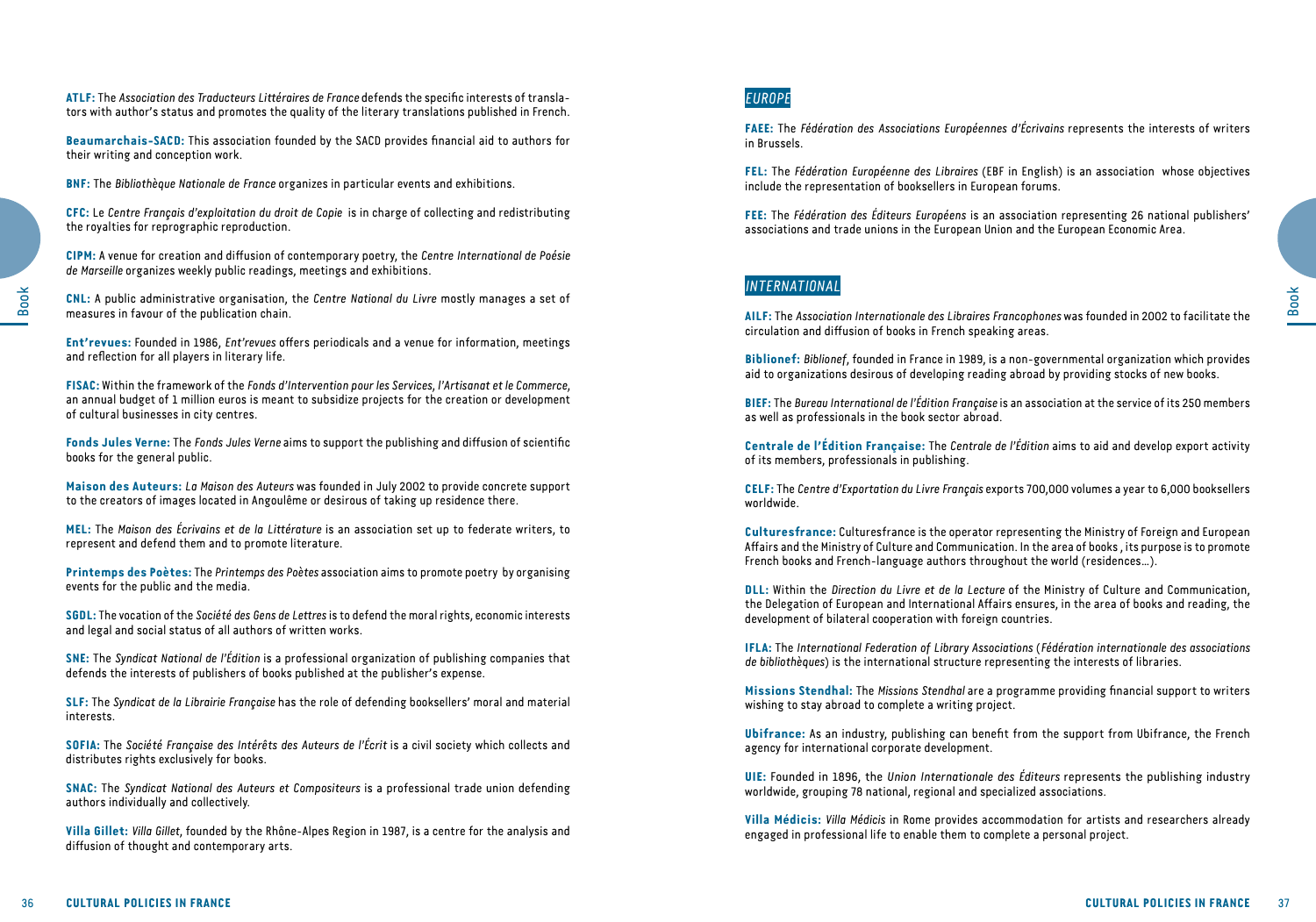# **Policies to support the music industry**

• The State in a regulatory and legislative role.

• A growing place for local communities - in particular towns and départements - in financing educational and diffusion structures.

• Tax measures intended to support musical production, like the Tax on variety shows or tax credits for phonographic production.

• Legislative provisions, like the protection of authors' rights, protection of neighbouring rights, private copying and radio quotas.

• Structures intended to promote the export of French music and cooperation between French and foreign artists.

## **Supporting music**

The matter of State intervention in the area of music has long been a subject for discussion, in particular regarding the nature of this support and the means implemented. Very limited until the early 1950s, cultural policy towards music first took the form of financial support for "classical" music institutions where the stakes were the preservation, transmission and democratization of the musical heritage and its practices: conservatoires, music schools, educational and diffusion institutions (concert halls, opera houses, etc). It was not until the 1970s and 1980s, in particular thanks to the Minister of Culture Jack Lang, that a genuine policy of support to all musical practices - 'Today's Music' in particular - was gradually instituted.

Following a period of reinforcement of the place of the State throughout the 1980s and 1990s, it subsequently preserved a role of regulation and orientation. As a result of deconcentration measures and guarantees brought by State support, local communities have gradually taken over the support provided to structures and events. Thus the State privileges management of legislative and tax tools intended to boost musical creation and diffusion.

The stakes are considerable, given the breadth of musical practices and the high number of changes affecting the sector, to which the public authorities and professionals must find solutions (crisis in the recording industry, rise of the digital offering, pauperization of artists, drop in attendance of live performances, etc).

## *P* The State in a regulatory role

### *A tool: the CNV*

Frances intended to support musical production, like the method of the specific intended to a consiste of the properties in consistent intended to a consistent of the expert of French majo and adia quantum state of the s The *Centre National des Variétés, de la Chanson et du Jazz* (CNV) is a public industrial and commercial establishment, under the aegis of the Ministry of Culture and Communication. Its main mission is to support production and producers in the sector of Song, Variety and Jazz, thanks to the funds collected through the Tax on variety shows. Thus, the CNV plays a comparable role to that of other public establishments like the CNC (cinema and audiovisual) or the CNL (books), *i.e.* its mission on the one hand is to regulate activities in the sector and, on the other hand, to support festivals, productions, theatres, etc, through a system of aid for creation and diffusion.

The CNV grants two types of aid:

• **Automatic aid:** proportional to the tax paid to the CNV by musical performance companies which can thus benefit from the sums credited on their own account.

• **Selective aid:** it is not proportional to the tax paid; it concerns various areas, like aid to creation or training.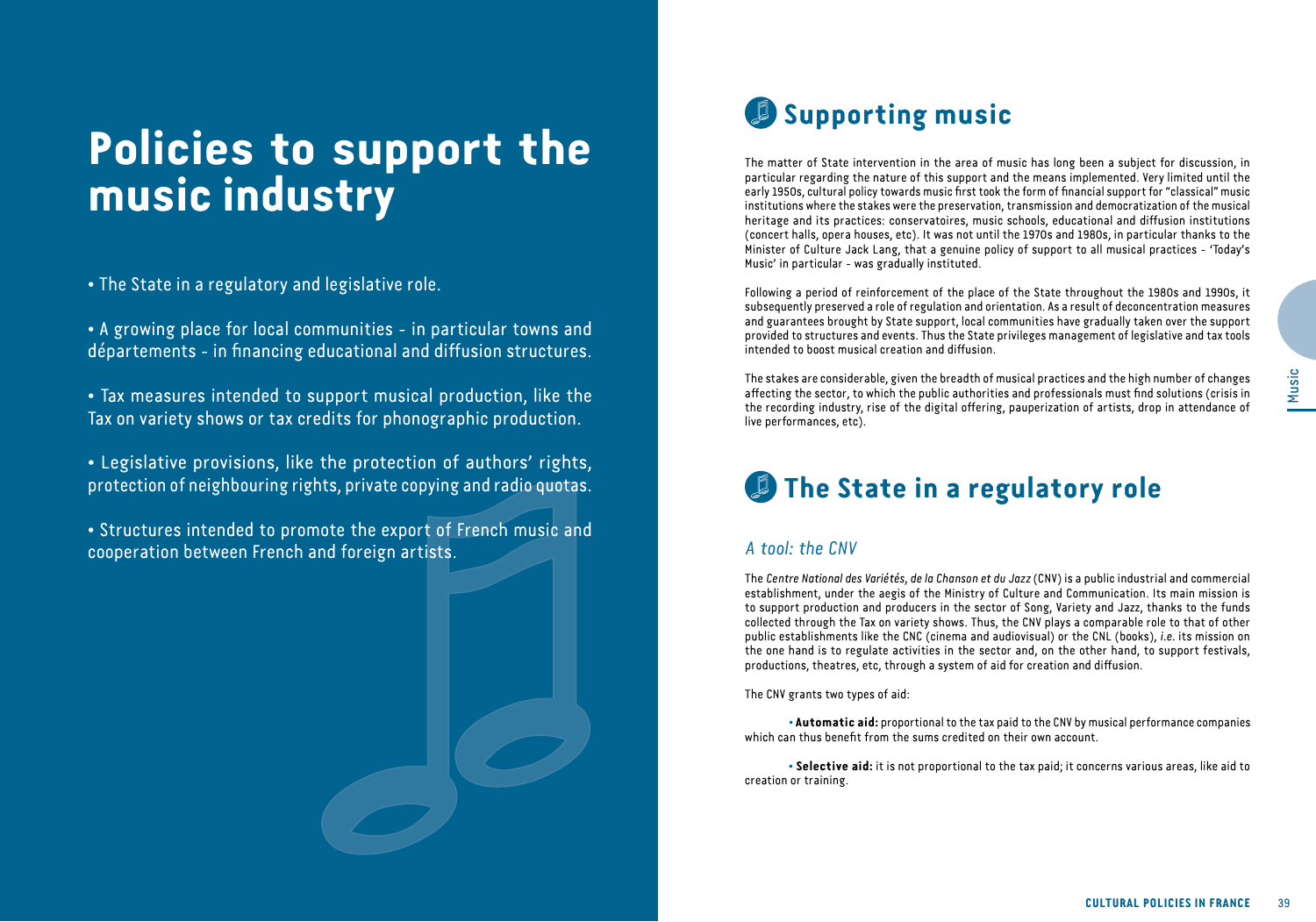### *Focus on aid to today's musics*

The support given to today's musics is based on different complementary structures, in synergy with the different collective management societies of authors' rights and neighbouring rights.<sup>1</sup>

#### • **A force of proposal: CSMA**

The *Conseil supérieur des musiques actuelles* (CSMA) is entrusted by the Minister of Culture and Communication with making proposals and recommendations in the area of policies in favour of today's musics. It can propose to the Minister the study of any question relating to its area of competence.

Its orientations are, in particular: the development of today's musics and their distribution in France, amateur practices, the evolution of the music industry and the stakes resulting from the development of new technologies, etc

#### • **A resources centre: IRMA**

The Centre d'Information et de Re<br>
1901) approved by the Ministry of<br>
d'Information du Jazz), the CIMT<br>
the CIR (Centre d'Information Rou<br>
In terms of providing information<br>
on its consultancy and observat<br>
placing its res The *Centre d'Information et de Ressources pour les Musiques Actuelles* (IRMA) is an association (law of 1901) approved by the Ministry of Culture and Communication. Since 1994, it groups the CIJ (*Centre d'Information du Jazz*), the CIMT (*Centre d'Information des Musiques Traditionnelles et du monde*) and the CIR (*Centre d'Information Rock, chanson, hip-hop, musiques électroniques*).

In terms of providing information, IRMA's activity consists mostly in publications and training. Relying on its consultancy and observation capacities**,** IRMA also operates in a personalized, dynamic way, placing its resources at the service of individuals, institutions and professionals.

#### • **A support fund: FAIR**

*Fonds d'Action et d'Initiative Rock* (FAIR), an association (law of 1901), founded in 1989 on the initiative of the Ministry of Culture, aims to provide support and aid to artists or musical groups living in France and starting their careers.

To do so, 4 types of support are being considered:

- Financial and legal aid: It ranges from €3,049 to €6,098 per group. It may be allocated to: reimbursing tour expenses, the artist's acquisition of equipment, rehearsals, posters, demos or participation in self- production for up to half the grant.

- Promotion: This involves the publication of 10,000 copies of a promotional compilation (grouping all the artists selected).

- Training: This is professional artistic and technical training: short training sessions organized by IRMA, Studio des Variétés training (work on the voice, sound, demos, rehearsal technique, etc).

- Management consultancy: FAIR is at the disposal of artists to provide them with all the advice and professional connections that can help them develop their careers.

### *The place of patronage and private funding*

The impact of private support for music is particularly important, since it represents nearly onethird of cultural patronage in France, i.e. some 100 million euros in 2005, providing support to many structures (*Théâtre des Champs Elysées, Opéra de Paris*, etc) and events.

## **The Regions: support to music throughout the French territory**

### *A link with the territory*

Local communities - towns and départements in particular - play a particularly important role in supporting music. Although difficult to assess in terms of number and representativeness, their actions are nonetheless significant:

• Funding of organizations for musical practice: thirty *Conservatoires Nationaux de Région*  (CNR), a hundred *Écoles Nationales de Musique* (ENM), over a thousand municipal music schools, etc.

• Support for major festivals and musical events: *Les Eurockéennes* in Belfort, *Les Francofolies* in *La Rochelle*, *Le Printemps de Bourges*, etc.

• Development of music agencies in the Regions and départements to undertake actions in coordination with the world of music and local communities (ARIAM in Île-de-France, RAMA in Aquitaine, etc).

### *A network of structures for diffusion*

Et allu representativeness, their<br>
meervatoires Notionaux de Région<br>
mal municipal music schools, etc.<br>
dennes in Belfort, Les Francofolies<br>
artements to undertake actions<br>
ARIAM in Île-de-France, RAMA in<br>
missant in Île-d • **Programme Zénith**, piloted by the CNV for the specifications, it provides all Regions with concert halls with a minimum of 3,000 seats, with two-thirds of programming dedicated to cultural events. This network currently comprises 18 auditoriums, with two more under construction. By reinforcing the presence of stage music throughout the country, this programme also helps support the vitality of French music.

• **Scènes de musiques actuelles** is a label that involves a State contract, targeting small and medium-size music venues adapted for amplified music. With 132 such venues at present, they play an essential role in the creation and diffusion of contemporary music.

<sup>1.</sup> *E.g.*: SACEM (authors, composers and publishers), ADAMI (artists and performers), SPEDIDAM (performers)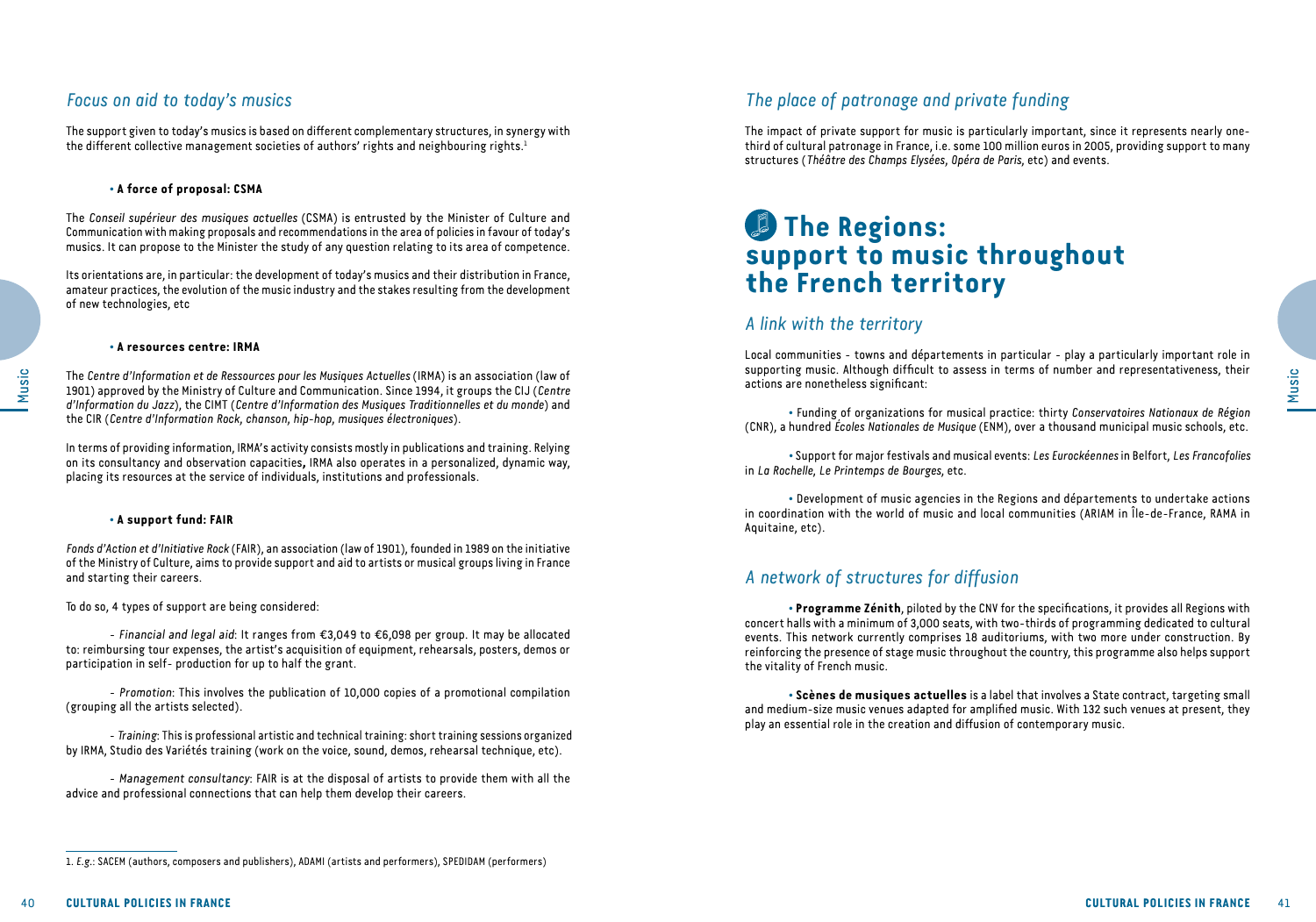## **Appropriate tax measures**

### *The tax on variety shows*

This tax is collected by the CNV on virtually all variety shows (except classical music, religious music and traditional music). It is calculated at the rate of 3.5% of the amount (excluding VAT) of ticket revenue or, for free performances, 3.5% of the sales price of the show.

The product of this tax is redistributed in the form of financial aid: 65% of the amount goes to the "corporate account" (support for performing arts companies), while the remaining 35% are mutualised and allocated to the establishment's other actions – aid to creation, support to new talent, etc. In 2006, the CNV's redistribution activity represented over 14 million euros allocated in the form of 837 aid actions to 466 different structures.

### *Tax credit mechanisms*

Created in 2006 in the context of the DADVSI (Authors' rights and neighbouring rights in the Information Society) law, tax credit is meant to support the phonograph industry by boosting investments. It benefits phonographic production structures established in France whose sales for the last two albums did not exceed 100,000 copies.

The tax credit represents 20% of the total amount of expenses for development and digitization, with a ceiling set at €350,000 per recording, for a total that cannot exceed €500,000. In 2006, this measure benefited 47 enterprises for a total amount of 2.7 million euros.

## **Legislative measures**

### *Protection of authors' rights and neighbouring rights*

Created in 2006 in the context of 1<br>
Society) law, tax credit is mean<br>
benefits phonographic product<br>
albums did not exceed 100,000<br>
The tax credit represents 20%<br>
with a ceiling set at €350,000 p<br>
measure benefited 47 en French law provides for a strong protection of authors' rights, set by the *Code de la Propriété Intellectuelle*. Authors, simply by virtue of the act of creating an original work, have moral rights and economic rights for the work. The moral rights attached to the author's person are permanent, inalienable and imprescriptible. Economic rights concern exploitation of the work and are transferable. In return for the transfer of rights and for each type of exploitation, the *Code de la Propriété Intellectuelle* provides for authors to receive a remuneration proportional to the income derived from the exploitation of the work and for this remuneration to be distinct for each type of exploitation. Furthermore, French legislation forbids any global transfer of authors' rights on their future works.

Independently of authors' rights, neighbouring rights ensure the protection of professionals, other than the author, participating in the creation of a work. Performing artists, phonogram and videograph producers and audiovisual communication enterprises enjoy exclusive rights enabling them to forbid or authorize the exploitation of their contribution or programme and receive remuneration in return.

Collective management societies of authors' rights and neighbouring rights have an important place in this system. Their purpose is to collect and distribute authors' rights and neighbouring rights. Beyond this role in collective rights management, they also defend their members' moral and financial interests.

### *Private copying*

Private copying is a system of compensation for the private use of works. In France, the exception for private copying authorizes the reproduction of intellectual work for personal private use. In return, part of the price of the device goes to remunerate authors, publishers, performers and producers.

This remuneration helps support cultural initiatives. Collective management societies of authors' rights and neighbouring rights $^1$  are required by law to pay 25% of the overall amount collected towards aid for creation, for diffusion of live performances and training for artists. These 25%, which amount to **nearly 40 million euros,** contribute to the country's artistic vitality. In 2006, **over 4,000 cultural events2** received support from the private copy levy.

#### **Some examples of events and organizations receiving support…**

Francofolies (La Rochelle) – Les Eurockéennes (Belfort) - Les Vieilles Charrues (Carhaix) – Printemps de Bourges - Concert des Révélations classiques de l'Adami - SCAM support for Éditions Radio France Fonds SACD Musique de Scène - Fonds pour la création musicale – Grenoble Jazz Festival – Zone franche – Nuits sonores (Lyon) - Agora et résonances (Paris) – Musica (Strasbourg) – Europa Jazz (Le Mans) – Les musiques (Marseille) – Attention talents scène…

### *Focus on SACEM*

The cultural action of the *Société des Auteurs, Compositeurs et Éditeurs de Musique* (SACEM) is based on three areas of intervention: aid to creation, support to live performance and aid to training.

• **"Popular music"**: development of a career accompanying scheme for professional projects combining creation, production and diffusion, and associating various players in the music industry.

• **Contemporary music**: support for operations and projects associating young French and European composers.

• **Residence for creation:** support to residence structures hosting composers

**CULTURAL POLICIES IN FRANCE<br>
CULTURAL POLICIES IN FRANCE<br>
CULTURAL POLICIES IN FRANCE<br>
CHERANCE ACTION STATES IN THE SERVICE OF SURFANCE AND SURFANCE AND SURFANCE ASSOCIATIONS (SCHEM) IS based<br>
ormance and aid to training** 1. Sorecop, Copie France, Sofia and Ava manage private copy rights for rights holders. Sorecop and Copie France comprise the following organizations: Procirep (Producers of Cinema and Television); SCPP & SPPF (Phonogram producers); SACD (Dramatic authors and composers); SACEM (Music authors, composers and publishers); SCAM (Multimedia authors); ADAMI (Performing artists and musicians) and SPEDIDAM (Performing artists). Sofia groups authors of written works and Ava is for authors of visual works.

<sup>2</sup>. For further information, please consult the site www.copieprivee.org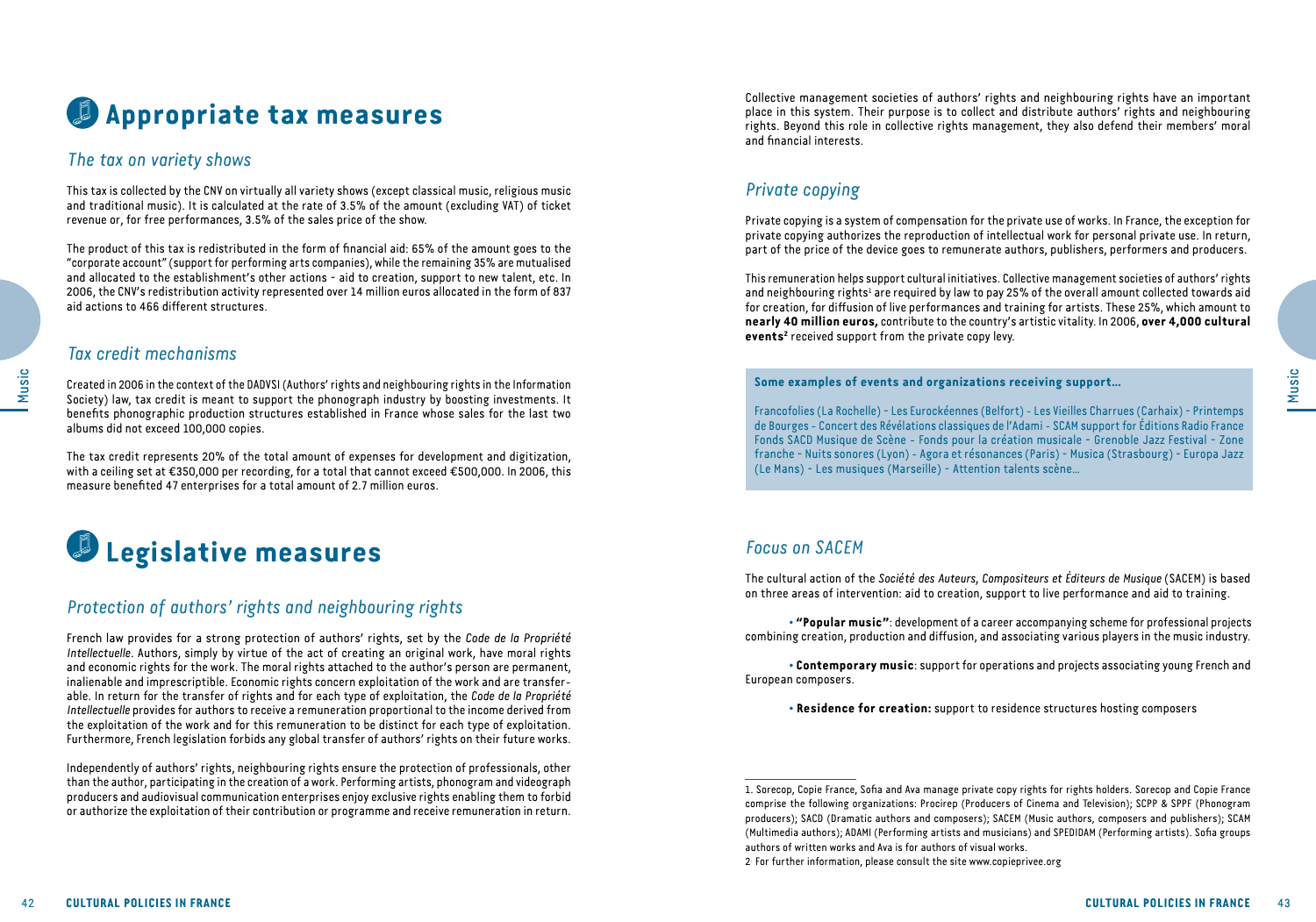### *Focus on the Fonds pour la Création Musicale (FCM)*

The FCM manages a budget fed by all civil societies with sums taken from the 25% collected for private copying and dedicated to cultural action. Its purpose is to promote the creation and diffusion of today's musics.

• **Aid to phonographic production**: intended to give producers the financial means for making quality recordings. It concerns many repertoires: variety, jazz, traditional music, classical music, etc.

• **Aid to live performance:** this aims, for example, to promote the development of artists' careers, with a stage/recording dynamics, by supporting tours, concerts, openers (€12,000 maximum per project).

• **Aid to Videomusic:** in association with the *Centre National de la Cinématographie*, in order to promote artists' careers, this aid is in two parts: a subsidy for investment and another for quality.

### *Focus on the SPPF*

The *Société Civile des Producteurs de Phonogrammes en France* has a set of aids to creation in favour of independent producers that concerns phonographic production and live performance. It also acts in the context of Actions of General Interest.

• **Aids for creation** are meant for producers and are allocated by a Committee that meets every 6 weeks. They are divided into the following aid programmes:

- Aid for record production
- Aid for videomusic production
- Aid for tours
- Aid for musical DVDs
- Aid for showcase
- Aid for training

• **Actions of General Interest** are decided by the SPPF Board of Directors for the benefit of organizations or events in the music sector.

#### *Radio quotas*

The *Société Civile des Producteur*<br>
of independent producers that c<br>
in the context of Actions of Gene<br>
• **Aids for creation** are<br>
• **Aids for creation** are<br>
• **Aid for record product**<br>
– Aid for record product<br>
– Aid for Finally, for the purpose of supporting creation and the music industry, the law of 30 September 1986 imposes quotas of French-language songs on radio stations. Implemented by the *Conseil Supérieur de l'Audiovisuel* (CSA), this law requires radio stations to broadcast at least 40% of works in the French language, at least half of them by new talent or from recent productions (according to a list drawn up by the CSA). These works must be broadcast at times when audiences are significant.

Exemptions are provided for in the case of:

• **Radio stations specialized in the broadcasting of the musical heritage:** 60% of Francophone works, but only 10% of novelties in all.

• **Radio stations specialized in the promotion of young talent:** only 35% of Francophone works, but at least 25% of novelties in all.

### **Exportation and cooperation**

### *The Bureau Export de la Musique Française: export*

Created in 1993 on the initiative of French record producers, with support from the public authorities and SACEM, the *Bureau Export de la Musique Française* (BEMF) aims to promote the diffusion of records produced in France. The overall structure is made up of nine offices around the world, the main ones being located in the United States, the United Kingdom, Germany and Japan. With a €2.5m budget in 2007, the BEMF provides support in several ways:

• **Offering contacts**, data on the music market in the countries concerned, bringing together professionals in the sector.

• **Ensuring promotion of the recordings supported**, in particular through commercial operations (thematic compilations, listening points) in partnership with local structures, networks of specialized shops, etc.

• **Offering financial aids:** allocated by different committees, such aids can reach 50% of the overall budget, with support granted in priority to the production of shows; direct financial aids represent nearly half of the BEMF's overall budget.

### *Culturesfrance: cooperation*

tees, such aids can reach 50% of<br>
on of shows; direct financial aids<br> **CULTURAL POLICIES IN FRANCE**<br>
1979 and European Affairs and the<br>
exchanges. Support to music is<br>
tribute to the diffusion of shows<br>
sto promote exchang *Culturesfrance* is the operator representing the Ministry of Foreign and European Affairs and the Ministry of Culture and Communication for international cultural exchanges. Support to music is organized in two poles:

• **The contemporary music pole:** its purpose is to contribute to the diffusion of shows illustrating the diversity of the French scene.

- The "*Génération Musique"* programme, whose ambition is to promote exchanges between French musical stages - variety, rock, etc - and local artists, in particular through the network of French Cultural Centres. Priority is given to two zones: North Africa and Latin America.

- Support to diffusion, in particular through the *Bureaux Exports de la Musique Française*, but also within the framework of foreign tours.

- Specific support to jazz around 3 programmes: *FAJE* for Franco-American cooperation; *Festijazz* for French groups performing in festivals abroad; *Jazz Primeur*, a support programme dedicated to young talent.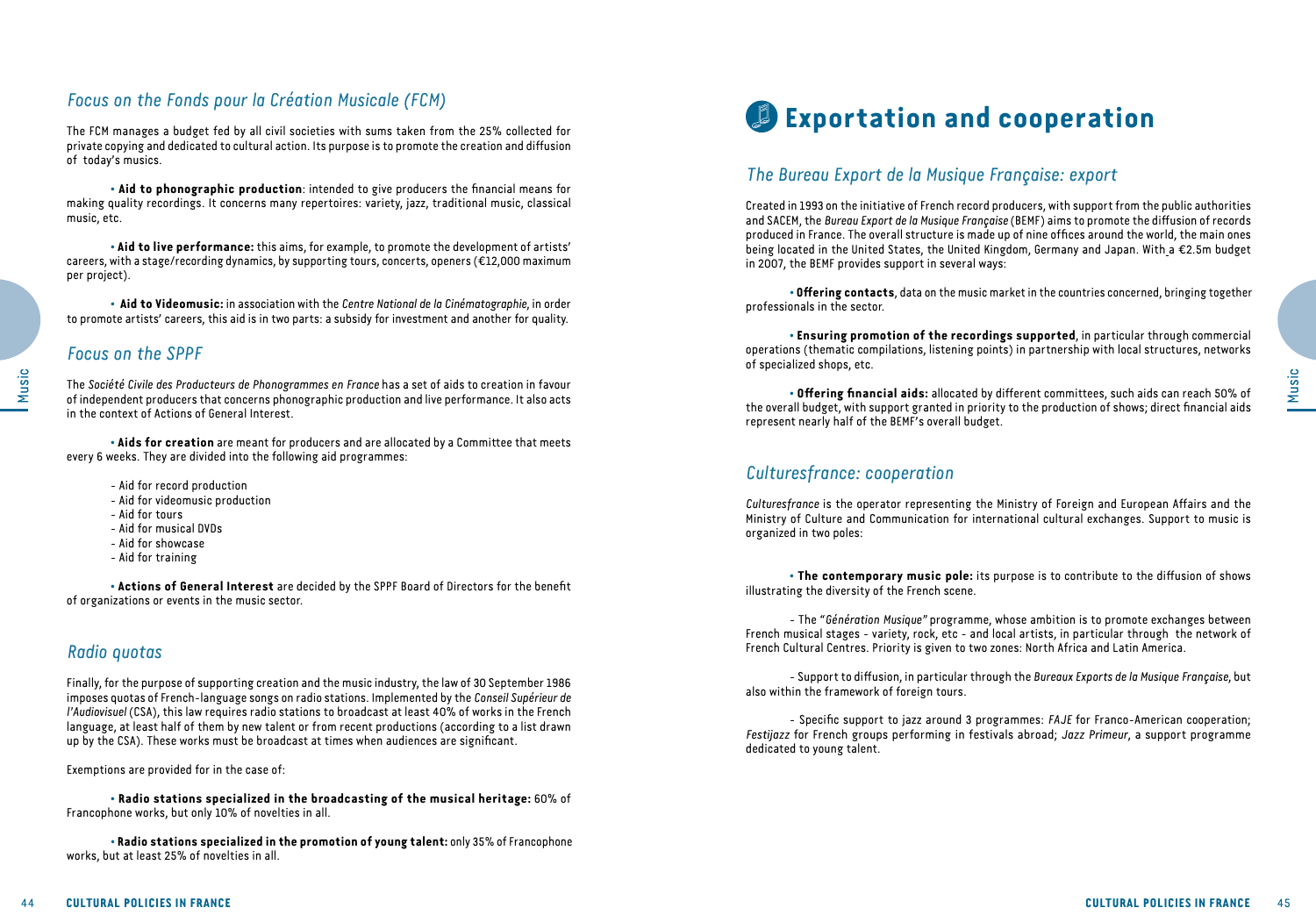- "*Portraits de compositeurs"* is a residence programme in foreign institutions for French composers.

- "*Un chef, un orchestre"*, on the same principle, in order to promote the invitation of French conductors by foreign orchestras.

- "*Déclic"* is a programme which provides support to young French soloists and chamber music instrumentalists winners of international prizes.

- "*Tremplin"* aims to invite foreign concert organizers to France so as to help value French artists and help export them.

- Finally, the "*Premières Lyriques"* programme strives to promote the production of French works on the main international stages, in particular by associating French production teams to the projects.

### **The record and stage market**

46<br> **COLT Among the difficulties current**<br>
specifically mentioned. First of a was higher than the number of s<br>
some sectors seem better able<br>
but +10% in market share) while<br>
number of cancelled contracts. S.<br>
remained sta Among the difficulties currently faced by the record market, some developments deserve to be specifically mentioned. First of all, in 2007, the number of works downloaded (Internet and mobile) was higher than the number of singles sold in shops: 36 million compared to 19 million. Nonetheless, some sectors seem better able to resist than others, classical music particularly (-10% in sales but +10% in market share) while the number of signatures with record companies far exceeds the number of cancelled contracts. Similarly, the share of Francophone artists in the bestsellers Top list remained stable in 2007 (36 artists in the Top 100). Several French artists had good performances, two of them dominating the sales of singles and compilations.

The production of musical shows has become more fragile. From 2006 to 2007, the offering of shows has increased, but attendance did not follow: it even dropped by 4%, as did the mean ticket price which fell by 10%. New talents production is particularly affected by these trends.

## **The main players**

| Network   | Training  | Diffusion | Creation  |                       |
|-----------|-----------|-----------|-----------|-----------------------|
|           |           |           |           | Regional              |
| $\bullet$ | $\bullet$ |           |           | ADDM                  |
| $\bullet$ |           | $\bullet$ | $\bullet$ | Agences régionales    |
|           | ●         |           |           | <b>DRAC</b>           |
| $\bullet$ |           |           |           | <b>RMD</b>            |
|           |           |           |           | R.R.                  |
|           |           |           |           | <b>National</b>       |
| $\bullet$ |           |           |           | ACIM                  |
|           |           | $\bullet$ |           | <b>ADAMI</b>          |
|           |           | $\bullet$ |           | <b>CDMC</b>           |
| ●         |           | $\bullet$ |           | Cité<br>de la Musique |
|           |           | $\bullet$ |           | <b>CNV</b>            |
|           |           |           |           | <b>CSMA</b>           |
|           | $\bullet$ | $\bullet$ | $\bullet$ | FAIR                  |
|           |           | O         | n         | <b>FCM</b>            |
|           |           |           |           | Hall<br>de la Chanson |
|           |           |           |           | <b>IRCAM</b>          |
|           |           |           |           | <b>IRMA</b>           |
|           |           | $\bullet$ |           | <b>JMF</b>            |
|           |           | $\bullet$ | $\bullet$ | <b>MFA</b>            |
|           |           |           |           | <b>SACEM</b>          |
|           |           | $\bullet$ | $\bullet$ | <b>SCPP</b>           |
|           |           |           |           | SPEDIDAM              |
|           |           | $\bullet$ | $\bullet$ | <b>SPPF</b>           |
|           |           |           |           | <b>Europe</b>         |
| $\bullet$ |           |           |           | EMC                   |
|           |           |           |           | EM <sub>0</sub>       |
|           |           |           |           | <b>EMMEN</b>          |
|           |           |           |           | <b>REMA</b>           |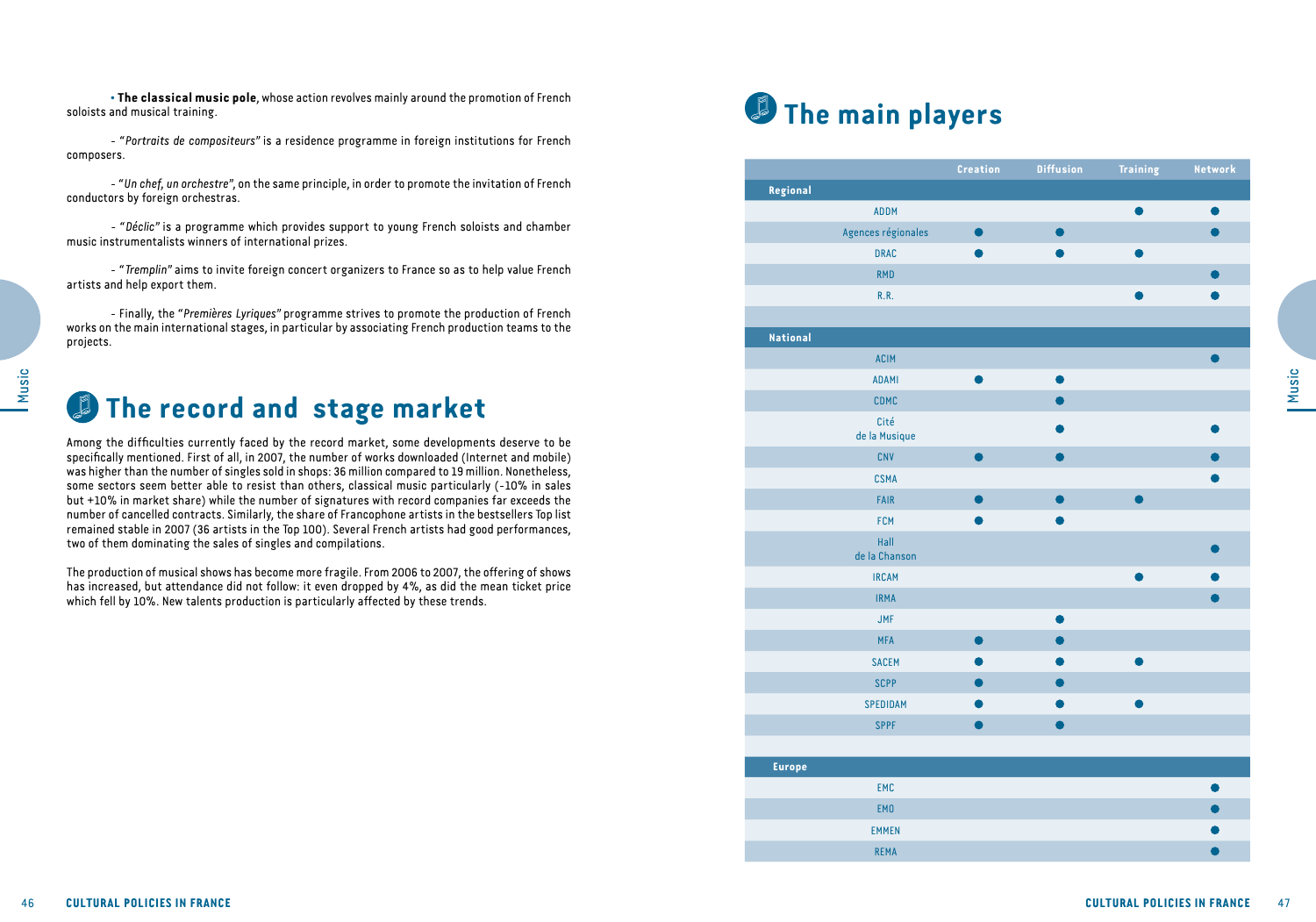|                  | <b>Creation</b> | <b>Diffusion</b> | <b>Training</b> | <b>Network</b> |
|------------------|-----------------|------------------|-----------------|----------------|
| International    |                 |                  |                 |                |
| <b>BEMF</b>      |                 |                  |                 |                |
| <b>CISAC</b>     |                 |                  |                 |                |
| Culturesfrance   |                 |                  |                 |                |
| <b>DDAI</b>      |                 |                  |                 |                |
| <b>FD</b>        |                 |                  |                 |                |
| <b>IMC</b>       |                 |                  |                 |                |
| <b>Ubifrance</b> |                 |                  |                 |                |

## **Glossary**

### *Regional*

**ADDM:** *The Associations Départementales Danse et Musique* contribute to the qualitative development and the structuring of musical and choreographic life in each French département.

**Regional agencies:** Many Regions have specialized organizations dedicated to promoting music.

**DRAC:** *The Directions Régionales des Affaires Culturelles* implement the orientations of the *Direction de la Musique et de la Danse* in the Regions, in particular by granting aid to musical creation.

**RMD:** *The Réseau Musique et Danse* brings together territorial resource centres in the area of music, as well as dance, theatre and entertainment.

**Réseau Ressource:** The *Réseau Ressource* is the national association which federates venues, centres and "resource" people all over France.

### *National*

**ACIM:** *The Association pour la Coopération des professionnels de l'Information Musicale* promotes the diffusion of musical documentation.

**ADAMI:** *The Société de gestion collective des droits des artistes-interprètes* offers in particular aid for recording and aid for openers.

**Example 12**<br> **COLUTE ASSOCIATE:**<br> **COLUTE ASSOCIATE:**<br> **COLUTE ASSOCIATE:**<br> **CONTACE:** The Directions Régionales<br>
de la Musique et de la Danse in th<br> **RMD:** The Réseau Musique et Dans<br>
as well as dance, theatre and en<br> **R CMDC:** The *Centre de documentation de la Musique Contemporaine* is a place with easy access for all to the works of contemporary composers.

**Cité de la Musique:** Inaugurated in 1995, the *Cité de la musique* is an exchange place promoting access to culture for everyone, through concerts, a museum and exhibitions, as well as documentation centres.

**CSMA:** The *Conseil Supérieur des Musiques Actuelles* is entrusted by the Minister of Culture and Communication with making proposals for policies in favour of "Today's musics".

**FAIR:** This association founded in 1989 on the initiative of the Ministry of Culture and Communication aim to provide support and aid for artists or music groups starting their careers and residing in France.

**FCM:** The *Fonds pour la Création Musicale* strives to promote creation and diffusion of contemporary music and encourage the emergence of new talents.

**Hall de la chanson:** *Le Hall de la Chanson*, located at La Villette, aims to value the heritage of song, variety and today's musics.

**IRCAM:** Founded in 1969, the *Institut de Recherche et Coordination Acoustique/Musique* receives in particular student researchers and engineers, organizes concerts and lectures, publishes many works and has an online database.

**IRMA:** The *Centre d'Information et de Ressources pour les Musiques Actuelles* is the interface between all players in the music world, a venue for exchange and structuring of the sector.

**JMF:** *Les Jeunesses Musicales de France* form a national network of associations organizing concerts and lectures on music all over France.

**Musiques Françaises d'Aujourd'hui:** This organization, founded and funded by the Ministry of Culture and Communication, Radio France, SACD and SACEM, supports phonographic recordings.

**SACEM:** The cultural action of the *Société des Auteurs, Compositeurs et Éditeurs de Musique* is based on three areas of intervention: aid to creation, support to live performance and aid to training.

associations organizing concerts<br>
End and funded by the Ministry of<br>
The Mosique is based<br>
ormance and aid to training.<br>
First phonographic recordings.<br>
First efficiency and the Musique is based<br>
ormance and aid to trainin **SCPP:** *The Société Civile des Producteurs Phonographiques* grants aid to recording, aid to diffusion and aid to the creation of videomusics.

**SPEDIDAM:** *The Société de Perception et de Distribution des Droits des Artistes-Interprètes Musique et Danse* offers in particular aid to creation, diffusion of live performances and training for artists.

**SPPF:** *The Société civile des Producteurs de Phonogrammes en France* grants aid, mainly in the form of subsidies: records, videomusics, tours, marketing, etc.

### *Europe*

**EMC:** The *European Music Council* is an organization of professionals for the promotion and development of all styles of music.

**EMO:** The *European Music Office* is a non-profit association which promotes musical diversity and represents the interests of professionals at European and international levels.

**EMMEN:** The *European Modern Music Education Network* is a European network grouping private training structures (schools, federations...) for modern music.

**REMA:** The *Réseau Européen de Musique Ancienne* is a network dedicated to the diffusion of ancient music in Europe, with some forty structures in twelve European countries.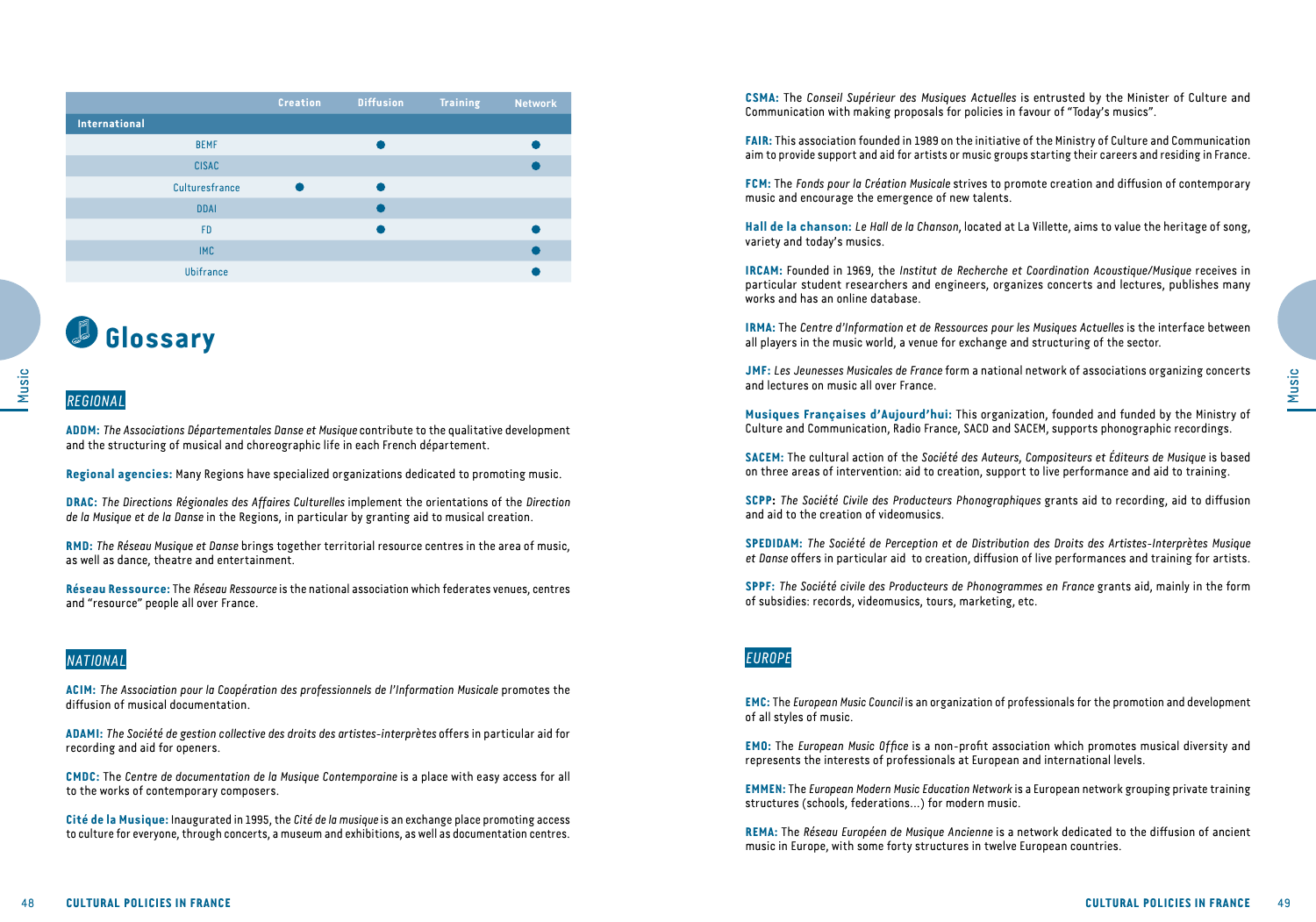#### *International*

**BEMF:** The *Bureau Export de la Musique Française* provides collective help for French music professionals in order to develop the presence of their artists and productions abroad, thereby promoting the French record sales abroad.

**Culturesfrance:** The operator representing the Ministry of Foreign and European Affairs and the Ministry of Culture and Communication has a *Today's musics* pole that conducts actions for promotion and diffusion of the French stage by setting up theme programmes, and a *Classical Music* pole supporting the diffusion of French soloists, ensembles and music groups.

**DDAI:** La *Délégation au Développement et aux Affaires Internationales* of the Ministry of Culture and Communication contributes to support the music industry.

**Francophonie diffusion:** Founded in February 1993, *Francophonie Diffusion* helps with the diffusion, promotion and assistance in the marketing of music and artists from the Francophone area.

**IMC:** The *International Music Council* is an NGO created by UNESCO which contributes to the development and reinforcement of relations between different musical cultures.

 $\frac{1}{100}$  Ubifrance: The French agency f<br>support exports for the music in<br> $\overline{ }$ **Ubifrance:** The French agency for the international development of enterprises can, in particular, support exports for the music industry.

# **Policies to support the performing arts industry**

• The State in a regulating and legislating role.

• A State intervening more or less decisively in the creation and diffusion network of the performing arts, both public and private. This intervention is either done on the level of the Ministry of Culture and Communication or that of the *Directions Régionales des Affaires Culturelles* (DRAC).

• An increasingly important role for territorial communities (Regions, départements, towns, and now conurbations) in support to the performing arts (creation and diffusion).

• Tax and legislative tools, in support to creation, in particular the lower VAT rate applicable to revenue from ticket sales, the system of remuneration for private copying and a levy for a support fund for private performances.

nmunities (Regions,<br>in support to the<br>n, in particular the<br>t sales, the system<br>for a support fund<br>n, specifically dedi-<br>s, ensuring them a<br>oosting the vitality<br>employment policy<br>ks in the perform-<br>upport cooperation<br>erator • An innovative unemployment insurance system, specifically dedicated to non-permanent artists and technicians, ensuring them a revenue during periods of unemployment, thus boosting the vitality of the performing arts and contributing to the employment policy of the sector.

• Initiatives to facilitate the circulation of works in the performing arts abroad and resources dedicated to support cooperation (network of French cultural centres abroad, operators promoting international cultural exchanges...).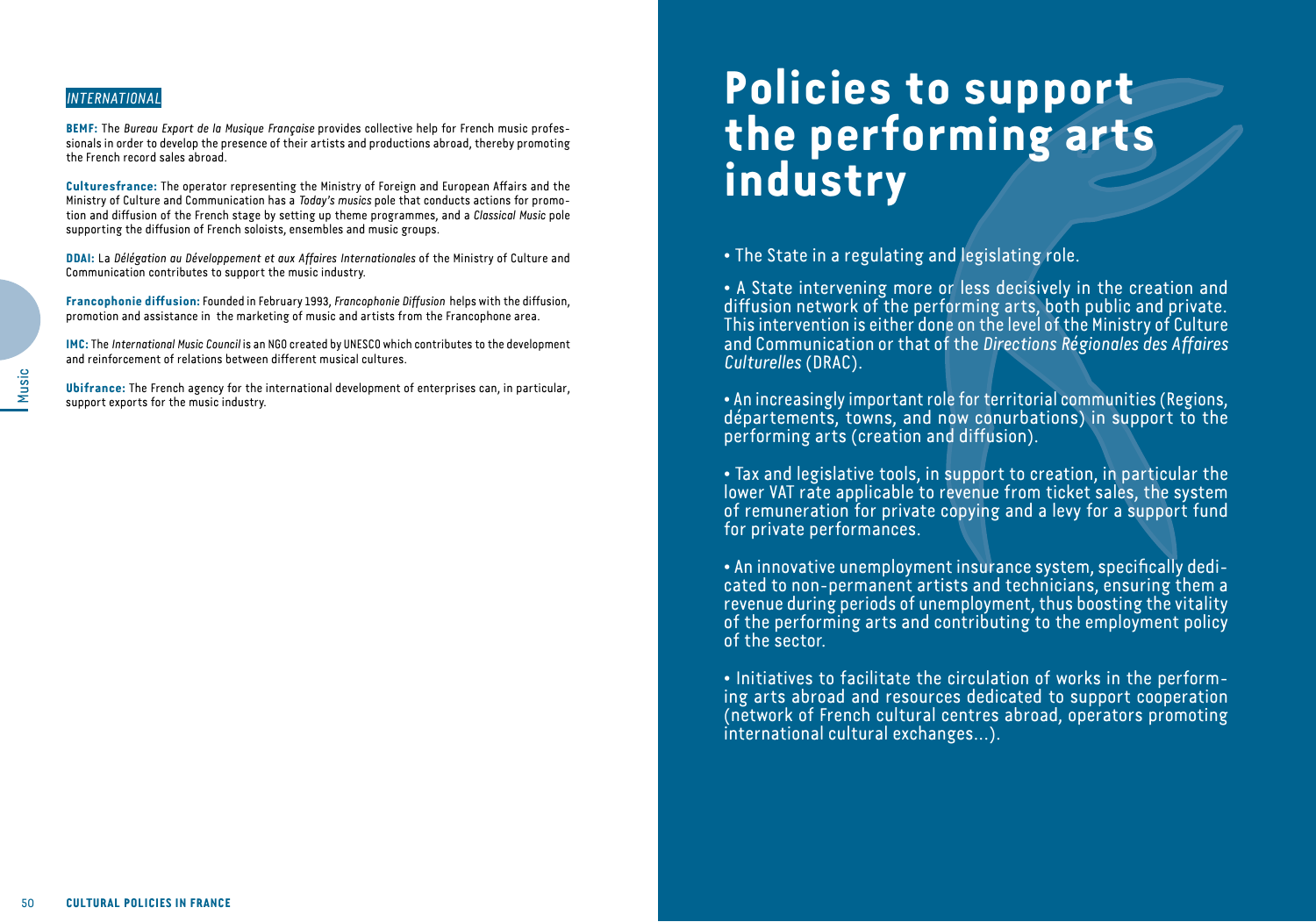## **Supporting the performing arts**

In the context of this report, the performing arts are defined as the physical presence of at least one artist from the show receiving remuneration during the public performance of an intellectual work. This definition includes in particular: Theatre, Dance, Music, street and circus art, etc.

The public authorities (State and territorial communities) have always – and more so during the past sixty years – supported the performing arts which, by their very nature, are not part of any specific industry.

This support involves funding, whether crossed or not, from the State and the different territorial communities, as well as levies dedicated to support schemes for the private performing arts. It is meant to encourage not only the diversity of the performing arts, but also the dynamism of a sector of great cultural and economic vitality.

Globally, the public authorities' support in favour of the performing arts can be assessed at a minimum of 1.1 billion euros.

### **The decisive role of the State**

France of the 20th century,<br>
in particular thanks to the form<br>
Affairs was created; in 1969, with<br>
the Ministry began. In 1977, the Ministry began. In 1977, the Ministry began. In 1977, the Ministry of Culture and (<br> **A** S In the course of the 20th century, the attention of the State to the performing arts has been reinforced, in particular thanks to the former Minister of Culture André Malraux. In 1959, a Ministry of Cultural Affairs was created; in 1969, with the first Regional Directors of Cultural Affairs, deconcentration of the Ministry began. In 1977, the Ministry was renamed Ministry of Culture and the Environment, then, in 1981, Ministry of Culture and Communication.

### *A sizeable budget*

The performing arts are part of the so-called programme 131 of the Ministry of Culture's budget, under the heading "Creation". In 2008, the budget dedicated to this programme reached 736 million euros (+0.4%), of which 639 million euros (87%) went to performing arts. The purpose of these funds is mainly to support a network of 1,000 venues for creation, and to provide aid to artistic teams.

These funds are to be shared between the national institutions (6 establishments, 46% of funds) and the others (approximately 150 venues sharing 54% of funds), located mainly in the regions, with a tendency, nonetheless, to progressive redeployment of funds towards the latter.

### *Orientations of support*

Historically, the State is at the heart of cultural policy concerning the performing arts. Its actions of support are built around creation - diffusion of live performances and transmission (artistic teaching and education) and are deployed in view of encouraging territorial development and reducing differences in access to live performances (work in rural environments, underprivileged suburbs, etc):

• **Support to creation and diffusion of a network with specific State missions**  (*Centres Dramatiques Nationaux*, *Centres Chorégraphiques Nationaux*, *Centres Nationaux de Création Musicale*, Regional opera houses, permanent orchestras, national theatres, State-approved theatres, Regional orchestras, Regional conservatoires, "Musics of today").

• **Support to creation and diffusion of festivals and independent creative teams** in all forms and all their diversity (theatre troupes, ballet companies, music groups, etc) with a complete system of support (aid to maquettes, aid to projects, aid to revivals, State contracts, residences, *compagnonnage*).

• **Support to creation and diffusion of the private sector in the performing arts** by setting up a levy for the benefit of the performing arts, and two management funds: ASTP (*Association pour le Soutien au Théâtre Privé*) and CNV (*Centre National de la Chanson, des Variétés et du Jazz*).

• **Transmission:** another major orientation dealing both with **artistic teaching**, (support to various structures and establishments practising theatre, music and dance, to *Écoles Nationales Supérieures*, national conservatoires) and with **artistic education** (raising awareness to artistic fields, training to taste and being critical, meeting with the creative process, etc).

This transmission is accompanied by the setting up of resource structures, like the *Centre National du Théâtre* (CNT), the *Centre National de la Danse* (CND)...

### *Significant deconcentrated resources from the Ministry of Culture*

**CULTURAL POLICIES IN FRANCE**<br>
CULTURAL POLICIES IN FRANCE<br>
CULTURAL POLICIES IN FRANCE<br>
CULTURAL POLICIES IN FRANCE<br>
CULTURAL POLICIES IN FRANCE<br>
CULTURAL POLICIES IN FRANCE Deconcentrated aid from the Ministry of Culture, managed in the Regions by DRACs (*Directions Régionales des Affaires Culturelles*) amounted to 33 million euros in 2001 and provided support to 860 theatre and dance companies.

The support scheme managed by the DRACs is interesting for its coherence. It involves several steps:

• **Aid to maquettes**, for the remuneration of a theatrical project with no production conditions (€5,000).

• **Aid to projects**, intended to finalize a creative project by enabling it to be brought to fruition (mean sum allocated: €13,000).

• **Aid to revivals**, concerning only shows which have received aid to production and have been performed at least 30 times (mean sum allocated: €13,000).

• **State contracts**, i.e. operating aids establishing contractual relations between the State and companies. With a minimum of €138,000, this aid is allocated for 3 years.

• **Residences**, aiming to help the setting up or the development of an artistic team in a territory where the cultural offering is deemed insufficient.

• **Compagnonnage,** the principle being to enable State-approved companies to transmit their artistic know-how to young artists (maximum amount: €20,000).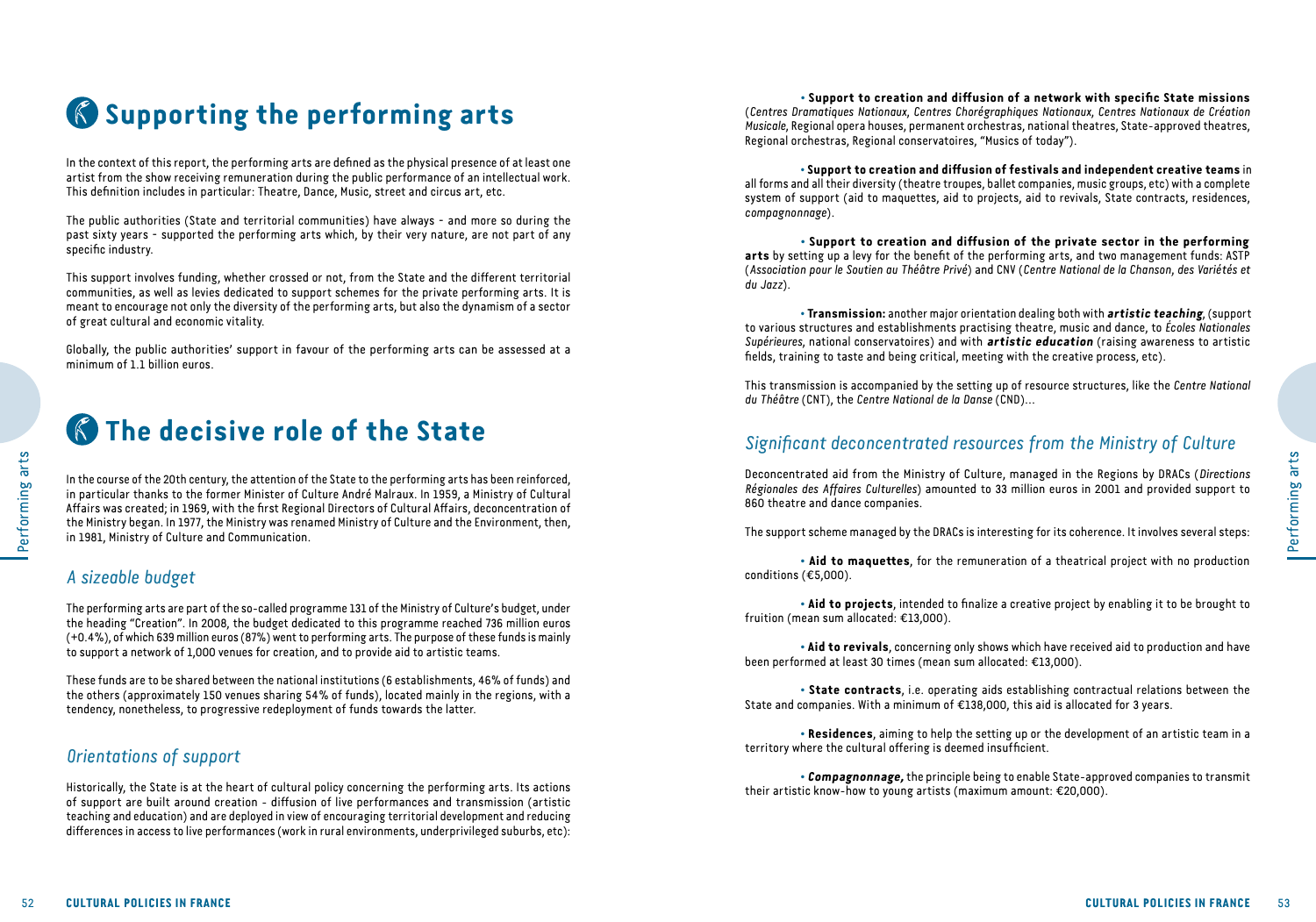## **The action of territorial communities**

The contribution of regions, "départements" and towns in the process of creation and diffusion is increasing. Thus, aid from territorial communities is estimated at nearly 400 million euros.

Regions are usually the first contacts for artists and companies, festivals and venues (city theatres, theatres having signed a convention with the State...).

For several years, most Regions have also set up more specialized structures to satisfy the differentiated expectations of populations of amateurs and professionals (ARCADI for the Île-de-France, ARCADE for the PACA Region, NACRe for the Rhône Alpes Region...). These organizations examine applications for subsidies, and may provide aid via their own budgets and contribute to projects as co-producers.

### **Tax and legislative tools**

### *Lower VAT*

The performing arts benefit from a lower VAT, in particular with a measure in favour of shows having been performed less than 141 times (2.10% VAT instead of 5.5% if the show was performed over 140 times).

### *Patronage reinforced by recent legislative provisions*

The different legislative provisions decided by the State (in particular the law of 1 August 2003) aim to increase patronage in the cultural field, in particular for the performing arts.

### *Protection of authors' rights and neighbouring rights*

140 times).<br>
Patronage reinforced I<br>
The different legislative provisio<br>
to increase patronage in the cul-<br>
Protection of authors'<br>
French law provides for a stron<br>
Intellectuelle. Authors, simply by<br>
and economic rights f French law provides for a strong protection of authors' rights, set by the *Code de la Propriété Intellectuelle*. Authors, simply by virtue of the act of creating an original work, have moral rights and economic rights for the work. The moral rights attached to the author's person are permanent, inalienable and imprescriptible. Economic rights concern exploitation of the work and are transferable. In return for the transfer of rights and for each type of exploitation, the *Code de la Propriété Intellectuelle* provides for authors to receive remuneration proportional to the income derived from exploitation of the work and for this remuneration to be distinct for each type of exploitation. Furthermore, French legislation forbids any global transfer of all authors' rights on their future works.

Independently of authors' rights, neighbouring rights ensure the protection of professionals, other than the author, participating in the creation of a work. Performing artists, phonogram and videograph producers and audiovisual communication enterprises enjoy exclusive rights enabling them to forbid or authorize the exploitation of their contribution or programme and receive remuneration in return. Conversely, producers of live entertainment do not benefit from such neighbouring rights.

Collective management societies of authors' rights and neighbouring rights have an important place in this system. Their purpose is to collect and distribute authors' rights and neighbouring rights. Beyond this role in collective rights management, they also defend their members' moral and financial interests.

### *Private copying...*

There is a legislative tool to support the whole range of performing arts: the system of compensation for the use of works for private purposes. In France, the exception for private copying authorizes individuals to reproduce an intellectual work for their own private use. In return, part of the price for the device is used to remunerate authors, publishers, performers and producers.

### *...a source of funding for cultural initiatives*

This remuneration helps support cultural initiatives. Collective management societies of authors' rights and neighbouring rights $^1$  are required by law to dedicate 25% of the overall amount collected to aid to creation, to diffusion of live performances and artists training. These 25%, which amount to **nearly 40 million euros,** contribute to the country's artistic vitality. In 2006, **over 4,000 cultural events2** received support from the private copy levy.

#### **Some examples of events receiving support...**

Festival of Avignon – Festival Montpellier Danse – Nîmes Culture - Fonds SACD d'aide à la production – Festival Chalon dans la rue - Biennales internationales du spectacle à Nantes - Talents danse Adami - Festival d'automne (Paris) – Festival des arts de la rue (Aurillac) - Le printemps de la danse - Prix jeunes metteurs en scène (Théâtre 13) - Jeunes talents cirque - Salon du Théâtre et de l'édition théâtrale (Saint-Germain) - À mots découverts - Écritures vagabondes - Monaco Danse Forum - Festival d'Uzès - Festival NAVA - Le printemps des comédiens – Festival de Jazz de Marciac – Festival de la Chaise Dieu – Génération SPEDIDAM...

#### *Focus on Beaumarchais-SACD (Société des Auteurs et Compositeurs Dramatiques)*

 Clearly illustrating this policy is the support scheme set up by the Beaumarchais-SACD association, founded by the SACD as part of its cultural action:

• **Grants for writing**, allocated twice a year by committees made up of personalities from outside the SACD; all the texts are subject to a personalized reading and a report, thus allowing each author to benefit from an evaluation, an outsider's view on his/her work.

• **Promotion** towards managers (theatre managers, festivals, stage directors, broadcasters, producers, sometimes actors) through readings organized in Paris (Théâtre du Rond Point, Théâtre Montparnasse...), Avignon, etc**, of the works** having benefited from an aid.

• **Aid to production**, granted to some fifty works a year for the staging of the work by an artistic team.

2. For further information, please consult the site www.copieprivee.org

**CULTURAL POLICIES IN FRANCE<br>
CULTURAL POLICIES IN THE MANUS AND SERVICE TO A THE MORE THE MANUS PROPERTION THE MANUS PROPERTION THE MANUS PROPERTION SUPPLY (The Star Super Deliverium an aid.<br>
And are port, thus allowing e** 1. Sorecop, Copie France, Sofia and Ava manage private copy rights for rights holders. Sorecop and Copie France comprise the following organizations: Procirep (Producers for cinema and television); SCPP & SPPF (Phonogram producers); SACD (Dramatic authors and composers); SACEM (Music authors, composers and publishers); SCAM (Multimedia authors); ADAMI (Performing artists and musicians) and SPEDIDAM (Performing artists). Sofia groups authors of written works and Ava is for authors of visual works.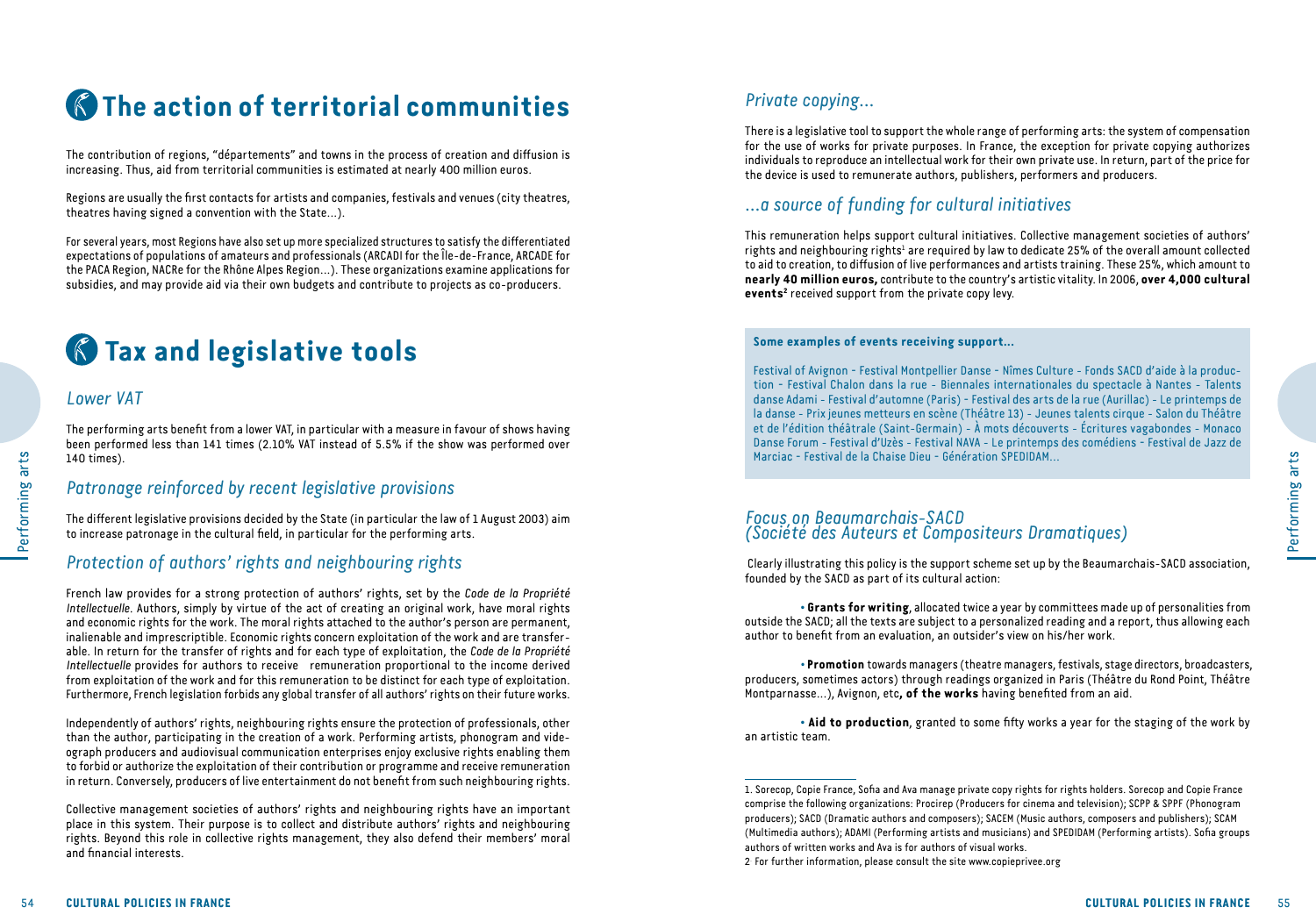• **Aid to publishing** makes it possible to publish some fifteen plays and scripts a year by authors receiving grants.

• To complete this scheme, an **aid to translation** is available to translate works already subsidized by the association.

### *Focus on SACEM (Société des Auteurs Compositeurs et Éditeurs de Musique)*

SACEM's cultural action is structured around three areas of intervention: aid to creation, support to live entertainment and aid to training.

•**"Popular music"**: development of a career accompanying scheme for professional projects combining creation, production and diffusion, and associating various players in the music industry.

• **Contemporary music**: support to operations and projects associating young French and European composers.

• **Residence for creation:** support to structures hosting composers in residence.

### **An employment and protection system that protects performing artists and technicians**

**EXAMPLE PERIOD CONTROLLED STATES CONTROLLED SUBMONITERRAMCED PERIOD AND AND AND AND IN INSURAL POLICIES IN FRANCE SUBMONITERRAMCED CONTROLLED IN FRANCE SUBMONITERRAMCED TO MOTHER SUBMONITERRAMCED AND AN INSURAL POLICIES I** Performing arts can also be considered as receiving support because, in France, performing artists and technicians benefit from the presumption that they are salaried: consequently, they have access, despite discontinuity in their employment to various measures for social security coverage (health insurance, unemployment benefit, insurance for incapacity and death, retirement pensions, housing aid, etc.) and professional training. Despite recent tightening of conditions, this specific unemployment insurance makes it possible for a very large number of them to receive indemnities as long as they can justify they have worked a minimum number of hours within a given period (at least 507 hours in 10 months for technicians, 10 and a half months for artists) thereby facilitating their maintenance in the professional circuit in a difficult context. Performing artists in France depend on a system that presumes they are salaried, system which is currently being challenged by the European Union.

### **Promoting exchange and cooperation**

It is just as necessary to support creation downstream, i.e. by making it possible for works to be exported and for artists to travel and exchange.

### *Support to international diffusion*

The circulation and diffusion of performing arts works abroad faces obvious human and logistical constraints, requiring strong support to companies wishing to go abroad.

The actions initiated by **Culturesfrance**, the operator representing the Ministry of Foreign and European Affairs and the Ministry of Culture and Communication for international cultural exchange, meet these expectations quite broadly. This structure has several support programmes for a variety of performing arts: theatre, dance, circus, etc.

• **Residence programmes**, like *Théâtre Ville Ouverte*, which enables a stage director and his/her artistic and technical team to work for ten days in a capital city (Beirut in 2006, Porto and Lisbon in 2007); and *Théâtre sur Mesure*, a residence programme for theatre directors exploring contemporary French plays with actors from other countries in the world; and, for dance, the *France Danse Europe* programme, which offers a partner or group of partners in a town or country in the European Union the opportunity to create an event around French dance.

• **Support funds**, in particular the *Fonds Étant Donné*, set up in 1999, which enabled some fifteen French plays a year to be staged by American artists, or the *Fonds d'aide au surtitrage*, which provides for systematic surtitling when performances are broadcast abroad, generating a 20% to 30% increase in attendance at French productions in international festivals.

### *Support to cooperation*

Cultural cooperation and exchanges have become an increasingly important issue with regard to cultural action abroad.

**Cooperation on a European scale**, first of all, with several initiatives intended to reinforce cultural ties and the circulation of performing arts works . This is the case in particular for the *Pépinière européenne pour jeunes artistes*, a mobility programme intended to accompany and clarify the work of a young generation of artists, by offering residences for creation for innovative artistic projects.

Example the Pepinière<br>
accompany and clarify the work<br>
in for innovative artistic projects.<br>
Lituresfrance, with several pro-<br>
che Afrique et Caraïbes en création<br>
caire (FSP) of 8 million euros for 3<br>
ational and internat **Cooperation on an international scale**, under the aegis of Culturesfrance, with several programmes focussing on stage work in Africa and the Caribbean with the *Afrique et Caraïbes en création* programme. This programme is built on a *Fonds de solidarité prioritaire* (FSP) of 8 million euros for 3 years and focuses mainly on reinforcing support to access to the national and international market and encouraging development of the culture economy so Africa can benefit from the economic advantages of its rich cultural production.

Technically, this programme aims at signing contracts with local operators, fostering cooperation and mobility through projects involving at least three countries in the area, helping with technical equipment (finding unused equipment in France), training of technicians on the equipment obtained, as well as meetings, biennales and festivals.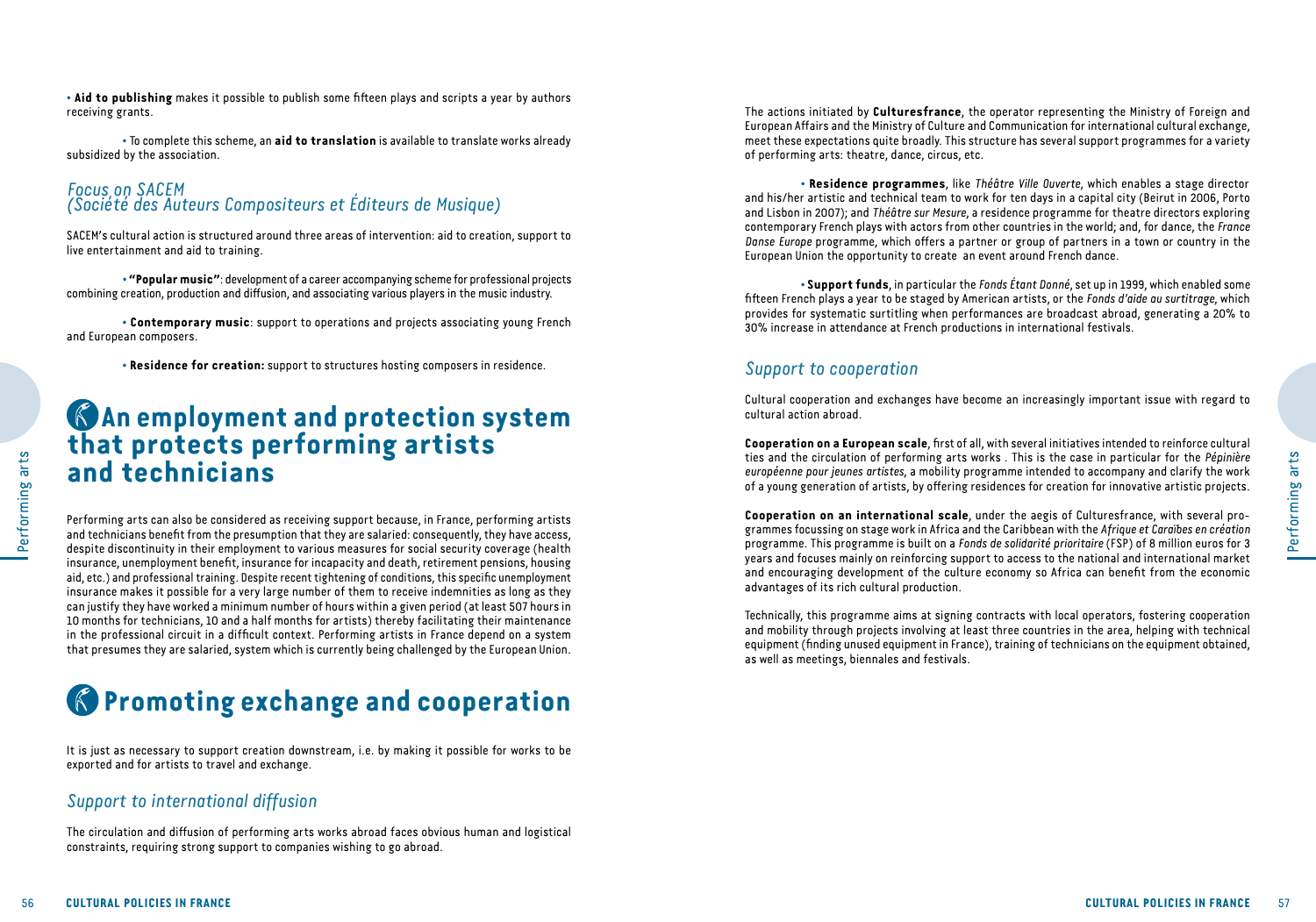## **The main players**

|                 |                                 | <b>Creation</b> | <b>Diffusion</b> | <b>Training</b> | Network   |
|-----------------|---------------------------------|-----------------|------------------|-----------------|-----------|
| Regional        |                                 |                 |                  |                 |           |
|                 | Agences régionales              | $\bullet$       | $\bullet$        |                 | $\bullet$ |
|                 | <b>DRAC</b>                     | $\bullet$       | $\bullet$        |                 |           |
|                 |                                 |                 |                  |                 |           |
| <b>National</b> |                                 |                 |                  |                 |           |
|                 | <b>ADAMI</b>                    | $\bullet$       | $\bullet$        | $\bullet$       |           |
|                 | <b>ANETH</b>                    | $\bullet$       | ●                |                 |           |
|                 | Beaumarchais-SACD               | 0               |                  |                 |           |
|                 | <b>CND</b>                      | $\bullet$       |                  |                 |           |
|                 | <b>CNES</b>                     | ●               |                  |                 |           |
|                 | <b>CNL</b>                      | $\bullet$       |                  |                 |           |
|                 | <b>CNT</b>                      |                 |                  |                 |           |
|                 | <b>CRIS</b>                     | $\bullet$       |                  |                 | $\bullet$ |
|                 | Culturesfrance                  |                 |                  |                 |           |
|                 | <b>DMDTS</b>                    | $\bullet$       |                  |                 |           |
|                 | Entr'Actes-SACD                 |                 |                  |                 |           |
|                 | <b>Fonds Théâtres</b><br>privés | $\bullet$       |                  |                 |           |
|                 | <b>HLM</b>                      |                 |                  |                 |           |
|                 | <b>JTN</b>                      |                 |                  | $\bullet$       |           |
|                 | Maison A. Vitez                 | $\bullet$       |                  |                 |           |
|                 | <b>ONDA</b>                     |                 | $\bullet$        |                 | ●         |
|                 | <b>SACD</b>                     | $\bullet$       |                  |                 |           |
|                 | SPEDIDAM                        | $\bullet$       | $\bullet$        | $\bullet$       |           |
| <b>Europe</b>   |                                 |                 |                  |                 |           |
|                 | <b>Agence EAC</b>               | $\bullet$       |                  |                 |           |
|                 | <b>CIRCLE</b>                   |                 |                  |                 | $\bullet$ |
|                 | <b>CTE</b>                      |                 |                  |                 |           |
|                 | <b>ELIA</b>                     |                 |                  |                 |           |
|                 | <b>ENICPA</b>                   |                 |                  |                 |           |
|                 |                                 | $\bullet$       |                  |                 |           |

|                   | <b>Creation</b> | <b>Diffusion</b> | <b>Training</b> | <b>Network</b> |
|-------------------|-----------------|------------------|-----------------|----------------|
| <b>IETM</b>       |                 |                  |                 |                |
| PEJA              | ۰               |                  |                 |                |
| <b>RCE</b>        |                 |                  |                 |                |
| <b>RESEO</b>      |                 |                  |                 |                |
| <b>TEH</b>        | o               |                  |                 |                |
|                   |                 |                  |                 |                |
| International     |                 |                  |                 |                |
| Centres culturels |                 |                  |                 |                |
| <b>CISAC</b>      |                 |                  |                 |                |
| <b>CID</b>        |                 |                  |                 |                |
| Culturesfrance    | $\blacksquare$  |                  |                 |                |
| <b>DDAI</b>       | ●               |                  |                 |                |
| <b>FIRT</b>       |                 |                  |                 |                |
| <b>ISPA</b>       |                 |                  |                 |                |
| <b>ITT</b>        |                 |                  |                 |                |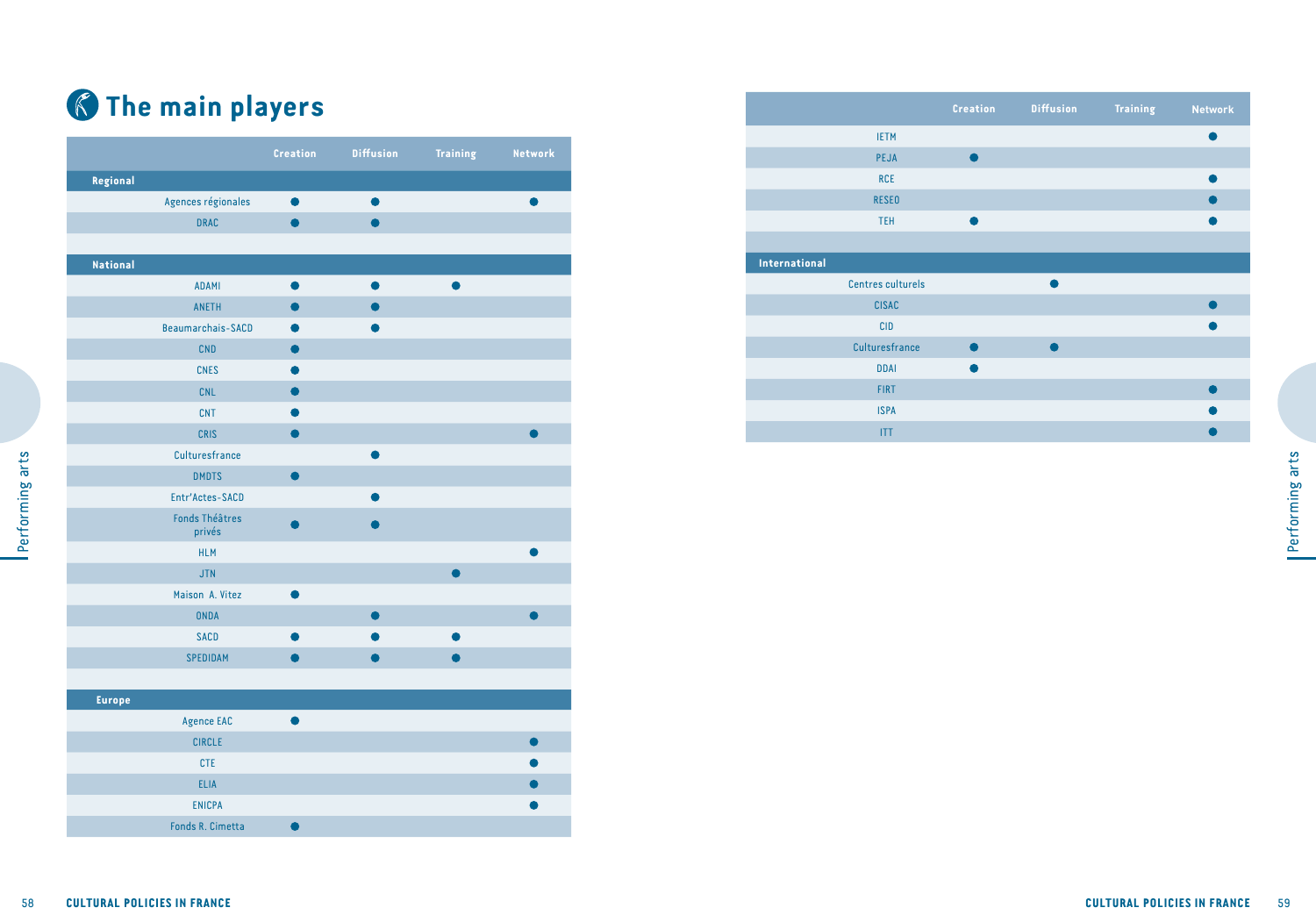## **Glossary**

### *Regional*

**Regional agencies:** Most regions have set up specialized organizations (ARCADE-PACA, ARCADI...) to assist with applications for subsidies or contribute to projects.

**DRAC:** the *Directions Régionales des Affaires Culturelles* offer several possibilities of transversal aid to the performing arts: aid to maquettes, contracts, etc.

#### *National*

**ADAMI:** Collective management society for the rights of performing artists, with a system of aid to creation and diffusion in the performing arts.

**ANETH:** *Aux Nouvelles Écritures Théâtrales* is an association that offers, in particular, support to writing (reading manuscripts, publication...).

**Beaumarchais-SACD:** This association, founded by SACD, allocates writing grants twice a year (January and June).

**CND:** The *Centre National de la Danse* hosts companies in residence and can also give support to co-productions.

**CNES:** The *Centre National des Écritures du Spectacle* at the Chartreuse de Villeneuve lez Avignon offers a residence programme among other things.

**CNL:** Upon decision from specialized committees, the *Centre National du Livre* grants loans and subsidies, as aid to writing, translation and publishing.

**CNT:** The *Centre National du Théâtre* manages a system of aid to creation, including aid to writing, lump-sum aid and aid to staging plays.

**CRIS:** The *Création et Ressources Internationales de la Scène* association has a Website (theatrecontemporain.net) that acts as a database.

**COLUTURAL POLICIES IN FRANCE**<br>
COLUTURAL POLICIES IN FRANCE<br>
COLUTURAL POLICIES IN FRANCE<br>
COLUTURAL POLICIES IN FRANCE<br>
COLUTURAL POLICIES IN FRANCE<br>
COLUTURAL POLICIES IN FRANCE<br>
COLUTURAL POLICIES IN FRANCE<br>
COLUTURAL **Culturesfrance:** The operator representing the Ministry of Foreign and European Affairs and the Ministry of Culture and Communication offers different types of support (residence, tours, surtitling, etc).

**DMDTS:** The *Direction de la Musique, de la Danse, du Théâtre et des Spectacles* of the Ministry of Culture and Communication offers aid to choreographic writing and aid to non-exclusively textual dramaturgy (street art...).

**Entr'Actes-SACD:** Hosted by SACD, *Entr'Actes* is a bilingual Internet site for the promotion of playwriting from living authors writing in French.

**Fonds de Soutien au Théâtre Privé:** This fund is intended for various types of action, including aid to exploitation and aid to creation in an accounting form.

**Hors-les-Murs:** *Hors-les-murs* is the national resource centre for street art and circus art.

**JTN:** The *Jeune Théâtre National* can contribute to funding the salaries of JTN artists hired after having done some research work.

**Maison Antoine Vitez:** This international centre for theatrical translation funds a dozen or so translations each year.

**ONDA:** The *Office National de Diffusion Artistique* aims to promote the diffusion of shows.

**SACD:** The *Société des Auteurs et Compositeurs Dramatiques* manages the aid to production of the *SACD Fund* which allocates support to theatrical productions. More generally, as part of its cultural action, SACD encourages contemporary creation, values authors and their works through aid to creation, diffusion and training, on both a national and an international level.

**SPEDIDAM:** The *Société des Artistes Interprètes* manages the *Fonds Aide aux Déplacements*, which can contribute up to 90% of the price of travel abroad.

#### *European*

**The Agence Exécutive "Education, Audiovisuel et Culture" :** this agency implements the European Culture 2007 programme.

**CIRCLE:** The *Cultural Information and Research Centres Liaison in Europe* is an English-language network on cultural policy in Europe.

**ETC:** The *European Theatre Convention*, grouping 36 theatres in 21 countries, organizes co-productions and exchanges of performances.

**ELIA:** The *European League of Institutes of the Arts* is an association representing some 350 institutions of higher artistic learning in 45 countries.

**ENICPA:** The main mission of the *European Network of Information Centres for the Performing Arts* is to offer information and specialized data to professionals in the performing arts.

**CULTURAL POLICIES IN FRANCE<br>
CULTURAL POLICIES IN FRANCE**<br>
CULTURAL POLICIES IN FRANCE<br>
CULTURAL POLICIES IN FRANCE<br>
CULTURAL POLICIES IN FRANCE<br>
CULTURAL POLICIES IN FRANCE<br>
61 **Fonds Roberto Cimetta:** Founded in 1999, it gives individual travel grants together with the *European Cultural Foundation* (ECF).

**IETM:** The *Informal European Theatre Meeting* organizes meetings between professionals, programmers, company directors and directors of structures.

**Pépinière européenne pour jeunes artistes:** This mobility programme provides creative residences for artistic projects with a European dimension.

**RCE:** The *Relais Culture Europe* association acts as a resource centre for the performing arts.

**RESEO:** The *Réseau Européen des Services Éducatifs des Maisons d'Opéra* acts as an exchange forum on educational practices in opera and dance, on a European level.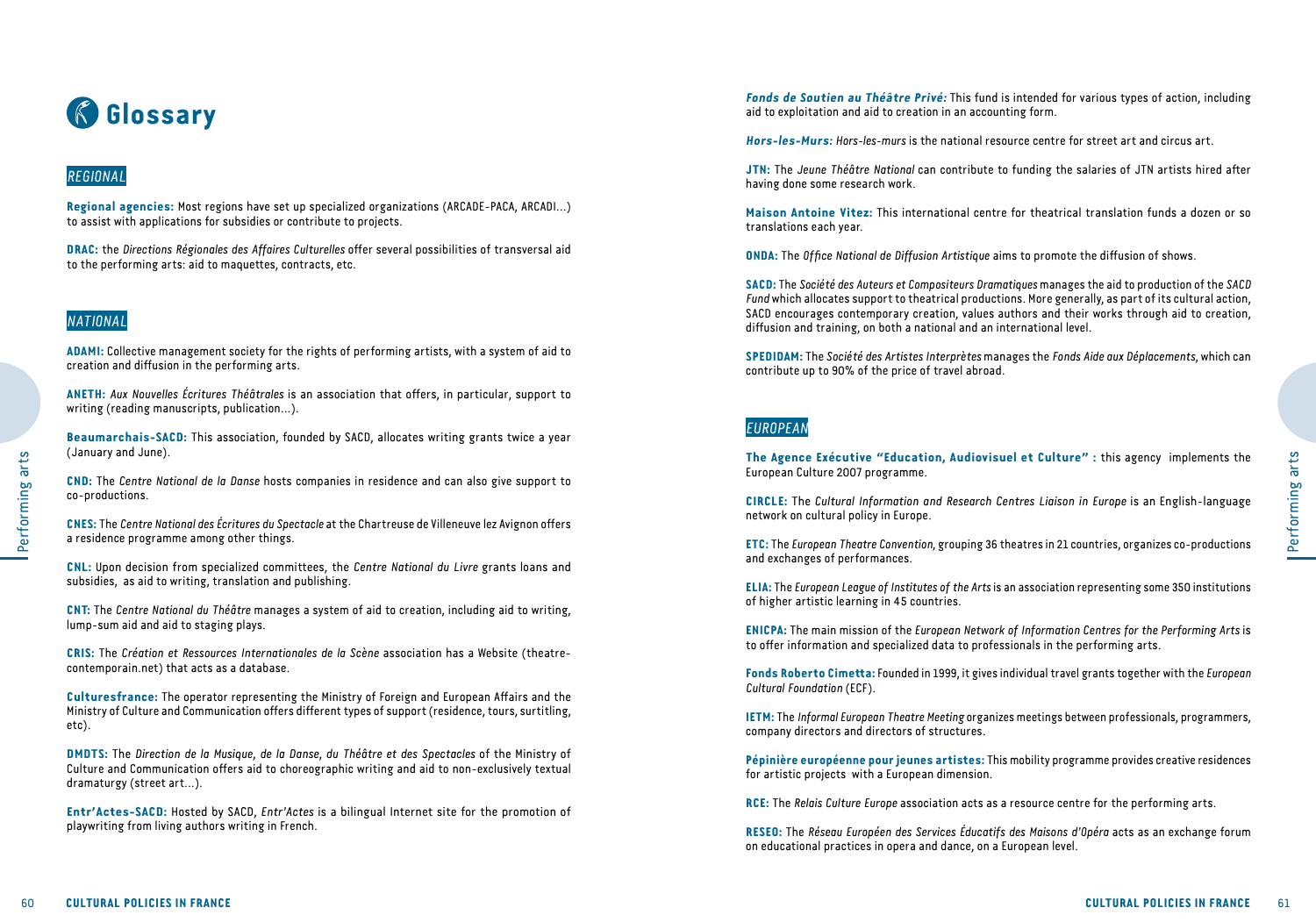**Trans Europ Halles:** Grouping some thirty structures, this network participates in co-productions of shows, concerts, performances and exhibitions.

**PEARLE:** The European federation of professionals in the performing arts federates, through its members, nearly 4,000 associations of theatres, theatrical production companies, orchestra and music groups, opera houses, ballets and dance companies, festivals, etc.

**ELMF:** The *European Live Music Forum* is a European network grouping entrepreneurs in live performances of musics of today.

**EFA:** The European Festival Association groups some 100 festivals in 38 European and non-European countries.

#### *International*

**Cultural centres:** The network of *Centres Culturels Français* and *Alliances Françaises* organizes cultural events and sets up partnerships with local cultural operators.

**CISAC:** The *International Confederation of Societies of Authors and Composers* strives to achieve better recognition and protection of creators' rights.

**CID:** The *Conseil International de la Danse* offers a global forum towards which converge international, national and local organizations.

Cultures of columns and proposal regresses the New Seignith of contain out Scheme and Kunstane Millet and the columns and increase and Kunstane Millet and the columns are columns are columns are columns are columns are co **Culturesfrance:** The operator representing the Ministry of Foreign and European Affairs and the Ministry of Culture and Communication offers two flagship programmes concerning live performances, *Afrique en création*, and, more recently, *Caraïbes en création.*

**DDAI:** The *Délégation au Développement et aux Affaires Internationales* of the Ministry of Culture and Communication offers, among other things, hospitality programmes for foreign artists.

**FIRT:** The *Fédération Internationale pour la Recherche Théâtrale* aims to promote cooperation and information exchange between people and institutions involved in theatrical research.

**ISPA:** The *International Society for the Performing Arts* is an organization whose purpose is to run an international network of professionals of the Performing Arts.

**ITI:** The *International Théâtre Institute* is an organization supported by UNESCO and proposes in particular a "worldwide directory" of organizations concerned.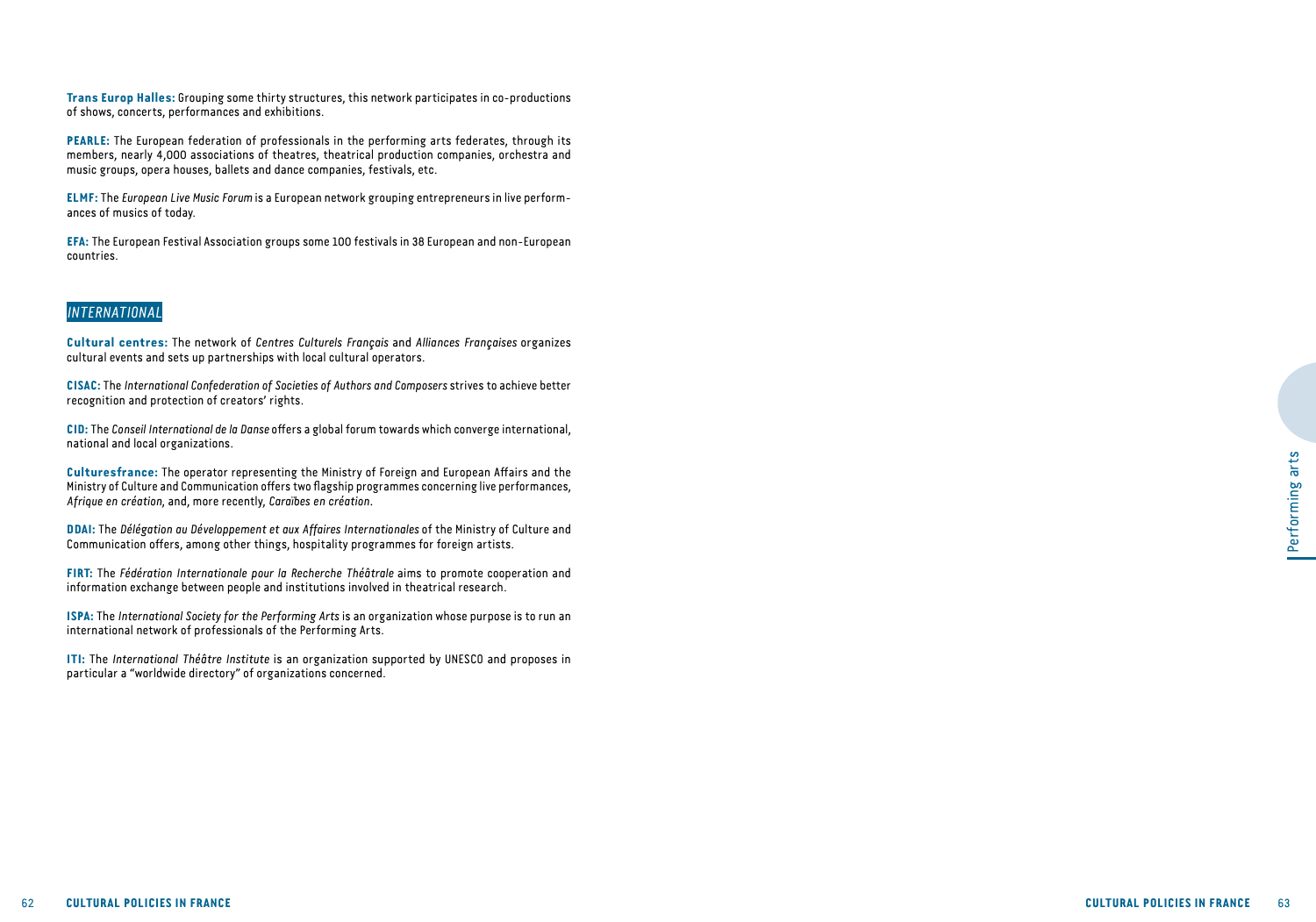#### **Thank you to Quentin Charrier and to the members of the French coalition for cultural diversity for their contributions to the writing of this document**

**ADAGP** (auteurs des arts graphiques et plastiques) • **ADAMI** (société civile pour l'administration des droits des artistes et musiciens interprètes) • **AFCAE** (association française des cinémas d'art et d'essai) • **API** (association des producteurs indépendants) • **ARP** (société civile des auteurs, réalisateurs, producteurs) • **APC** (association des producteurs de cinema) • **ARTE** • **CICAE** (confédération internationale des cinémas d'art et d'essai) • **Cassandre/Hors Champ** • **CICT-UNESCO** (conseil international du cinéma, de la télévision et de la communication audiovisuelle) • **Club des Producteurs Européens** • **Conseil Permanent des Ecrivains** • **EAT** (écrivains associés du théâtre) • **Etats Généraux de la Culture** • **FASAP-FO** (fédération des syndicats des spectacles, de la presse et de l'audiovisuel) • **FICAM** (fédération des industries du cinéma, de l'audiovisuel et du multimédia) • **FNSAC-CGT** (fédération des syndicats CGT du spectacle) • **France Télévisions** • **Groupe 25 Images** • **Les Rencontres** • **Maison des Ecrivains** • **PROCIREP** (société civile des producteurs de cinéma et de télévision) • **PRODISS** (syndicat national des producteurs, diffuseurs et salles de spectacles) • **SACD** (société des auteurs et compositeurs dramatiques) • **SACEM** (société des auteurs, compositeurs et éditeurs de musique) • **SCAM** (société civile des auteurs multimédia) • **SFA-CGT** (syndicat français des artistes interprètes CGT) • **SFR-CGT** (syndicat français des réalisateurs CGT) • **SGDL** (société des gens de lettres) • **SNAC** (syndicat national des auteurs et compositeurs) • **SNAM** (syndicat national des artistes musiciens) • **SNE** (syndicat national de l'édition) • **SNEP** (syndicat national de l'édition phonographique) • **SNM-FO** (syndicat national des musiciens FO) • **SNMS** (syndicat national des metteurs en scène) • **SNTPCT** (syndicat national des travailleurs de la production cinématographique et de télévision) • **SNTR-CGT** (syndicat national des techniciens et réalisateurs CGT) • **SNSP** (syndicat national des scènes publiques) • **SOFIA** (société française des intérêts des auteurs de l'écrit) • **SPEDIDAM** (société de perception et de distribution des droits des artistes interprètes de la musique et de la danse) • **SPFA** (syndicat des producteurs de fi lms d'animation) • **SPI** (syndicat des producteurs indépendants) • **SPPF** (société civile des producteurs de phonogrammes en France) • **SRF** (société des réalisateurs de films) • **SYNDEAC** (syndicat national des entreprises artistiques et culturelles) • **UCMF** (union des compositeurs de musiques de fi lms) • **UGS** (union guilde des scénaristes) • **UJC**  (union des journalistes de cinéma) • **UNAC** (union nationale des auteurs compositeurs) • **UPF** (union des producteurs de films) • **UPFI** (union des producteurs phonographiques français indépendants) • **USPA** (union syndicale des producteurs audiovisuels)

> Coalition française pour la diversité culturelle 11bis rue Ballu 75009 Paris Tel : +33.(0)1.40.23.45.14 contact@coalitionfrancaise.org www.coalitionfrancaise.org

This document can be downloaded from our website : www.coalitionfrancaise.org